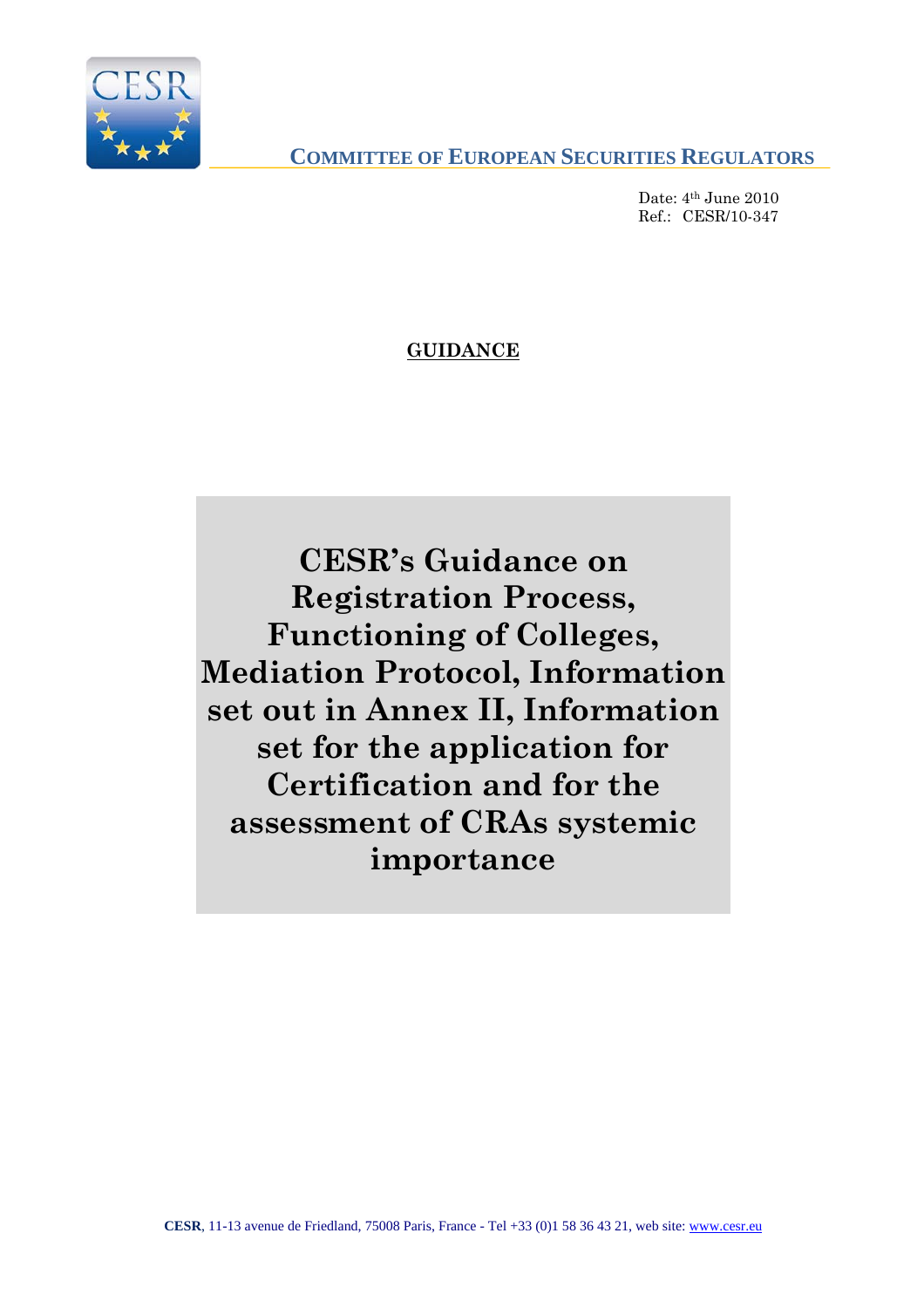

# **Table of Contents**

| 5. ADOPTION OF A FULLY REASONED REGISTRATION OR REFUSAL DECISION BY THE COMPETENT AUTHORITY OF THE HOME MEMBER STATE 13<br>6. NOTIFICATION OF THE DECISION ON THE REGISTRATION, REFUSAL OF REGISTRATION OR THE WITHDRAWAL OF REGISTRATION OF A CREDIT |  |
|-------------------------------------------------------------------------------------------------------------------------------------------------------------------------------------------------------------------------------------------------------|--|
| III. GUIDANCE ON THE PROCEDURE FOR ENDORSEMENT (ARTICLE 4.3 OF THE REGULATION)16                                                                                                                                                                      |  |
| IV. GUIDANCE ON THE PROCEDURE FOR CERTIFICATION (ARTICLE 5 OF THE REGULATION) 18                                                                                                                                                                      |  |
|                                                                                                                                                                                                                                                       |  |
| V. GUIDANCE ON THE GENERAL AND PERIODIC DISCLOSURES AND THE TRANSPARENCY REPORT (ARTICLES 11 AND                                                                                                                                                      |  |
|                                                                                                                                                                                                                                                       |  |
|                                                                                                                                                                                                                                                       |  |
|                                                                                                                                                                                                                                                       |  |
|                                                                                                                                                                                                                                                       |  |
|                                                                                                                                                                                                                                                       |  |
|                                                                                                                                                                                                                                                       |  |
| 9. POLICIES AND PROCEDURES TO IDENTIFY AND MANAGE AND DISCLOSE ANY CONFLICTS OF INTERESTS (ANNEX II POINT 11)43                                                                                                                                       |  |
|                                                                                                                                                                                                                                                       |  |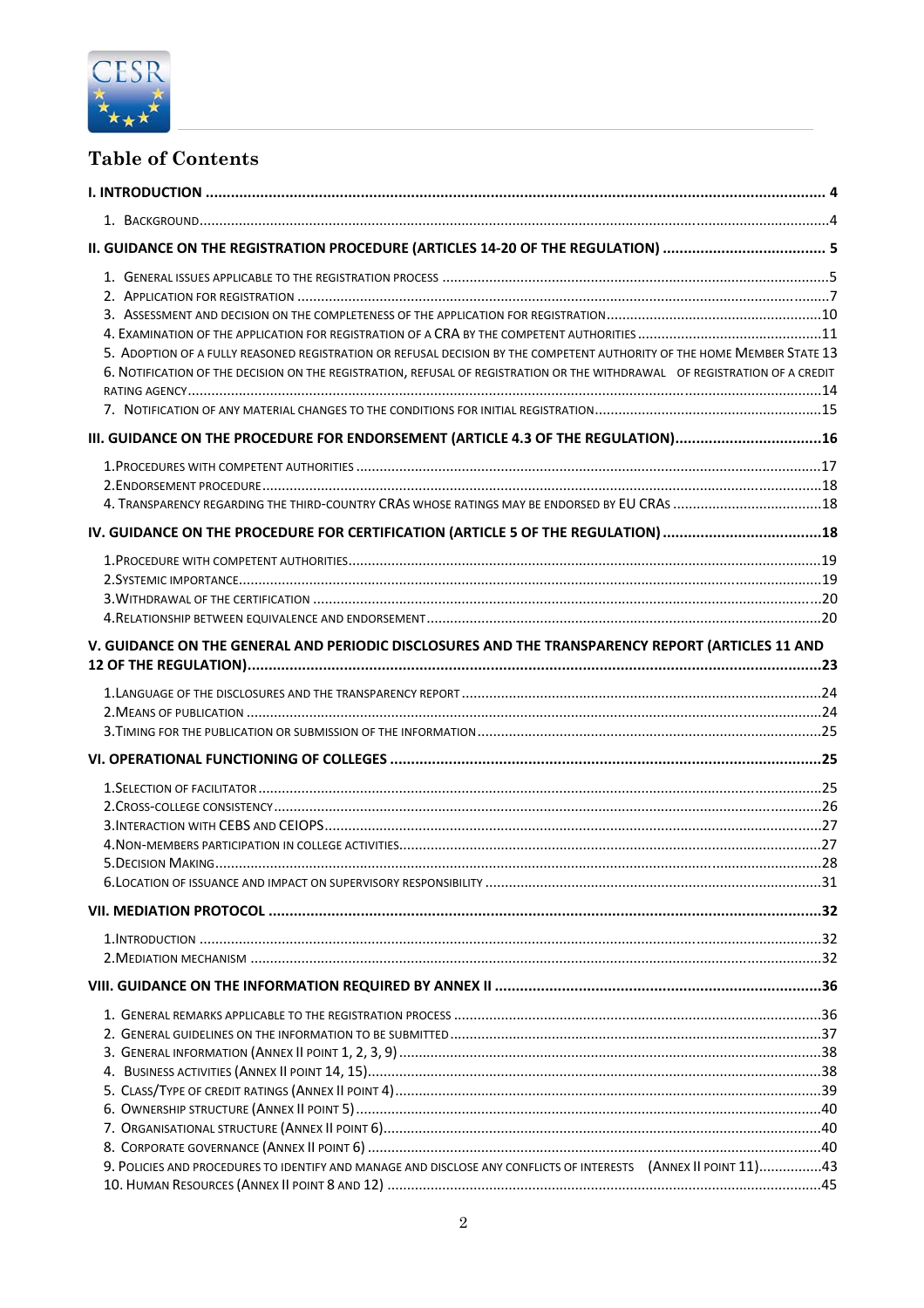

| 12. DESCRIPTION OF THE PROCEDURES AND METHODOLOGIES USED TO ISSUE AND REVIEW CREDIT RATINGS (ANNEX II POINT 10) 47    |  |
|-----------------------------------------------------------------------------------------------------------------------|--|
| 13. DESCRIPTION OF THE PROCEDURES AND METHODOLOGIES USED TO ISSUE AND REVIEW CREDIT RATINGS - DISCLOSURE REQUIREMENTS |  |
|                                                                                                                       |  |
|                                                                                                                       |  |
|                                                                                                                       |  |
|                                                                                                                       |  |
|                                                                                                                       |  |
|                                                                                                                       |  |
|                                                                                                                       |  |
|                                                                                                                       |  |
| IX. GUIDANCE ON THE INFORMATION REQUIRED FOR CERTIFICATION…………………………………………………………54                                    |  |
|                                                                                                                       |  |
|                                                                                                                       |  |
|                                                                                                                       |  |
|                                                                                                                       |  |
|                                                                                                                       |  |
|                                                                                                                       |  |
|                                                                                                                       |  |
|                                                                                                                       |  |
|                                                                                                                       |  |
|                                                                                                                       |  |
|                                                                                                                       |  |
|                                                                                                                       |  |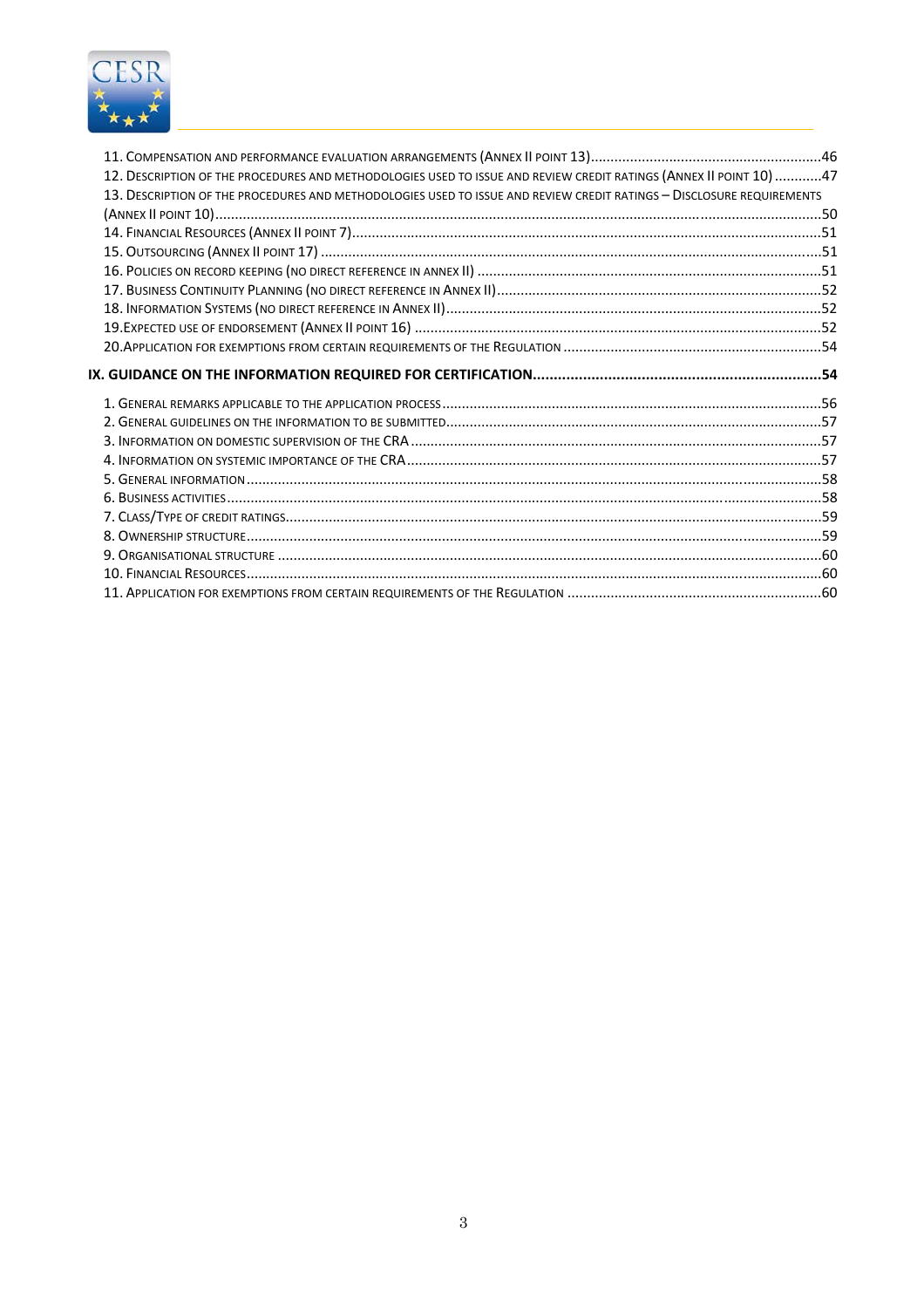

# **I. INTRODUCTION**

# **1. Background**

- 1. On 12 November 2008, the European Commission published a Draft Regulation on Credit Rating Agencies (CRAs)1. The amended version of this Regulation was approved on 23 April 2009 by the European Parliament2. The jurist linguistic revision took place and the European Council approved the document on the 27 July 2009<sup>3</sup>. The European Council<sup>4</sup> signed the Regulation on the  $16<sup>th</sup>$ September 2009.
- 2. The Regulation on CRAs was published in the EU Official Journal<sup>5</sup> on 17 November 2009 and came into force on 7 December 2009. As a result, CRAs operating in the EU will need to apply for registration between 7 June 2010 and 7 September 2010 for their ratings to be used for regulatory purposes in the European Community.
- 3. The Regulation article 21 requires CESR to issue guidance, among others, on:
	- The registration process and coordination arrangements between competent authorities and with CESR, including on the information set out in Annex II, and regime for applications submitted to CESR;
	- The operational functioning of the colleges, including on the modalities for determining the membership to the colleges, the application of the criteria for the selection of the facilitator referred to in points (a) to (d) of Article 29.5, the written arrangements for the operation of colleges and the coordination arrangements between colleges;
	- The application of the endorsement regime under Article 4.3 by competent authorities;
	- Information that the credit rating agency must provide for the application for certification and for the assessment of its systemic importance to the financial stability or integrity of financial markets referred to in Article 5.
- 4. CESR has to provide this guidance within 6 months of the entry into force of the Regulation, i.e. by 7 June 2010.

4

l

 $2^{\circ}$ 

3

<sup>1</sup> http://ec.europa.eu/internal\_market/securities/agencies/index\_en.htm

http://www.europarl.europa.eu/sides/getDoc.do?pubRef=-//EP//TEXT+TA+P6-TA-2009- 0279+0+DOC+XML+V0//EN&language=EN#BKMD-56

http://register.consilium.europa.eu/servlet/driver?page=Result&lang=EN&ssf=DATE\_DOCUMENT+DESC&fc=REGAISEN&srm= 25&md=400&typ=Simple&cmsid=638&ii\_PUBLIC\_DOC=%3E0&ff\_TITRE=credit+rating+agencies&ff\_FT\_TEXT=&ff\_SOUS\_CO TE\_MATIERE=&dd\_DATE\_REUNION

http://register.consilium.europa.eu/servlet/driver?lang=EN&ssf=DATE\_DOCUMENT+DESC&fc=REGAISEN&srm=25&md=400& typ=Simple&cmsid=638&ff\_TITRE=credit+rating+agencies&ff\_FT\_TEXT=&ff\_SOUS\_COTE\_MATIERE=&dd\_DATE\_REUNION =&rc=1&nr=25&page=Detail

<sup>5</sup> http://eur-lex.europa.eu/LexUriServ/LexUriServ.do?uri=OJ:L:2009:302:0001:0031:EN:PDF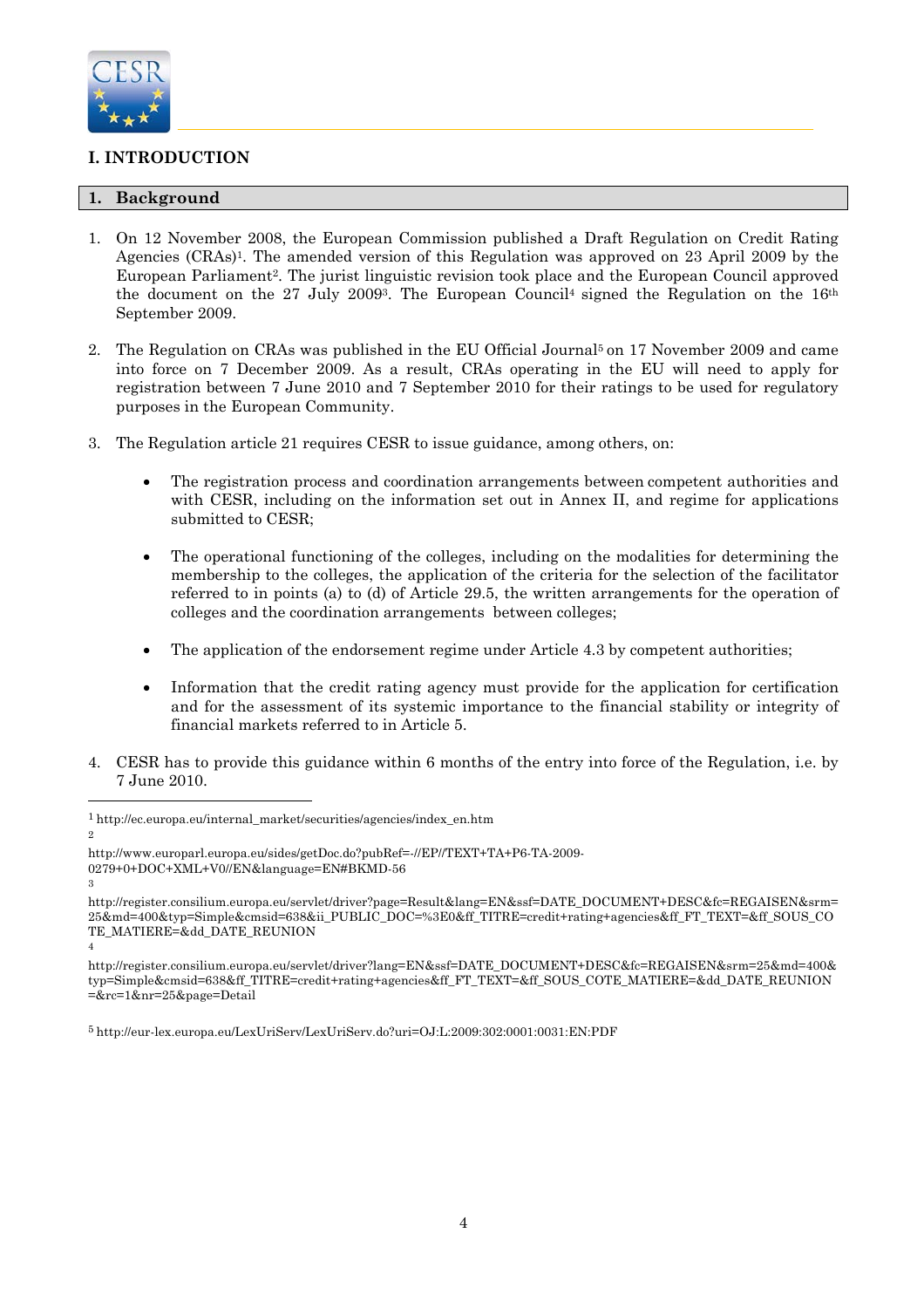

- 5. A CESR Expert Group, renamed CESR Standing Committee in January 2010 (SC), has been set up to assist in preparing CESR for these new tasks relating to CRAs. Three subgroups have been set up within the SC to deal with the different topics on which CESR is requested to issue guidance. The 3 subgroups worked in parallel and with full transparency and the CESR Secretariat and the Chair of the SC ensured coordination between the 3 subgroups. Subgroup 1 focused on the registration process, colleges, cooperation, and mediation; Subgroup 2 focused on applications, surveillance and enforcement and Subgroup 3 dealt with disclosure by CRAs of historical performance data and the Central Repository database.
- 6. The SC has established a consultative working group (CWG) composed of senior practitioners from the industries concerned by the Regulation to continuously support it in its work program by advising on all matters relating to the implementation and application of the future legal framework. In particular, the CWG has been asked to comment on draft documents prior to public consultation.
- 7. CESR asked the CWG to comment on Pre-Consultation Papers by September 2009. Based on the feedback it received, CESR produced a Consultation Paper which was published on October 2009 (Ref: CESR/09-955).
- 8. Following the publication of the Consultation Paper, CESR gave market participants and other interested parties a deadline of 30 November 2009. To facilitate the consultation process, CESR held an open hearing on November 2009 in Paris at the CESR premises, where over sixteen people attended. CESR received seventeen responses to the Consultation document, all respondents coming from the credit rating and banking sectors. All responses that are public can be viewed on CESR's website http://www.cesr-eu.org/index.php?page=responses&id=152.
- 9. CESR publishes along this guidance a Feedback Statement (CESR/10-346) providing a summary of the main suggestions received with an explanation of CESR's decision on some of the most significant issues raised.

# **II. GUIDANCE ON THE REGISTRATION PROCEDURE (Articles 14-20 of the Regulation)**

# **1. General issues applicable to the registration process**

# **A. National laws governing the procedure for registration**

- 10. CESR guidance is without prejudice to national laws governing the procedure for registration, certification or withdrawal
- 11. According to recital 63 of the Regulation, unless this Regulation provides for a specific procedure as regards registration, certification or withdrawal thereof, the adoption of supervisory measures or the performance of supervisory powers, the national law governing such procedures including linguistic regimes, professional secrecy and legal professional privilege, should apply and the rights of the credit rating agencies and other persons under that law should not be affected.

#### **B. Scope of the Regulation - Credit scores, credit scoring systems or similar assessments related to obligations arising from consumer, commercial or industrial relationships**

12. Articles 14 to 20 of the Regulation provide for the process of registration for legal persons established in the Community whose occupation includes the issuing of credit ratings on a professional basis. The term credit rating is defined in Article 3.1 (a) as follows: "'credit rating means an opinion regarding the creditworthiness of an entity, a debt, or financial obligation, debt security, preferred share or other financial instrument, or of an issuer of such a debt or financial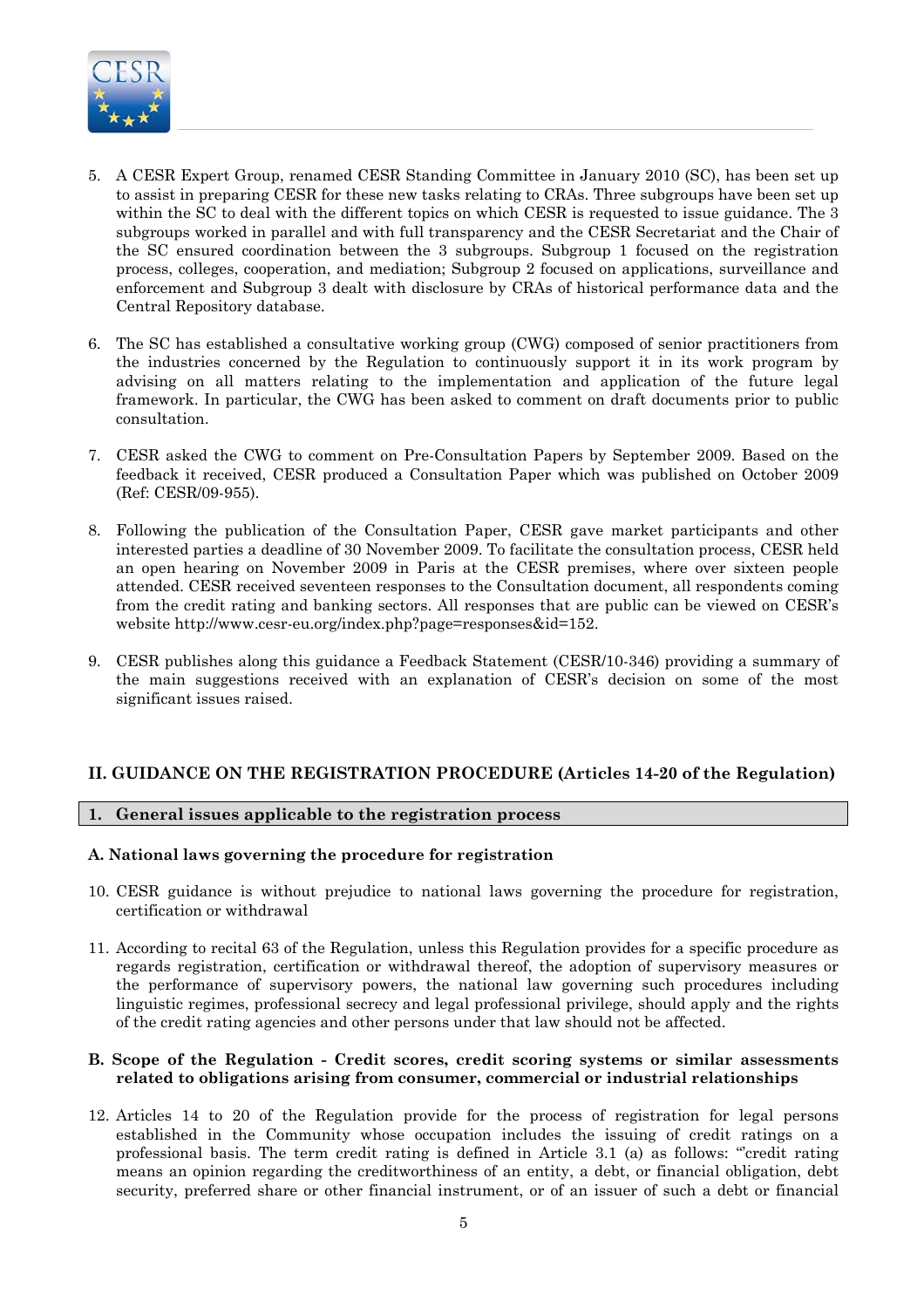

obligation, debt, preferred share or other financial instrument, issued using an established and defined ranking system of rating categories". The expression of such opinions requires according to the Regulation also the performance of rating specific analytical functions by a person ("rating analysts"). This performance of analytical functions should be understood as a substantial rating specific expert analysis and evaluation of information regarding creditworthiness employing significant professional knowledge, experience and analytical skills that according to the rating process must have an impact on the rating process and the outcome of the rating process. Therefore if no rating analysts are employed to arrive at a specific expression of creditworthiness of a particular entity, debt or financial obligation, debt security, preferred share or other financial instrument, or of an issuer of such a debt or financial obligation, debt security, preferred share or other financial instrument, such an expression on creditworthiness is not an opinion within the meaning of the definition of a credit rating, and consequently cannot be deemed to be a credit rating within the meaning of the CRA Regulation. Summarizing and expressing data according to a pre-set statistical system or model alone without any additional substantial rating specific analytical input from a rating analyst in the assessment process does therefore, like the activities listed in the exceptions in Article 2.2 of the Regulation (e.g. private credit ratings, credit scores and others), do not require registration according to the Regulation.

13. Entities that only produce credit scorings as referred to in Article 2.2 (b) are excluded from the scope of the Regulation on CRAs and hence they are not required to apply for registration. They may not apply voluntarily for registration either as the Regulation does not grant them that right.

# **C. Definition of working day**

- 14. During the registration process, the competent authorities of the home Member States, the colleges and CESR are subject to a number of deadlines. However, the Regulation defines neither the term "working day" nor a relevant calendar respectively to use with the Regulation. This approach could create uncertainty as to when the different periods stated in the Regulation will begin and end.
- 15. If a common calendar is not agreed by the competent authorities, different calendars will coexist. This would result in uncertainty and complexity. In practice the party (a competent authority or CESR) that has to take any measure would use its national calendar. And CRAs would have to use the calendar of its home competent authority.
- 16. Agreeing a common definition of working day that would apply for all the parties would be the simplest solution although it might require changes to national legislation.
- 17. CESR considers that the complexity of having different calendars should be avoided. Recital 51 indicates that the current supervisory architecture should not be considered as the long-term solution for the oversight of credit rating agencies. If the goal of the EU legislators is to achieve a more consolidated supervision of the credit rating industry, keeping different calendars at this transitional phase would be a step in the wrong direction.
- 18. CESR analysed the different alternatives to have a common definition of working day. CESR members could agree a single calendar for the purposes of the Regulation (setting out all the days that would not be considered as working days –for instance all the days that are holidays in the Member States). An easier option could be to choose a calendar already established by a European institution, such as the TARGET calendar set by the European Central Bank.
- 19. CESR members agreed that the best option would be the calendar defined by the European Central Bank for the operation of the TARGET system (Guideline of the ECB of 26 April 2007 -ECB/2007/2).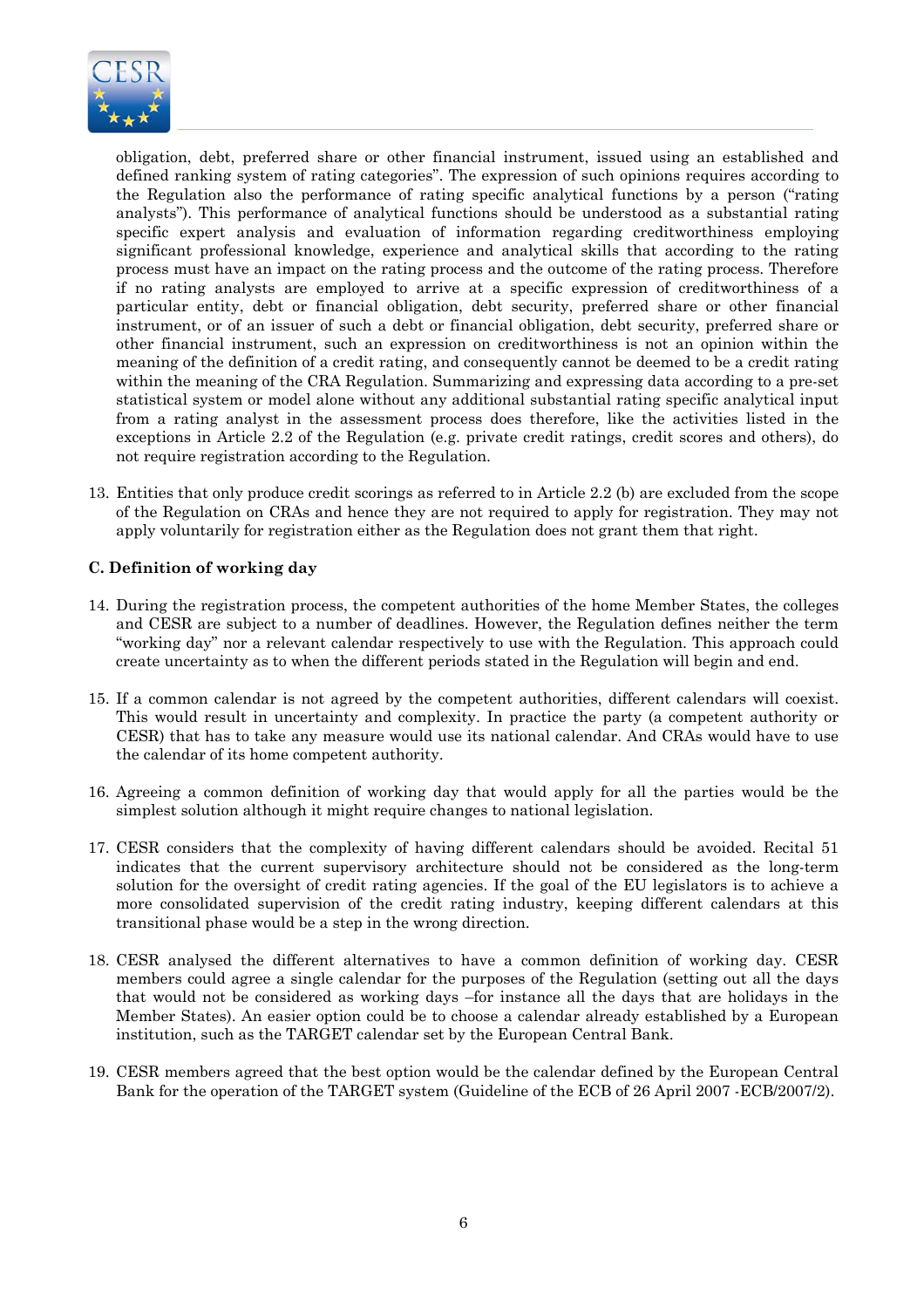

# **2. Application for registration**

*Article 15.1: The credit rating agency shall submit an application for registration to CESR. The application shall contain information on the matters set out in Annex II.* 

20. Section VIII of this Guidance sets out CESR's proposals about the typical information that competent authorities would expect CRAs to provide as part of an application for registration by a CRA.

# **A. Structure of the application for groups of credit rating agencies**

*Article 15.2: Where a group of credit rating agencies applies for registration, the members of the group shall mandate one of their numbers to submit all the applications to CESR on behalf of the group. The mandated credit rating agency shall provide the information on the matters set out in Annex II for each member of the group.* 

- 21. CESR has considered whether there should be only one application for the whole group containing a breakdown of Annex II disclosures by each member of the group or whether there should be as many applications as legal persons established in the Community and falling within the scope of the Regulation - Article 3.1 (b).
- 22. A single application for the whole group of CRAs submitted to all home competent authorities would facilitate the analysis by the members of the college as they would have to handle just one application and would reduce the compliance burden for the applicants. Also, as discussed in the following paragraphs, the structure of the application is relevant for the language regime.
- 23. Therefore CESR proposes that there should be only one submission for the whole group containing a breakdown of Annex II disclosures by each CRA member of the group. This submission should clearly set out the different applicants and the different home competent authorities to which the applications are submitted (i.e. the French subsidiary applies to the French competent authority for registration in France, the Italian subsidiary applies to the Italian CA for registration in Italy, etc). Information related to each member of the group should be clearly separated.
- 24. This means that for a group of CRAs, the structure of the pack to submit would be the following:
	- Formal application for each of the applicants containing the details listed in paragraph 186 of the Guidance
	- General part including all the disclosures that are common for all the CRAs members of the group
	- Separate sections including the specific disclosures for each of the applicants (if there are 7 members of the group there would be 7 sections –i.e. for the subsidiary in Germany, for the subsidiary in Spain, etc)
- 25. The members of the relevant college will examine the whole pack including all the applications (bullet points 1 to 3 above). However, each home competent authority will adopt its own separate decision on the registration of the member of the group for which it is the home competent authority, on the basis of the formal application, the general part and the section related to that member of the group.
- **B. Language of the application for credit rating agencies established in more than one Member State**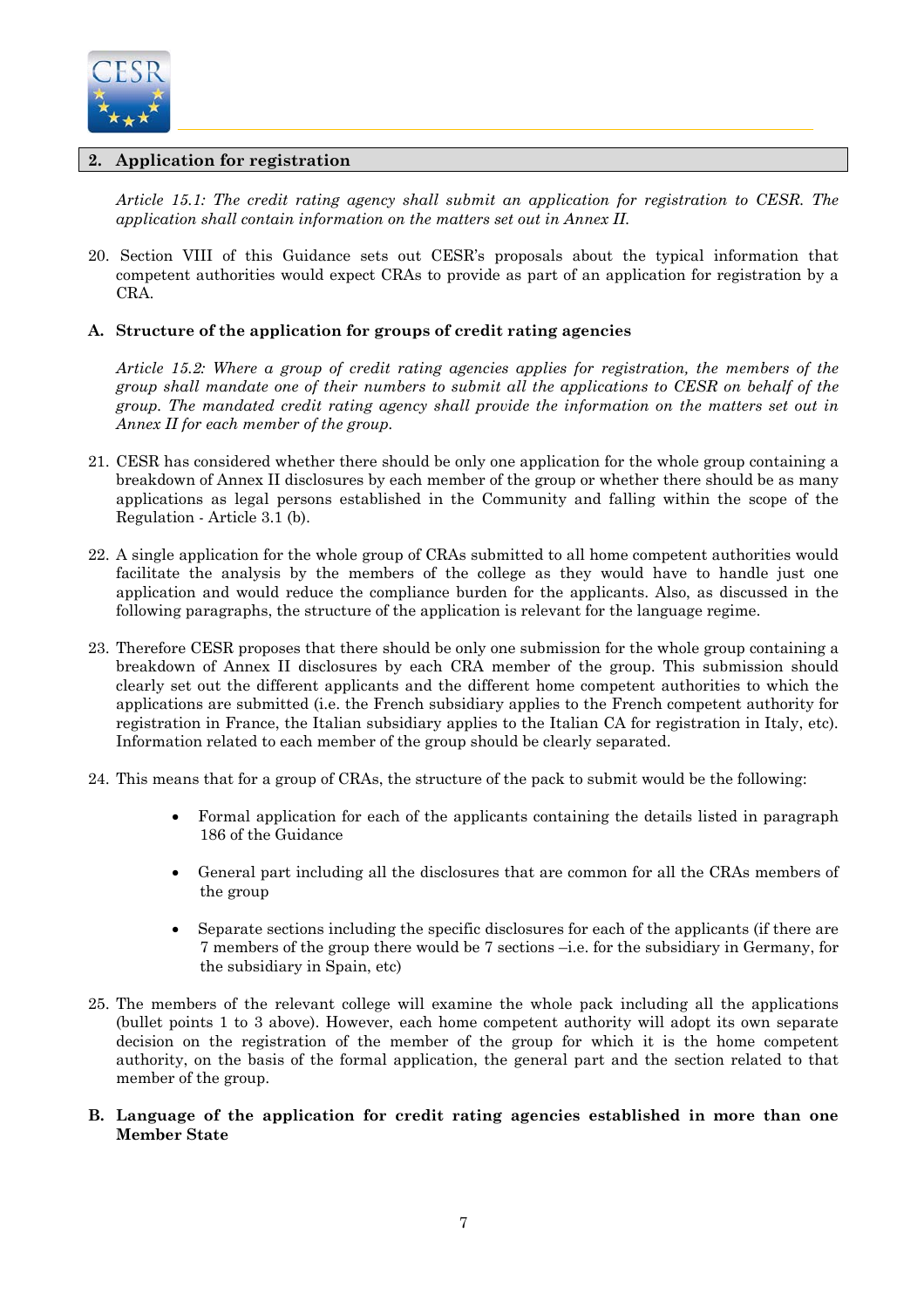

*Article 15.3, first subparagraph: A credit rating agency shall submit its application in the language which is required under the law of its home Member State and also in a language customary in the sphere of international finance.* 

- 26. The language regime would be the following. The whole application (paragraph 24) would be drawn up in a language customary in the sphere of international finance. This would be the pack the college would use in its examination process.
- 27. In addition, where required by the law of the home Member State, the applicant subject to this obligation will specifically translate to the language required under that law the formal application referred to in paragraph 25 (i.e., if the German law required that the application is submitted in German, the German subsidiary would have to translate the formal application).
- 28. The submission of the application in a language customary in the sphere of international finance and the translation of the formal application referred above, will start the administrative process. The application for registration with the translation of the formal application will be deemed complete without any additional translations at the time of the submission.
- 29. In the case of a group composed of five CRAs where the laws of the home Member States of two of them require a language different than a language customary in the sphere of international finance, the mandated credit rating agency - according to Article 15.2 shall submit to CESR the whole application referred to in paragraph 23 and additionally the translation of the formal applications of those two applicants.

# **C. Language of the application for credit rating agencies established only in one Member State and whose college is composed only of the home competent authority of that Member State**

- 30. The Regulation applies to entities of very different size and nature. CESR understands that the proportionality principle included in the Regulation should allow different ways of implementing the principles it is based upon. This would enable competent authorities to apply the EU rules in a way that does not infringe competition and fully respects the other objectives of the Regulation. To achieve this CESR is working on the assumption that the language requirement should be interpreted as a requirement for a language that is common for all interested parties. Therefore, the requirement would vary if the circumstances at the time of the registration change over time (i.e. if there are more interested parties in the supervision of the CRA because it has enlarged the scope of its operations the local language would not be sufficient anymore).
- 31. In cases where only the competent authority of the home Member State is involved in the supervision of the CRA (because no other authorities are members of the relevant college) it could be argued that it is not necessary for the home competent authority to receive the application both in its local language and in a language customary in the sphere of finance (as required by Article 15.3).
- 32. Under those circumstances (e.g. a CRA established only in Germany and whose college is composed only of the German authority -or other authorities whose national language is also German), it could be understood that German is a language customary in the sphere of finance that is common to all interested parties because of the local scope of the operations of the CRA.
- 33. The fact that no other authorities have decided to become members of the college -according to article 29.3 means that they consider that a supervision carried out solely by the competent authority of the home Member State is sufficient.
- 34. According to the Regulation, even when the CRA is established only in one jurisdiction, authorities from other Member States can become members of the college that is going to supervise the CRA concerned. Article 29.3 stipulates that a competent authority other than the competent authority of the home Member State may at any time become a member of the college, provided that the CRA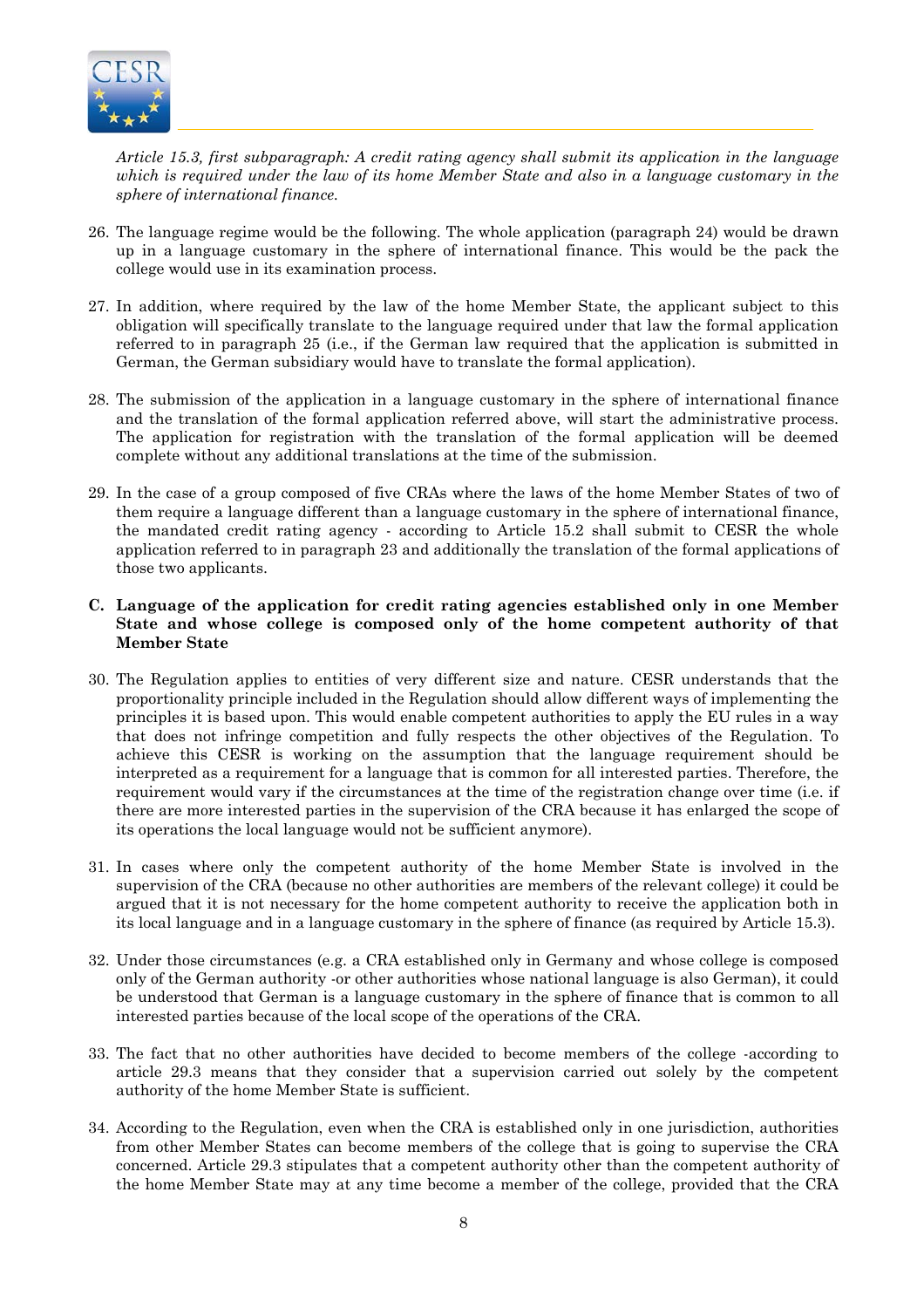

has established a branch in its jurisdiction or the use for regulatory purposes of the ratings of the CRA is widespread or has or is likely to have a significant impact within its jurisdiction.

- 35. According to item 15 of Annex II of the Regulation, the application for registration has to contain information about the CRA's programme of operations, including indications of where the main business activities are expected to be carried out, branches to be established, and setting out the type of business envisaged. Applicants would have to provide a summary in English (the working language of CESR) of the information supplied to comply with item 15. This information should enable competent authorities to determine whether they have an interest in becoming members of the college of that CRA.
- 36. Also, the second subparagraph of Article 14.3 requires the credit rating agencies to notify without undue delay CESR, the competent authority of its home Member State and the facilitator of any material changes to the conditions for initial registration, including any opening or closing of a branch within the Community.
- 37. Therefore, a CRA with a registered office only in one Member State would provide the application in an appropriate language and to translate its application to a language customary in the sphere of international finance only where it has plans to establish a branch in another jurisdiction (s) or where its ratings are widely used for regulatory purposes or have or are likely to have a significant impact in another jurisdiction( $s$ <sup>6</sup>. For these purposes the language common in the sphere of international finance could be interpreted as being one commonly used between the countries of establishment. Also a translation of the application to a language customary in the sphere of international finance would be required after registration has been granted if a competent authority decides to join the college at a later stage (i.e. because the CRA enlarges its operations so as to have a significant impact in other countries). In the event that competent authorities other than the home competent authority wished to be a member of the college it would be necessary for them to provide sufficient warning to the home competent authority and the CRA to allow them to make appropriate arrangements for the language implications.

#### **D. Format of the application**

l

*Article 15.4 first subparagraph: Within five working days of receipt of the application, CESR shall transmit copies of the application to the competent authorities of all Member States.* 

*Article 15.3 second subparagraph: An application for registration sent by CESR to the competent authority of the home Member State shall be considered to be an application submitted by the credit rating agency concerned.* 

- 38. Without prejudice to national requirements, CESR considers that applications should be submitted electronically. This would speed the process of examination of the application by all the authorities involved and in particular would ensure that they get the application packs as fast as possible from CESR.
- 39. In case the legislation of the home Member State requires that the application is submitted in hard copy, this should be sent directly by the applicant to the competent authority of the home Member State. Notwithstanding, as stated below, the period for assessment of the application would start from the day the home competent authority receives from CESR the application in electronic format.

 $6$  Applicants should bear in mind that they might not have information on whether the use for regulatory purposes of its ratings is widespread or has or is likely to have a significant impact on a Member State different than its home Member State. Accordingly, its application does not necessarily have to contain such information. Therefore, even if the application fulfils the requirements of the Regulation and the applicant legitimately considers that its ratings are not widely used for regulatory purposes or have or are likely to have a significant impact in other jurisdictions different than its home Member State, it could be possible that a competent authority different than its home competent authority requests –during the period for the formation of the college- that it should be translated to English. This could happen if that authority has evidence that condition set out in Article 29 (3b) is met in its jurisdiction and therefore would have an interest in joining the college.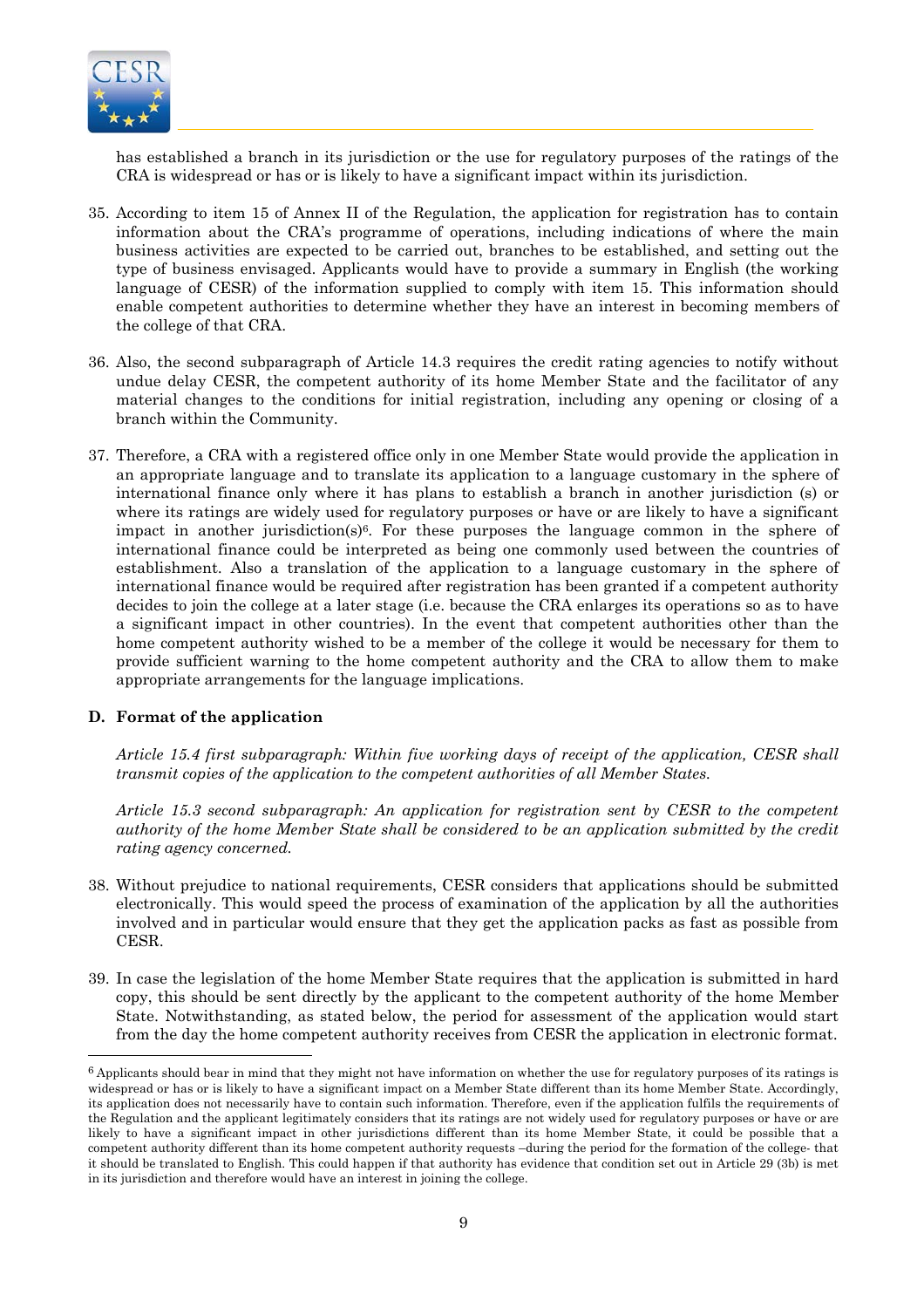

# **3. Assessment and decision on the completeness of the application for registration**

*Article 15.4 second subparagraph: Within ten working days of receipt of the application, CESR shall provide advice to the competent authority of the home Member State on the completeness of the application* 

*Article 15.5: Within 25 working days of receipt of the application, the competent authority of the home Member State and the members of the relevant college shall assess whether the application is complete, taking into account the advice of CESR referred to in paragraph 4. If the application is not complete, the competent authority of the home Member State shall set a deadline by which the credit rating agency is to provide additional information to it and to CESR and shall notify the members of the college and CESR accordingly.* 

40. Home competent authorities and members of the college have 25 working days to assess whether the application is complete. Once they have notified to the CRAs that the application is complete, they will have 60 additional days to examine the application and decide whether to grant or to refuse registration. CESR has examined some interpretative issues about the starting of the period authorities have to examine the applications.

# **A. CESR's advice on the completeness of the application**

- 41. CESR has analysed what this task should entail. One factor to be considered is that the members of the college that will examine and decide on the completeness of the application are also members of CESR. This leads CESR to believe that Article 15.4 should be interpreted with the aim of avoiding a duplication of tasks.
- 42. Also, it has to be underlined that according to paragraph 5 of Article 15, the responsibility for the assessment and decision about the completeness of the application lies with the competent authority of the home Member State and the members of the relevant college. They will have to request additional information to the applicant where necessary. To carry out this task the authorities will have 25 working days whilst CESR has to provide its advice about completeness within 10 working days.
- 43. The abovementioned considerations lead CESR to believe that its task regarding the completeness of the application should be considered as a preliminary one limited to checking that all the items of information required by Annex II of the Regulation have been included in the application. This does not include an analysis of the content of the information supplied. CESR also considers that its advice needs only to be formally issued in case it deems that the application is not complete.
- 44. Finally, in case of applications submitted by a group of credit rating agencies, CESR will submit its advice on whether the application can be considered complete for the whole group (represented by the mandated CRA) to the home competent authority of the mandated rating agency. Therefore there will be only one advice on completeness for the whole group.

# **B. College assessment on the completeness of the application**

# *1) Beginning of the assessment period*

45. Article 15.5 provides 25 working days to the competent authority of the home Member State and the members of the college for assessment of the application. CESR considers that this period should begin from the date of receipt by the authorities of the application from CESR (and not from the day CESR has received the application from the applicant). Otherwise the authorities could have only 20 days (or less if CESR does not transmit the applications in time) to decide that the application is complete or to require additional information if that is not the case. CESR will endeavour to circulate the applications immediately after reception from the applicant. CESR will duly notify the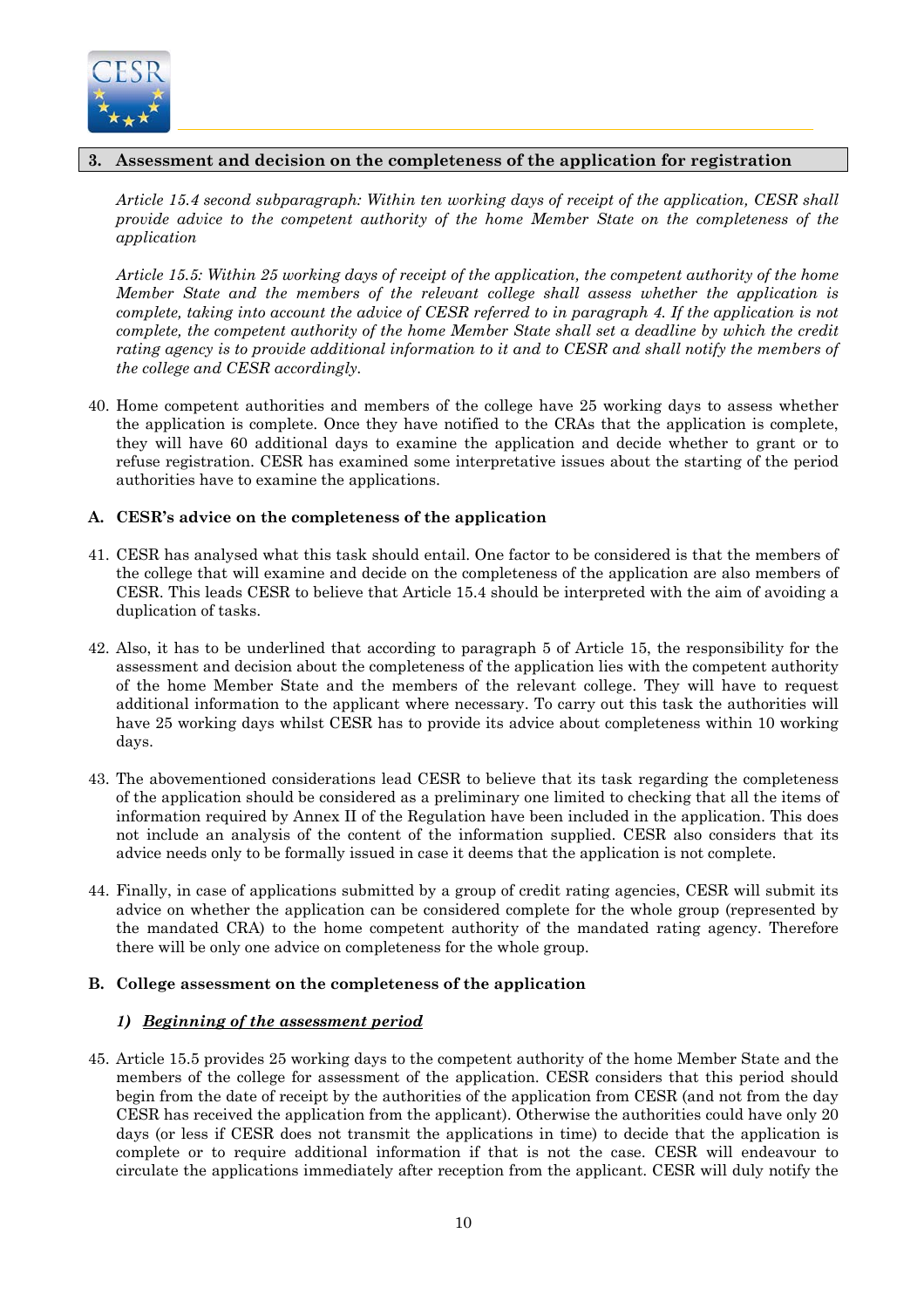

applicant of the date of receipt of the application by the competent authorities to allow for transparency in the calculation of the time periods envisaged under the Regulation.

46. CESR considers that the same rationale should apply to the formation of the colleges according to Article 29.1. Therefore, the period for the establishment of the college would start from the date of receipt by the authorities of the application from CESR (and not from the day CESR has received the application from the applicant).

# *2) Notification of the completeness of the application in case of groups of CRAs*

- 47. In case of groups of CRAs, doubts arise as to when the application can be considered complete Article 15.5. There should be one notification for the whole group or is it possible to assess that the application is complete for some subsidiaries but not for others therefore starting counting the 60 days period for examination in different moments?
- 48. CESR proposes that the members of the college should jointly examine the joint application from the group of CRAs and decide whether it is complete. Therefore the decision will be taken in relation to the whole group of CRAs. Then the home competent authority of the mandated rating agency designated by the group according to Article 15.2 will notify that decision to the mandated rating agency on behalf of all home competent authorities. In case the application is not complete, the home competent authority of the mandated rating agency will notify to the mandated CRA the deadline (agreed by the college), by which the group of CRAs will have to provide the additional information.

# *3) Non complete applications - Deadline for applicants to provide additional information and deadline for competent authorities to assess the additional information requested*

- 49. According to Article 15.5 the competent authority of the home Member State shall set a deadline by which the CRA is to provide additional information to it and to CESR and shall notify the members of the college and CESR accordingly. CESR considers that it would be desirable to ensure a consistent approach by competent authorities when setting those deadlines. In CESR's view, normally a timeframe up to 20 working days should be sufficient*.* In setting the deadline, the relevant competent authority will take into consideration the amount and type of information being requested. This approach would avoid undue delays in the process of registration. This timeframe will start from receipt by the CRA of the notification from the relevant competent authority.
- 50. As the Regulation is silent, competent authorities will assess whether the additional information submitted by the CRA contains the required information during an additional period of up to a maximum of 25 working days. This period will commence on the day of receipt of the additional information by the home competent authorities.

# **4. Examination of the application for registration of a CRA by the competent authorities**

# **A. Period of examination**

*Article 17.1:* 

*1. The facilitator and the competent authorities who are members of the relevant college shall, within 60 working days of the notification referred to in the second subparagraph of Article 15.5:* 

- *a. jointly examine the applications for registration; and*
- *b. do everything reasonable within their power to reach an agreement on whether to grant or refuse registration of the members of the group of credit rating agencies based on the compliance of those credit rating agencies with the conditions set out in this Regulation.*

*2. The facilitator may extend the period of examination by 30 working days, in particular if any of credit rating agencies in the group:*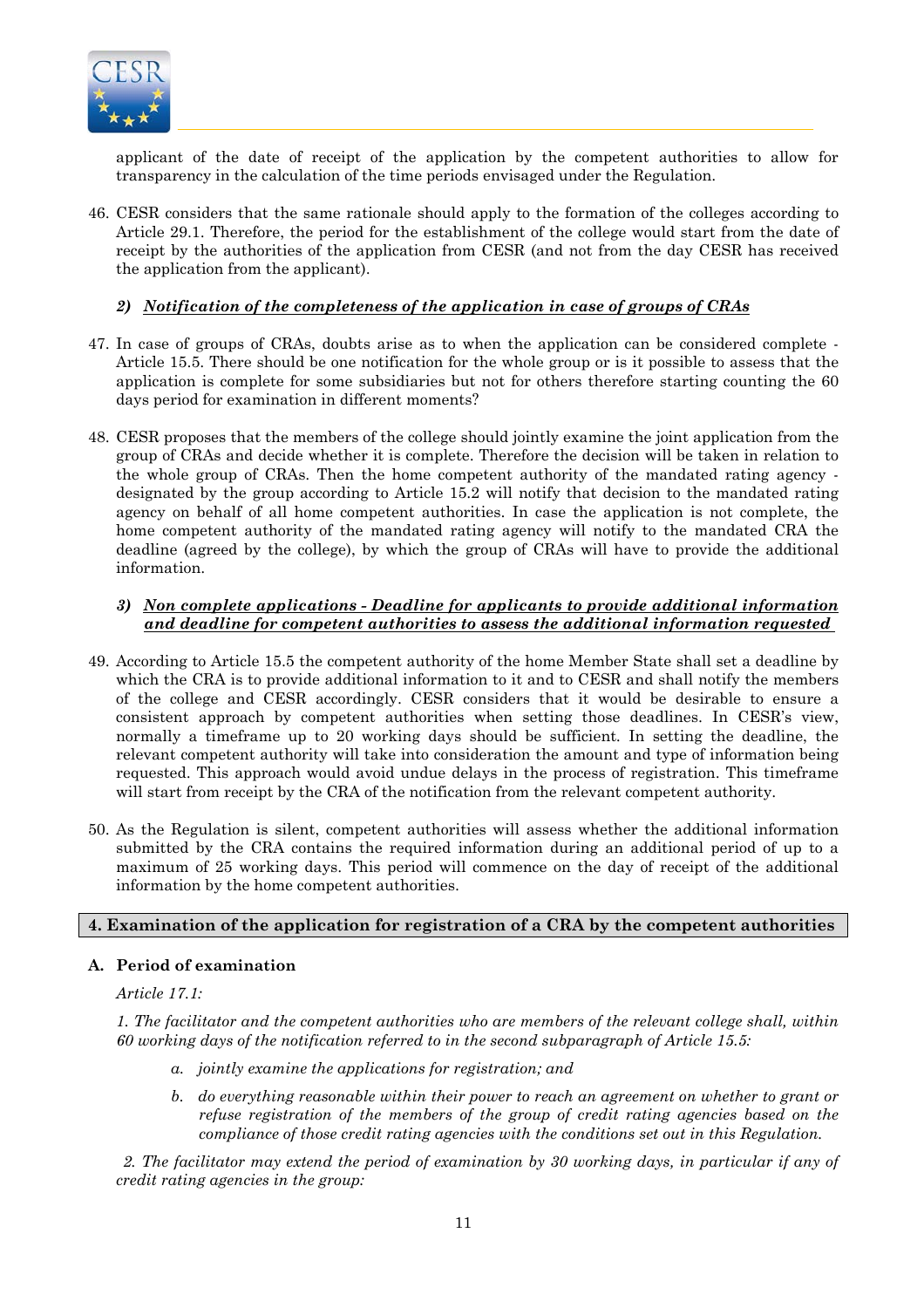

- *a. envisages endorsing credit ratings as referred to in Article 4.3;*
- *b. envisages using outsourcing; or*
- *c. requests exemption from compliance in accordance with Article 6.3.*
- 51. CESR considers that this decision may be taken at the discretion of the facilitator, without the need of formally consulting the rest of the members of the college. This approach would avoid undue delays in the process.

# **B. CESR's advice on the compliance of the CRA with the requirements for the registration**

- 52. The Regulation establishes a system of supervision by colleges of authorities. Coherence in the application of the Regulation should be ensured by CESR, according to Recital 65 of the Regulation, with the aim of providing a level playing field for the CRAs supervised in the European Union. In order to facilitate the tasks assigned to CESR by the Regulation, CESR would be involved in an appropriate manner depending on the proportionate impact of the operations of the group of CRAs concerned (i.e. for example sitting as an observer). CESR's proposals on the functioning of colleges are put forward in Section VI of this Guidance.
- 53. Articles 16.6 and 17.6 stipulate that CESR shall provide advice on the compliance of the applicant with the requirements for the registration to the members of the relevant college.
- 54. Whilst CESR's role is critical in order to ensure consistency among colleges, CESR considers that it should intervene when deemed necessary to achieve that objective. Otherwise there would be an unnecessary duplication between the tasks of the college and CESR. Therefore, as envisaged in Articles 16.7 and 17.7, CESR considers that its advice would be particularly important in the following cases:
	- There is disagreement among the members of the college; or
	- One CESR member so requests (even if the members of the college agreed to grant or to refuse the registration); or
	- CESR considers that its advice is appropriate in order to achieve the objectives of the Regulation (i.e. where CESR identifies divergences among colleges or more generally when necessary to promote convergence).
- 55. According to Art 16.5 and 17.5 the facilitator submits the draft decision to CESR (even if there is an agreement in the college and no CESR member so requests) for examination of potential divergences between colleges. In the event that there is only one relevant competent authority they will submit the decision they have reached regarding the registration of the CRA to CESR for the above purposes. The level of detail of CESR's advice could vary according to the specific characteristics of the case.

# **C. Exemptions**

*Article 6.3: At the request of a credit rating agency, the competent authority of the home Member State may exempt a credit rating agency from complying with the requirements of points 2,5 and 6 of Section A of Annex I and Article 7.4 if the credit rating agency is able to demonstrate that those requirements are not proportionate in view of the nature, scale and complexity of its business and the nature and range of issue of credit ratings and that:* 

*a) The credit rating agency has fewer than 50 employees;* 

*b) the credit rating agency has implemented measures and procedures, in particular internal control mechanisms, reporting arrangements and measures ensuring*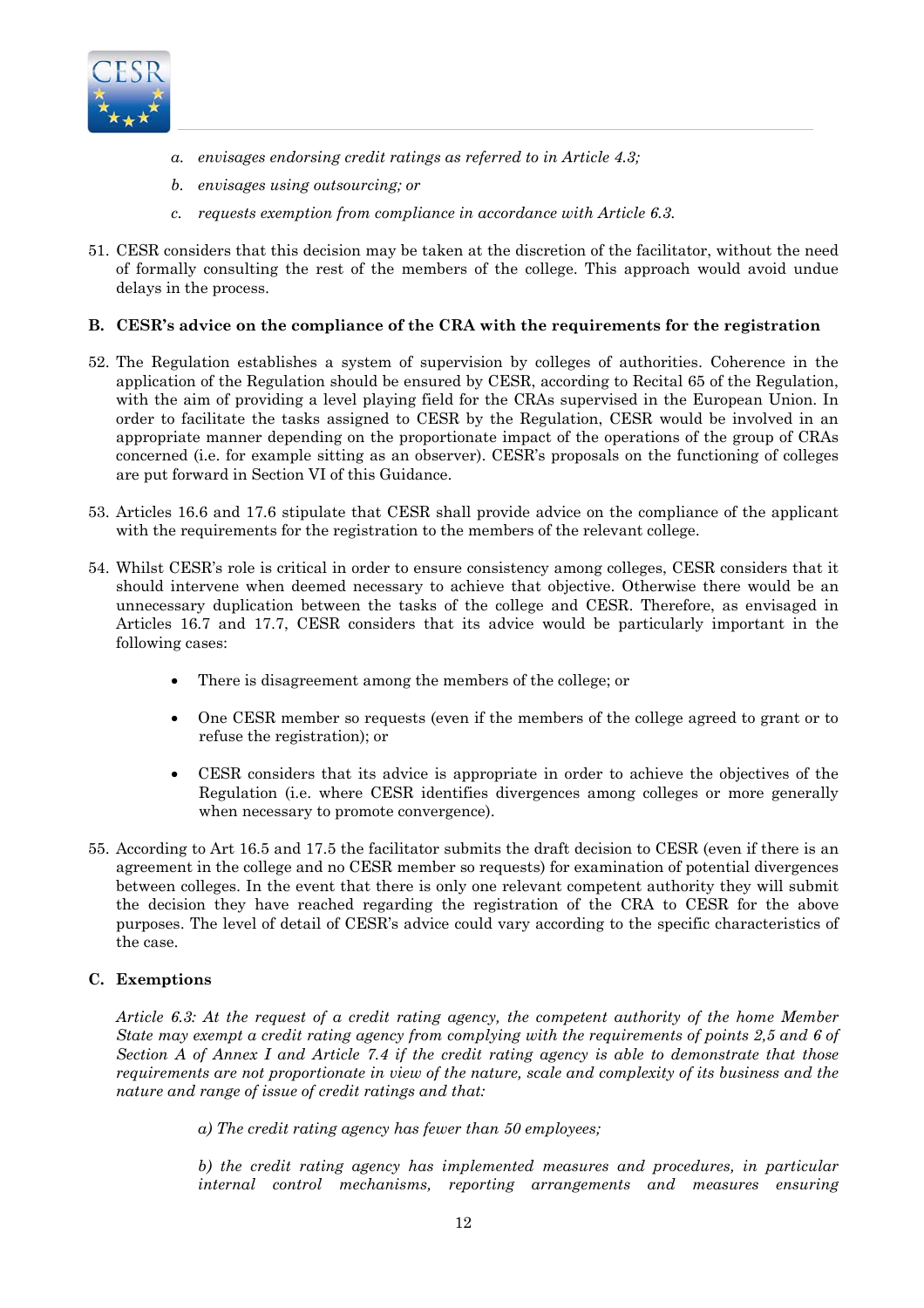

*independence of rating analysts and persons approving credit ratings, which ensure the effective compliance with the objectives of this Regulation; and* 

*c) the size of the credit rating agency is not determined in such a way as to avoid compliance with the requirements of this Regulation by a credit rating agency or a group of credit rating agencies.* 

*In the case of a group of credit rating agencies, competent authorities shall ensure that at least one of the credit rating agencies in the group is not exempted from complying with the requirements of points 2, 5 and 6 of Section A of Annex I and Article 7.4.* 

- 56. The EU CRA that according to Article 6.3 intends to be exempted from the requirements under points 2, 5 and 6 of Section A of Annex I and Article 7.4 has to inform its home competent authority for that intention in the application for registration. The CRA has to indicate clearly which requirements it applies to be exempted from. The CRA shall not attach to the application for registration the information related to these requirements (i.e. on independent members of the board or the compliance function department). The CRA should be able to demonstrate that those requirements are not proportionate in view of the nature, scale and complexity of its business and that the conditions of Article 6.3 (a, b, c) are fulfilled. During the examination of the application by the members of the college they shall also assess the request for exemption. If after the examination of the request by the college the home competent authority decides not to grant the exemption or to grant exemption not for all of the requested requirements it should notify this decision to the CRA and set a deadline by which the CRA will have to provide to it the information related to the requirements for which the exemption has not been granted. Decision on registration shall not be given conditioned to a later fulfilment by CRAs of the requirements to be granted exemptions. The applicants will be given a sufficient period within the registration process to respond to the exemption refusal before making the final registration decision.
- 57. Where the request for exemption is included in an application by a group of CRAs, a decision by a competent authority to decline the request should not interrupt the process of examination of the application in relation to the other members of the group not affected by the refusal. Therefore, once the college has finalised the examination and agreed that the registration should be granted for the other subsidiaries, the other competent authorities will take their respective decisions regarding registration of the CRAs of their competence. The CRA whose request for an exemption was refused will be given a defined period of time to put in place the required function.
- 58. If the home competent authority decides to grant the requested exemption it should notify this decision to the CRA within the decision for registration. CESR considers that it would be desirable that college members have a common approach to the examination of the request for exemption and reach an agreement on this decision, in order to promote consistency between decisions in respect of different subsidiaries and in respect of different colleges. CESR hopes that this would speed up the process for taking decisions about granting of exemptions.

### **5. Adoption of a fully reasoned registration or refusal decision by the competent authority of the home Member State**

*Article 16.7: The competent authority of the home Member State shall adopt a fully reasoned registration or refusal decision within 15 working days or receipt of CESR's advice. If the competent authority of the home Member State departs from CESR's advice, it shall provide full reasons. If CESR has provided no advice, the competent authority of the home Member State shall adopt its decision within 30 working days of the communication to CESR of the draft decision in accordance with paragraph 5.* 

In the event of a continued absence of agreement among the members of the relevant college, the *competent authority of the home Member State shall adopt a fully reasoned refusal decision, which shall identify the dissenting competent authorities and shall include a description of their opinions.*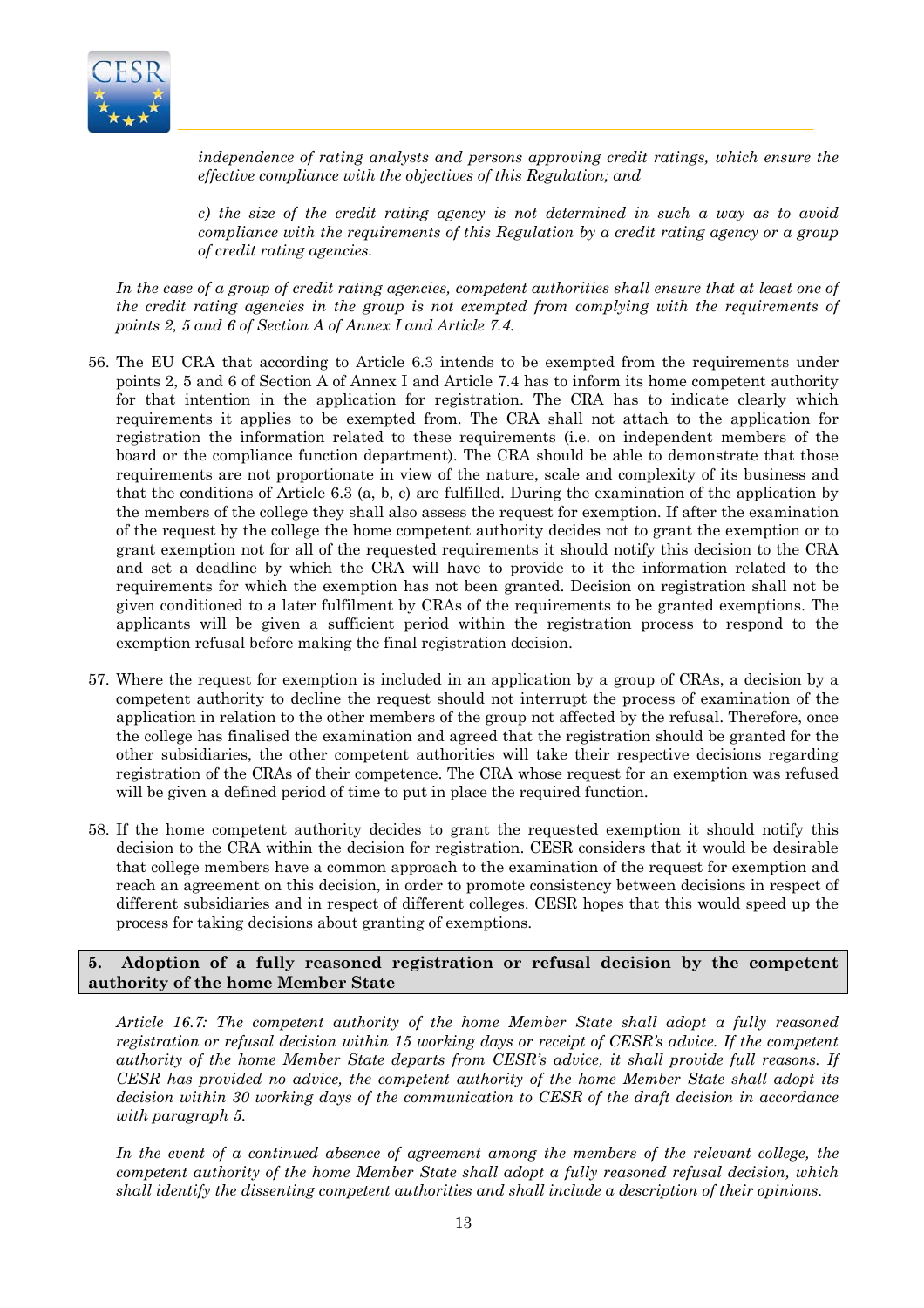

*Article 17.7 includes a similar provision for groups of CRAs.* 

# **A. Common format for notifications of decisions**

59. CESR intends to produce for its members a common format for notifications. This would ensure that all competent authorities include the same items in the notification and that the level of information provided is consistent (i.e. description of the opinions of any dissenting competent authority). This is particularly important in case of applications by groups of CRAs, where the Regulation requires separate notifications by each home competent authority.

# **6. Notification of the decision on the registration, refusal of registration or the withdrawal of registration of a credit rating agency**

*Article 18.1: Within five working days of the adoption of a decision under Articles 16 or 17 the competent authority of the home Member State shall notify the credit rating agency concerned whether or not it has been registered. Where the competent authority of the home Member State refuses to register the credit rating agency, it shall provide full reasons in its decision.* 

*Article 18.2: The competent authority of the home Member State shall notify the Commission, CESR and the other competent authorities of any decision under Article 16, 17 or 20.* 

*Article 18.3: The Commission shall publish in the Official Journal of the European Union and on its website a list of credit rating agencies registered in accordance with this Regulation. That list should be updated within 30 days of the notification referred to in paragraph 2.* 

# **A. Transparency of the registration procedure**

- 60. Apart from the notification to the applicant, the Regulation enables the Commission, CESR and the other competent authorities to be informed about any decisions regarding registration, refusal of registration or withdrawal of registration.
- 61. Market participants will know the CRAs that are registered through the list that the European Commission will publish in the Official Journal and on its website.
- 62. CESR considered whether further transparency, especially for market participants, would be appropriate and feasible. In particular, the Regulation does not contemplate the publication of a refusal of registration. However, a refusal of registration might have important consequences for third parties. In particular, Article 40 stipulates that existing credit rating agencies may continue issuing ratings which may be used for regulatory purposes by the financial institutions referred to in Article 4.1 unless registration is refused. Where registration is refused, Article 24.2 shall apply. This means that after the refusal financial institutions would not longer be able to use for regulatory purposes the ratings of the CRA that was turned down. It seems that they would have an interest in knowing any refusal decisions (and arguably any request from a CRA to be registered as well).
- 63. Another issue arises regarding the withdrawal of a registration. According to Article 20.4, the decision on the withdrawal of registration shall take immediate effect throughout the Community, subject to the transitional period for the use of credit rating agencies referred to in Article 24.2. This means that EU banks and other regulated entities will have to stop using for regulatory purposes the ratings of the CRA concerned in a period not exceeding ten working days if another registered CRA has rated the same instrument or issuer or three months if there are no ratings of the same instrument or issuer by other registered CRAs. Once the authority of the home Member State has notified the withdrawal to the Commission, the list of registered CRAs will be updated within 30 days. This means that the abovementioned period of 10 days might have expired before the list of registered CRAs is updated.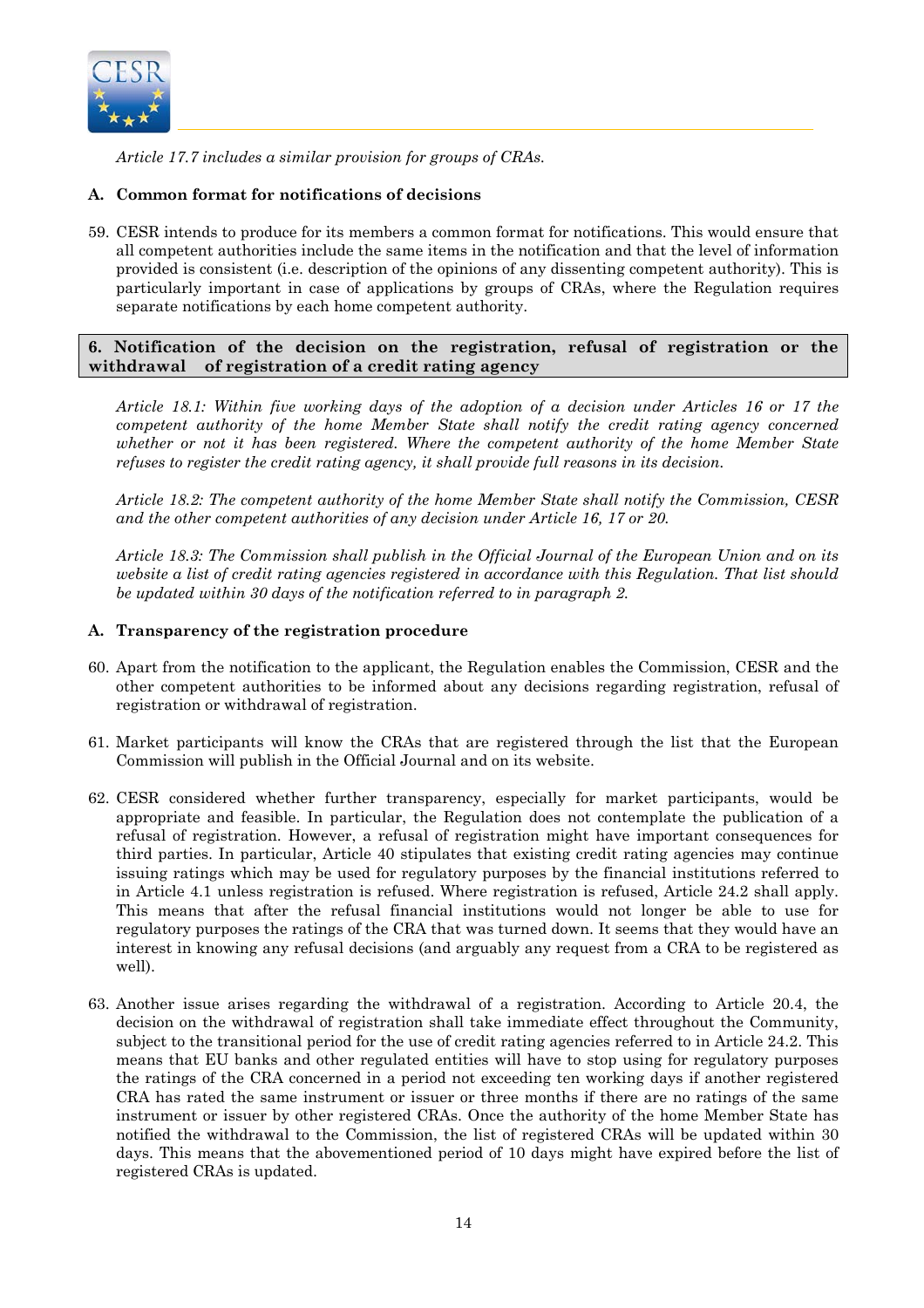

- 64. CESR has therefore analysed the steps of the procedure for registration (and the procedures for endorsement and certification) that should be made public and the information that should be communicated to other competent authorities and the applicant about the decision adopted by the competent authority of the home Member State. CESR acknowledges that beyond Article 18 of the Regulation, publication of decision by authorities would be governed by national law.
- 65. The competent authority of the home Member State should, to the extent permitted by national law, publish in its official journal and/or by any other means it deems appropriate, its decision on registration and withdrawal within five working days of the notification to the credit rating agency concerned. Registration or withdrawal of registration will take effect immediately according to 18.2 and 20.4 of the Regulation.
- 66. Even though CESR would consider it appropriate the publication of a refusal of an application for registration, it is not envisaged in the Regulation, and mandating that would be beyond its competence scope. It will be up to the competent authorities in the different Member States, depending on their respective laws on publications, to decide if such disclosure can be made.
- 67. The announcement of registration, refusal or withdrawal will contain information about the CRA (name, address, number in the commercial register) and the decision (registration/refusal/withdrawal).
- 68. The notification by the competent authority to the Commission, CESR, other competent authority and the applicant/registered CRA of any decision under Article 16, 17 or 20 should be done in accordance with the administrative law requirements of the home Member State and include the following information:
	- a. Full reasons for any decision with evidence on which the reasons are based;
	- b. The competent authority's understanding of the relevant provisions of the Regulation on which the decision is based:
	- c. The process followed and details of the reasoning process that led to the decision, including full and detailed disclosure of any dissenting opinions which should be appropriately identified and members of the college which participated in any meetings discussing the decision.
- 69. In case of refusal or withdrawal of registration, applicant/registered CRAs could apply for an appeal process within their national jurisdictions.

# **7. Notification of any material changes to the conditions for initial registration**

*Article 14.3: A registered credit rating agency shall comply at all times with the conditions for initial registration.* 

*A credit rating agency shall, without undue delay, notify CESR, the competent authority of its home Member State and the facilitator of any material changes to the conditions for initial registration, including any opening or closing of a branch within the Community.* 

*Recital 52: Significant changes in the endorsement regime, outsourcing arrangements as well as the opening and closing of branches should, inter alia, be considered as material changes to the conditions for initial registration of a credit rating agency.* 

70. CESR is currently analysing what procedure competent authorities should carry out in case of notifications of material changes to the conditions for initial registration.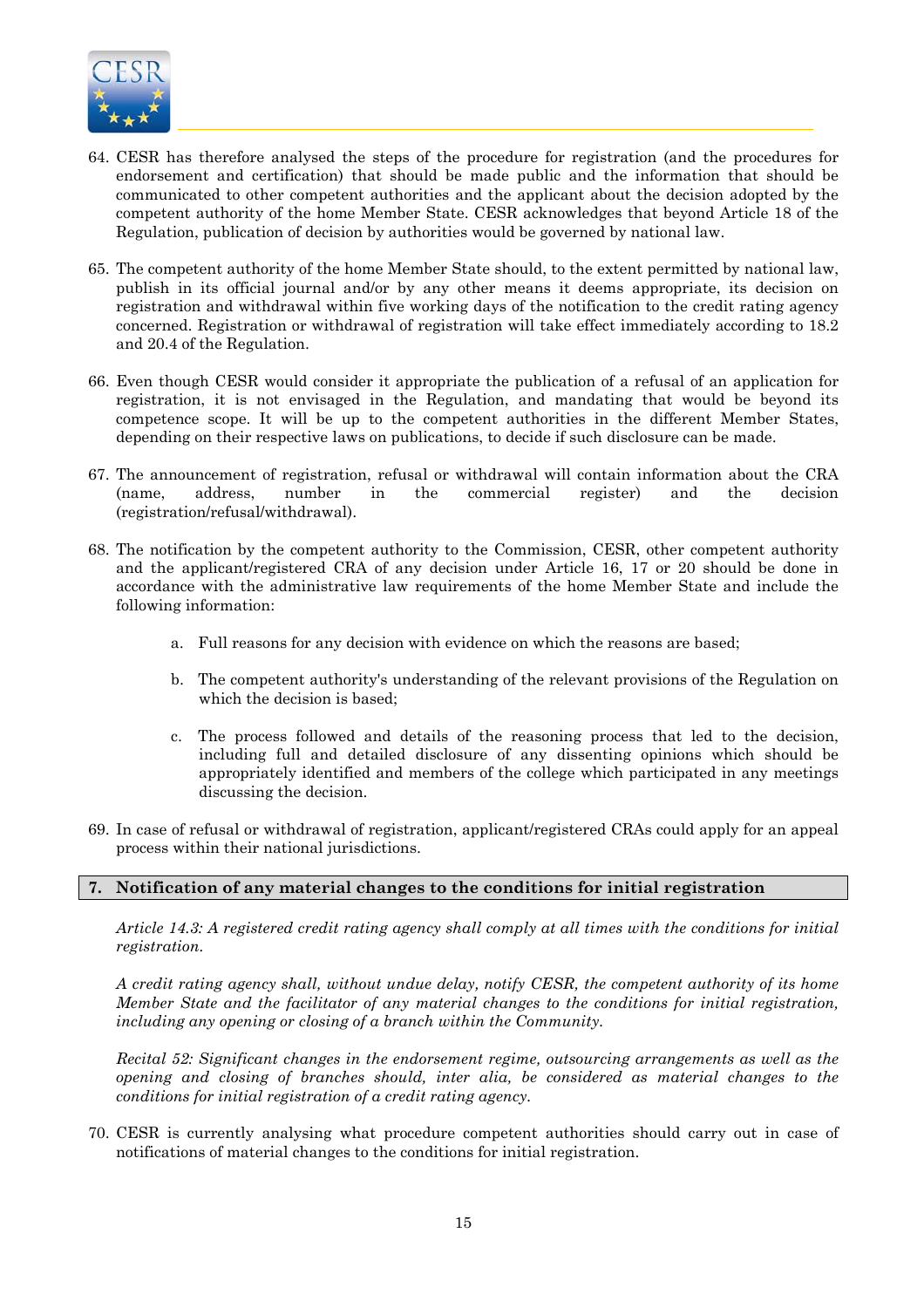

- 71. Material changes to the following circumstances among others could be considered under article 14.3:
	- Opening and closing of branches.
	- Use of endorsement
	- Outsourcing arrangements
	- Changes in the legal form
	- Business combinations
	- Type of business activities
	- Class and type of credit ratings
	- Ownership structure: acquisition or disposal of holdings above 10% known to the agency
	- Administrative and/or Supervisory Board; compliance and review function
	- Procedures and methodologies used to issue and review credit ratings Financial resources
- 72. In general terms a material change is any change that may affect the substantive information submitted in the application, and in any event, all changes that may affect compliance with the requirements of the EU regulation.

# **III. GUIDANCE ON THE PROCEDURE FOR ENDORSEMENT (Article 4.3 of the Regulation)**

73. In order to allow EU financial firms to use ratings issued by non-EU CRAs, the Regulation sets forth two distinct mechanisms: endorsement and certification.

*Article 4.3: A credit rating agency established in the Community and registered in accordance with this Regulation may endorse a credit rating issued in a third country only when credit rating activities resulting in the issuing of such a credit rating comply with the following conditions:* 

*(a) the credit rating activities resulting in the issuing of the credit rating to be endorsed are undertaken in whole or in part by the endorsing credit rating agency or by credit rating agencies belonging to the same group;* 

*(b) the credit rating agency has verified and is able to demonstrate on an ongoing basis to the competent authority of the home Member State that the conduct of credit rating activities by the third-country credit rating agency resulting in the issuing of the credit rating to be endorsed fulfils requirements which are at least as stringent as the requirements set out in Articles 6 to 12;* 

*(c) the ability of the competent authority of the home Member State of the endorsing credit rating agency or the college of competent authorities referred to in Article 29 (college) to assess and monitor the compliance of the credit rating agency established in the third country with the requirements referred to in point (b) is not limited;*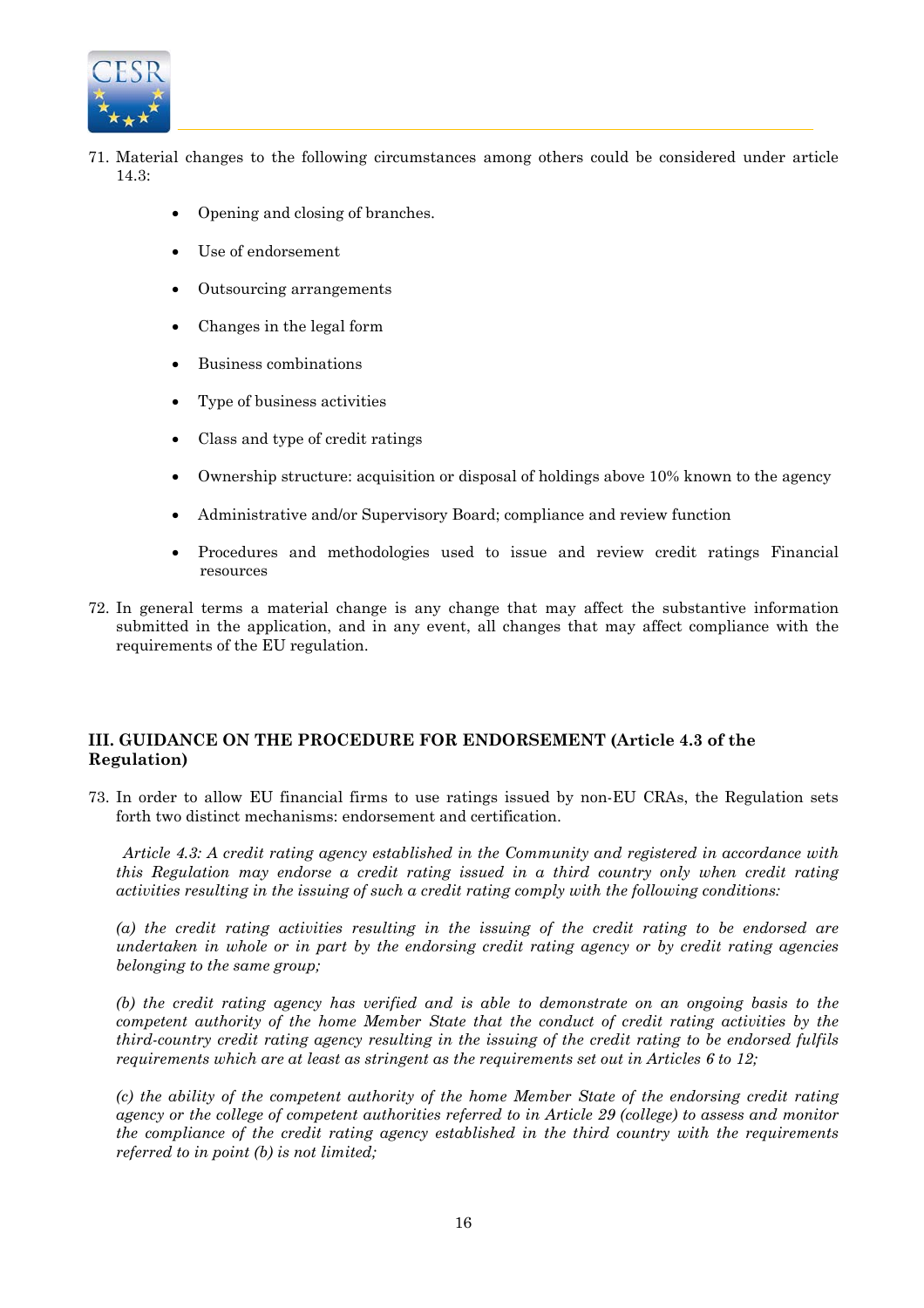

*(d) the credit rating agency makes available on request to the competent authority of the home Member State all the information necessary to enable that competent authority to supervise on an ongoing basis the compliance with the requirements of this Regulation;* 

*(e) there is an objective reason for the credit rating to be elaborated in a third country;* 

*(f) the credit rating agency established in the third country is authorised or registered, and is subject to supervision, in that third country;* 

*(g) the regulatory regime in that third country prevents interference by the competent authorities and other public authorities of that third country with the content of credit ratings and methodologies; and* 

*(h) there is an appropriate cooperation arrangement between the competent authority of the home Member State of the endorsing credit rating agency and the relevant competent authority of the credit rating agency established in a third country. The competent authority of the home Member State shall ensure that such cooperation arrangements shall specify at least:* 

- *(i) the mechanism for the exchange of information between the competent authorities concerned; and*
- *(ii) the procedures concerning the coordination of supervisory activities in order to enable the competent authority of the home Member State of the endorsing credit rating agency to monitor credit rating activities resulting in the issuing of the endorsed credit rating on an ongoing basis.*

### **1.Procedures with competent authorities**

- 74. The EU CRA that intends to endorse ratings of a foreign CRA belonging to the same group (or from a CRA outside its group where the endorsing CRA has undertaken in whole or in part the rating activities resulting in the issuing of the rating to be endorsed) has to inform its home competent authority in the application for registration (item 16 of Annex II of the Regulation,). Annex II requires the CRA applying for registration to submit "documents and detailed information related to the expected use of endorsement". As part of the registration process authorities could check that the conditions set out in Article 4.3 are complied with.
- 75. Thus the application for registration would start the process with competent authorities. As the Regulation is silent about the procedure authorities should follow to allow endorsement, CESR considers that that they should use the procedure set out in the Regulation for the registration. In case a CRA that has already been registered decides later on that it would like to endorse ratings from other foreign CRAs (endorsement not envisaged at the time of registration) then the registration procedure would be used (when applicable) to determine all procedural issues (i.e. format of application, deadlines, language, notifications).
- 76. The home competent authority will notify the applicant in its registration decision if the expected use of endorsement has been approved or not.
- 77. As stated above, according to Article 14.3 of the Regulation, a registered CRA shall comply at all times with the conditions for initial registration. It also requires CRAs to notify without undue delay CESR, the competent authority of its home Member State and the facilitator of any material changes to the conditions for initial registration. CESR understands that Article 14.3 applies also to the conditions for endorsement.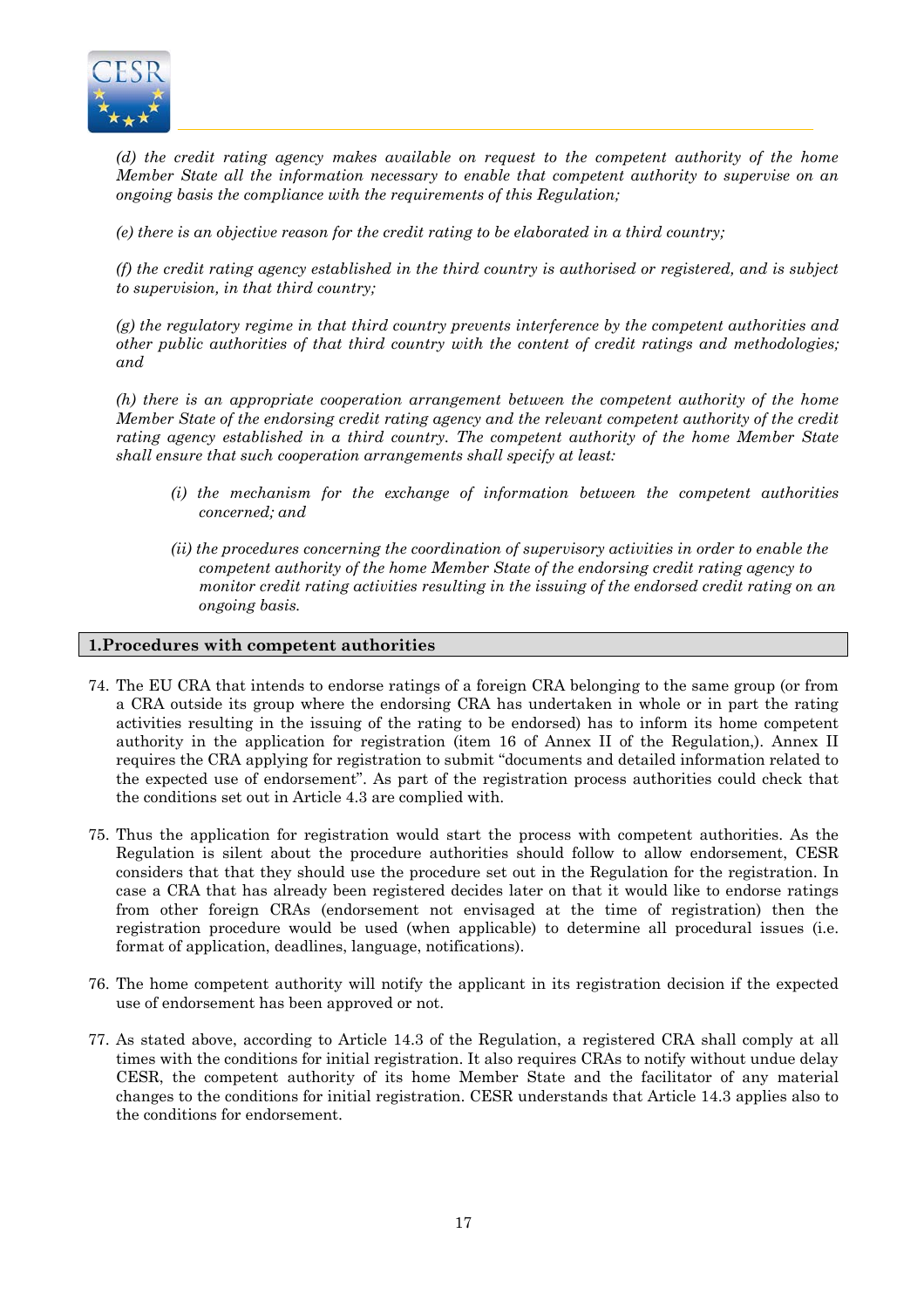

# **2.Endorsement procedure**

- 78. The previous section discusses the procedure that competent authorities should carry out before allowing the EU CRA to start endorsing ratings. CESR has also considered what procedure the EU CRA would have to follow when actually endorsing ratings: should the CRA demonstrate to the college compliance with the conditions under Article 4.3 each time it endorses a rating or only once at the time it submits the application for registration to the EU authorities.
- 79. It seems neither practical nor necessary for authorities to check beforehand every rating that is going to be endorsed. However, the CRA should be in a position to prove at any time, ex post facto and upon the request of the relevant competent authority, that any given endorsements it has issued comply with the requirements of the Regulation.
- 80. In any case the EU CRA when publishing the endorsed rating must clearly identify that it is an endorsed rating. Such an identification does not necessarily require a separate "identifier", an appropriate disclosure could also be made in ratings publications. However, the Regulation does not require the CRA to publish alongside the rating any further information about the rationale for the endorsement or the endorsement processes it has followed.
- 81. In CESR's view, once the authorities are satisfied that the CRA that expects to endorse ratings complies with the requirements set out in Article 4.3, the EU CRA should be able to start endorsing ratings without the need of having any actual endorsement of individual ratings previously approved by the authorities (therefore supervision would take place ex post).

### **3.Registration without the conditions for endorsement being met**

82. As endorsement is an activity that is voluntary for the CRA that applies for registration, CESR considers that the applicant CRA should be registered if it complies with all the conditions for registration even if those required for endorsement are not met. This would mean that the registered CRA would not be able to endorse any ratings until it demonstrates to the college full compliance with all the conditions under Article 4.3.

### **4. Transparency regarding the third-country CRAs whose ratings may be endorsed by EU CRAs**

83. As stated above, Article 4.2 requires CRAs to clearly identify the credit ratings that have been endorsed. CESR recommends, that in the disclosure, CRAs should also include an indication of the third-country CRA that issued the endorsed rating.

# **IV. GUIDANCE ON THE PROCEDURE FOR CERTIFICATION (Article 5 of the Regulation)**

*Article 5.1: The credit ratings that are related to entities established or financial instruments issued in third countries and that are issued by a credit rating agency established in a third country may be used in the Community under Article 4(1) without being endorsed in accordance with Article 4(3), provided that:* 

*(a) the credit rating agency is authorised or registered in and is subject to supervision in that third country;* 

*(b) the Commission has adopted an equivalence decision in accordance with paragraph 6 of this Article, recognising the legal and supervisory framework of that third country as equivalent to the requirements of this Regulation;*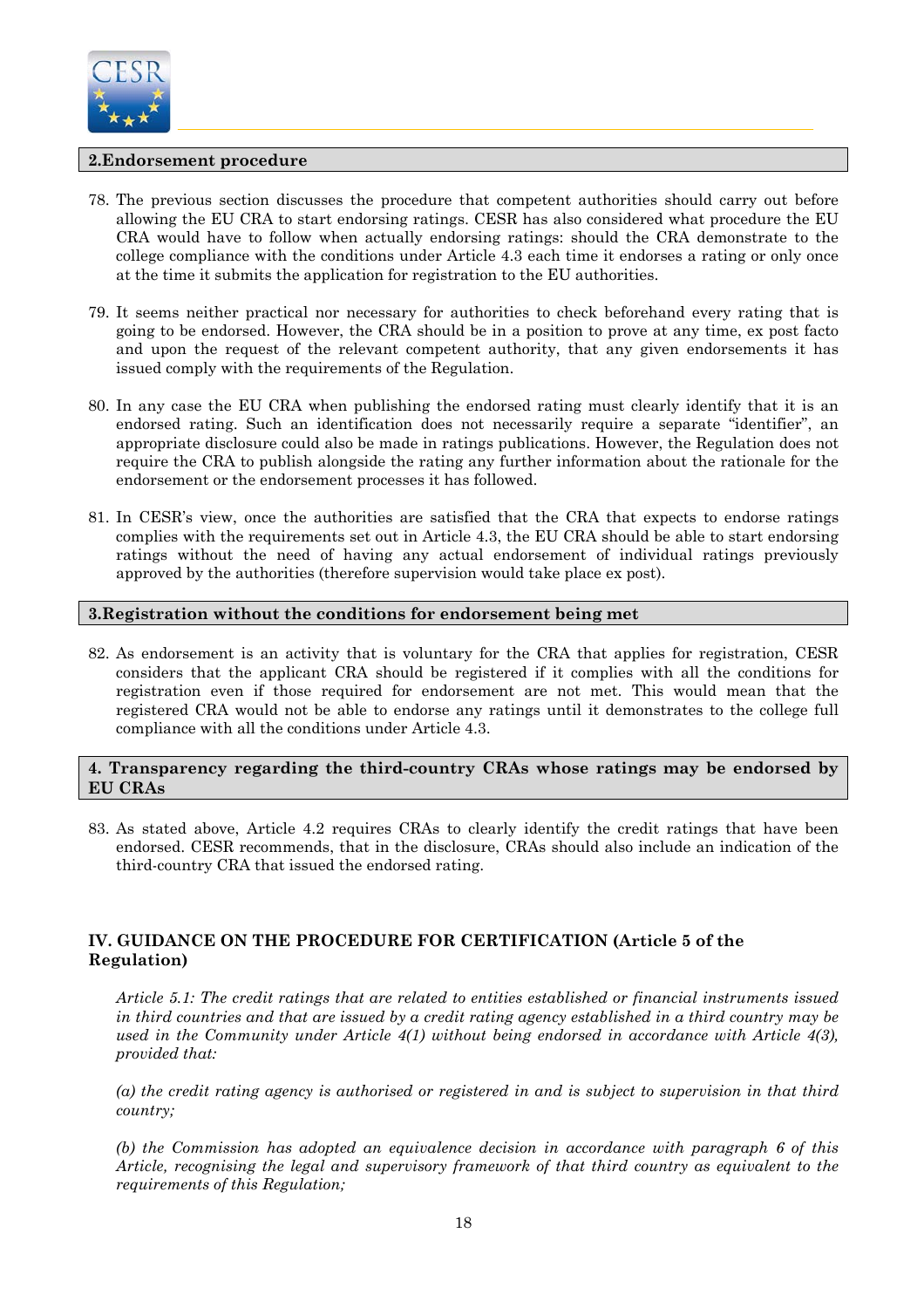

*(c) the cooperation arrangements referred to in paragraph 7 of this Article are operational;* 

*(d) the credit ratings issued by the credit rating agency and its credit rating activities are not of systemic importance to the financial stability or integrity of the financial markets of one or more Member States; and* 

*(e) the credit rating agency is certified in accordance with paragraph 2 of this Article.* 

# **1.Procedure with competent authorities**

- 84. According to Article 5.3, the application for certification shall be examined in accordance with the procedure set out in Article 16 for the registration of a CRA and the subsequent decision shall be notified and published also in accordance with what the Regulation envisages for registration (Article 18). In addition, Article 5.2 describes the procedure for the establishment of the college that is going to examine the application.
- 85. In paragraph 23 of this Guidance (structure of the application for groups of credit rating agencies), CESR proposes that in case of a group of CRAs there should be only one submission for the whole group containing a breakdown of all required disclosures by each CRA member of the group. Therefore, even if the submission is composed of separate applications, the college would have all the information in one pack and this would facilitate the examination process. CESR considers that the synergies of having all that information in one document do not exist in the case of applications for certification. In this case the group of third country CRAs does not have to provide substantive information about how the group operates and is organised but just information on whether the applicants are registered and subject to supervision in their countries of origin. The rest of the requirements are outside the control of the applicants and it will be up to the authorities to scrutiny (i.e. whether there has been a decision on equivalence on the countries concerned). Therefore, there should be a separate submission containing a separate application for each member of the group of third-country CRAs.
- 86. In addition, CESR considers that the application of Article 16 to the decision regarding the certification means that agreement among the members of the college will be necessary for the adoption of the decision to certify the CRA.
- 87. Also, CESR thinks that Article 14.2 should be applicable to the certification procedure, thus the certification would be effective for the entire territory of the Community once the certification decision issued by the facilitator has taken effect under the relevant national law.
- 88. Once the CRA has been certified, the selected facilitator will take on the tasks of home competent authority.
- 89. Finally, in CESR's view Article 14.3 applies to certified agencies. Therefore, the certified CRA shall comply at all times with the conditions for the initial certification. Certified CRAs shall notify without undue delay CESR and the facilitator of any material changes to the conditions for initial certification. If a certified CRA subsequently becomes systematically important, it will need to create an establishment in the EU and follow the Regulation accordingly.

#### **2.Systemic importance**

- 90. One of the conditions for being certified is that the credit ratings issued by the applicant and its credit rating activities are not of systemic importance to the financial stability or integrity of the financial markets of one or more Member States –Article 5.1 (d).
- 91. CESR considers that this is a matter for competent authorities to assess. Therefore, when sending the application to the competent authorities of all Member States, CESR will ask them whether the CRAs' activities are of systemic importance in their respective jurisdictions. The authorities will be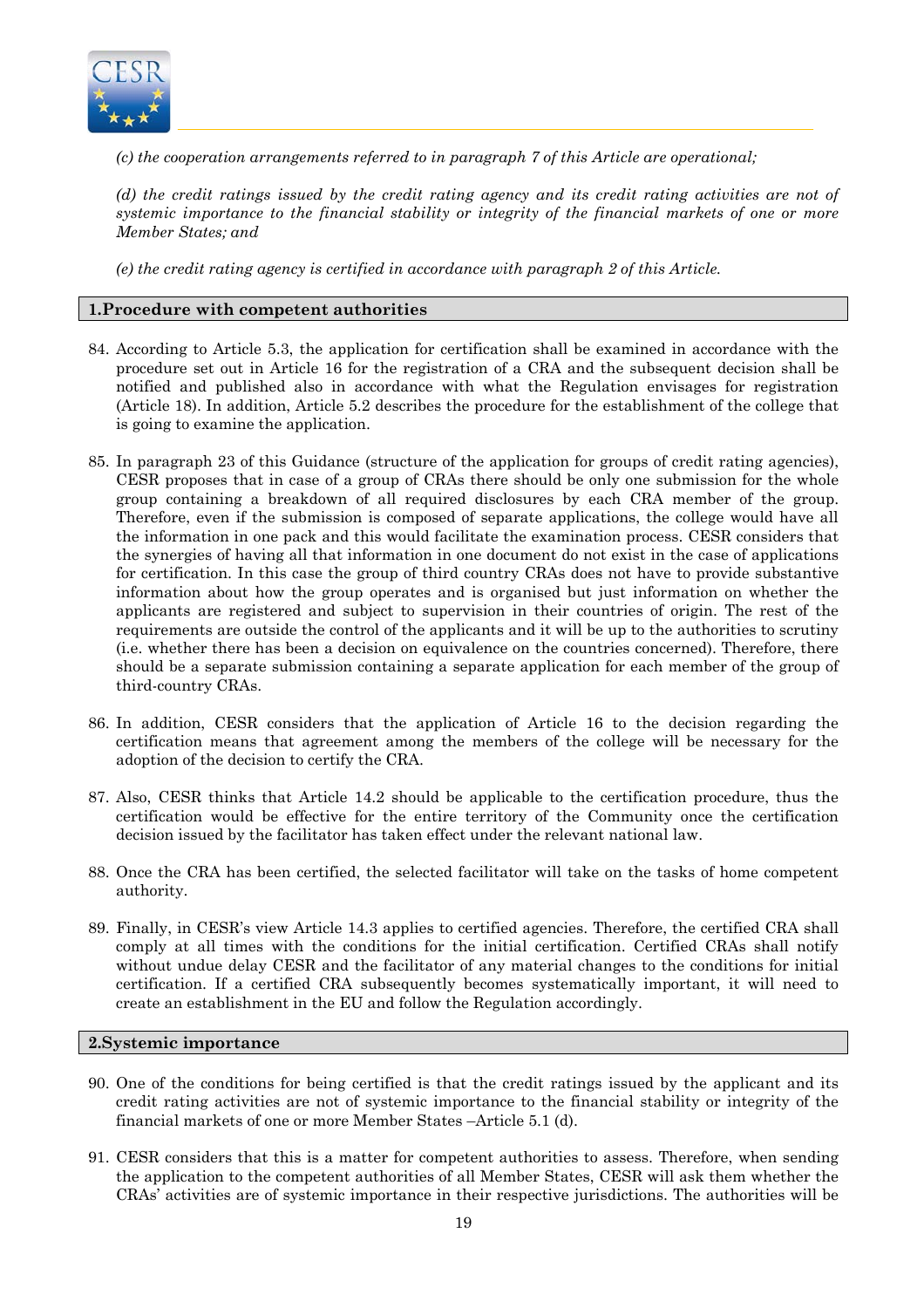

asked to respond within the 10 working days they have to notify their decision to join the college. CESR considers that Moody´s Investors Service, Standard &Poor's and Fitch Ratings groups are systematically important and therefore not eligible for the certification.

# **3.Withdrawal of the certification**

92. There are no specific provisions in the Regulation regarding the notification of the withdrawal of a certification. According to Article 5.8, Articles 20 (Withdrawal of registration), 24 and 25 shall apply mutatis mutandis to certified credit rating agencies and to credit ratings issued by them. Article 20.4 stipulates that the decision on the withdrawal of registration shall take immediate effect throughout the Community, subject to the transitional period for the use of credit ratings referred to in Article 24.2. Therefore it seems that the provisions of Article 18 (Notification of the decision on the registration, refusal of registration or the withdrawal of registration of a credit rating agency) would apply also in the case of a withdrawal of a certification.

### **4.Relationship between equivalence and endorsement**

# **A. Should endorsed ratings and ratings issued by certified CRAs be subject to different requirements?**

*Recital 13: It is desirable to provide for the use of credit ratings issued in third countries for regulatory purposes in the Community provided that they comply with requirements which are as stringent as the requirements provided for in the Regulation. This Regulation introduces an endorsement regime allowing credit rating agencies established in the Community and registered in accordance with its provisions to endorse credit ratings issued in third countries. When endorsing a credit rating issued in a third country, credit rating agencies should determine and monitor, on an ongoing basis, whether credit rating activities resulting in the issuing of such a credit rating comply with requirements for the issuing of credit ratings which are as stringent as those provided for in this Regulation, achieving the same objective and effects in practice.* 

*Recital 14: In order to respond to concerns that lack of establishment in the Community may be a serious impediment to effective supervision in the best interests of the financial markets in the Community, such an endorsement regime should be introduced for credit rating agencies that are affiliated or work closely with credit rating agencies established in the Community. Nevertheless, it may be necessary to adjust the requirement of physical presence in the Community in certain cases, notably as regards smaller credit rating agencies from third countries with no presence or affiliation in the Community. A specific regime of certification for such credit rating agencies should therefore be established, in so far as they are not systemically important for the financial stability or integrity of the financial markets of one or more Member States.* 

- 93. Therefore, as stated above in this paper, the Regulation provides for two means by which ratings issued outside the EU can be used for regulatory purposes by regulated entities in the EU. The first is endorsement. One of the conditions that an EU CRA must verify in order to endorse ratings is that "the conduct of credit rating activities by the third-country credit rating agency resulting in the issuing of the credit rating to be endorsed fulfils requirements which are at least as stringent as the requirements set out in Articles 6 to 12". The second method is certification based on equivalence. One of the conditions for a foreign credit rating agency to be certified is that the Commission has adopted an equivalence decision recognising the legal and supervisory framework of the third country as equivalent to the requirements of the Regulation. The equivalence decision would state that the legal and supervisory framework of a third country ensures that credit rating agencies authorised or registered in that third country comply with legally binding requirements which are equivalent to the requirements resulting from the Regulation and which are subject to effective supervision and enforcement in that country –Article 5.6.
- 94. The question that arises is whether the Regulation establishes two different tests depending which method is followed ("at least as stringent as" versus "equivalent to").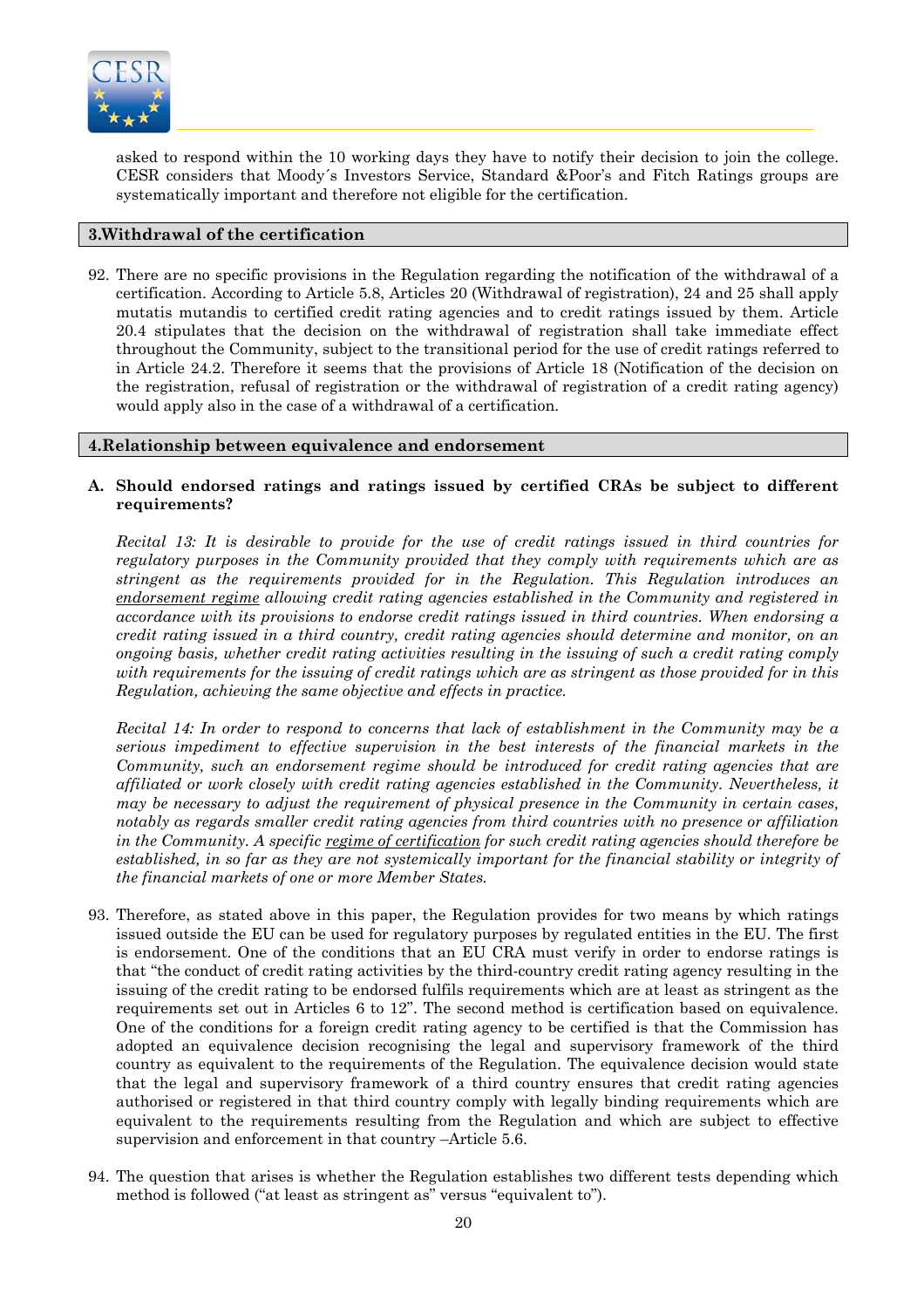

- 95. The last sentence of Recital 13 stipulates that the third country CRA should comply with requirements that achieve the same objective and effects in practice (as the EU Regulation). This suggests an objective based assessment of the condition set out in Article 4.3 (b) for endorsement and therefore a similar test than that required for equivalence.
- 96. Recital 14 clarifies that the certification regime is envisaged for smaller CRAs that are not systemically important. But the only adaptation to the endorsement mechanism that the Recital considers necessary is the requirement of physical presence in certain cases.
- 97. Therefore, CESR considers that there would be no objective reasons to set different requirements for the third country CRAs depending on the mechanism used. The requirements according to which the ratings are produced should achieve the same objectives irrespective of the route the foreign CRA has to follow. This would ensure a level playing field for all rating agencies.

#### **B. What impact would a decision on equivalence have on the condition set out in Article 4.3(b) for endorsement?**

- 98. Based on CESR's understanding outlined above, an equivalence decision by the European Commission recognising the legal and supervisory framework of the third country as equivalent to the requirements of the Regulation would certainly facilitate the obligation of the endorsing EU CRA to demonstrate that the third-country CRA fulfils requirements that are at least as stringent as those set out in Articles 6 to 12 of the Regulation (assuming that no material changes to the framework of the third-country have occurred since the date of the Commission's decision). In par. 110 and 111 there is a synthetic description of the approach concerning the objective-based assessment (paragraph 111) and of the further information necessary to assess the fulfilment with the requirements of the Regulation on an "ex-post basis" (paragraph 110).
- 99. CESR has also analysed the impact a negative Commission's decision on equivalence would have on the endorsement procedure. CESR considers that this impact could depend on the nature of the requirements the endorsement regime is based upon. This would also be relevant in case an EU CRA wishes to endorse ratings from a CRA established in a foreign country and there has not been a previous European Commission decision on the equivalence of its legal and supervisory framework.
- 100. The European Commission service's informal view communicated to CESR clearly states their understanding that the Article 4.3 (b) should be interpreted as requiring local legal and regulatory system to impose requirements as stringent as those found in Articles 6 to 12 of the EU Regulation. Whilst this position is not binding it is a clear indication and therefore CESR is working under this interpretation of the Regulation. This means that Article 4.3 (b) has been interpreted as requiring the local third country legal and regulatory system to impose requirements as stringent as those found in Articles 6 to 12 of the EU Regulation.
- 101. The reasoning behind this interpretation is that third-country CRAs need to be subject to supervision and possible enforcement by the relevant authority of the third-country for endorsement to be effective. Therefore the competent authority of the home Member State of the endorsing CRA should directly assess and monitor compliance of the CRA with requirements of the EU Regulation according to Article 4.3 (c) and withdraw the authorisation to endorse in cases where the third-country CRA ceased to subject to requirements as stringent as those set out in Articles 6 to 12 of the Regulation under local legal and regulatory requirements.
- 102. If the requirements for endorsement could be established on a voluntary basis the risk of non compliance by the third-country CRA would be significantly higher as those requirements would not be subject to supervision by the third-country authority (if the law of that third-country does not include provisions as stringent as those set out in the EU Regulation). A regime based on the conduct of business rules of the foreign CRA on a voluntary basis could be understood as a self regulating system. In the absence of ex ante supervision by the third-country authority, the supervision ex-post by the EU home competent authorities could not be sufficient and effective,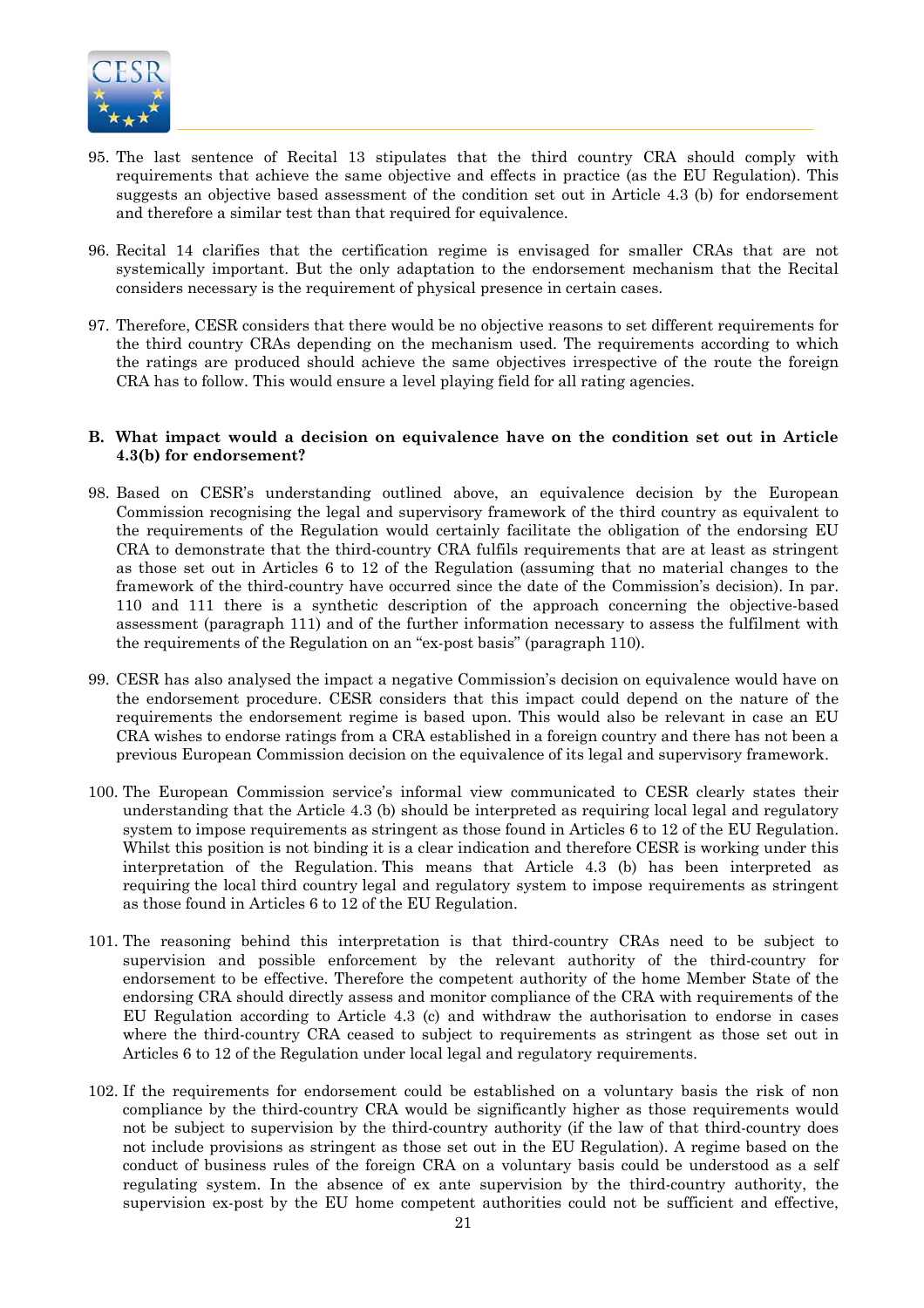

because a rating might have been published for the EU market for months or even for years before the breach of any requirements is spotted and the EU authorities react. This situation could produce material negative effects for the EU financial market. It is also questionable whether a cooperation arrangement with such a third-country supervisor could fulfil the objectives and criteria as specified in Article 4.3 (h). Therefore, interpreting the endorsement criteria as not requiring local regulations and a legal structure at least as stringent as the EU Regulation could make it much more difficult to achieve the principal aim of the Regulation, i.e. to protect the stability of financial markets and investors.

- 103. Furthermore, the interpretation of Art. 4.3 (b) as referring only to requirements established by law or by regulation seems to be confirmed by other parts of the Regulation, i.e. Article 4.3 (f) and (g), which define other requirements for endorsement to be fulfilled in a cumulative manners:
	- a. *Article 4.3 (f): "the CRA established in the third country is authorised or registered, and is subject to supervision, in that third country";*
	- b. *Article 4.3 (g*): "*the regulatory regime in that third country prevents interference by the competent authorities and other public authorities of that third country with the content of credit ratings and methodologies"*
- 104. An interpretation of Article 4.3 (f), is that if the CRA should be authorised or registered, and subject to supervision, in the third country, it seems logical that the requirements "as stringent as the requirements set out in Articles 6 to 12" of the Regulation are established by law or regulation, and not on a voluntary basis. In fact, it seems not consistent to require that in the third country there is a regulatory system which provides for authorisation/registration and supervision of the CRAs, whereas the requirements "as stringent as" can be also met on a voluntary basis.
- 105. Letter (g) refers to a "regulatory regime in that third country", which could be interpreted as clearly indicating rules established by Law or Regulation.
- 106. The Regulation does not envisage admissibility of a dual system of compliance with its requirements, whereby local legal/regulatory duties in a third country would be "topped up" by policies and procedures voluntarily followed by the third country CRA or the EU-registered, endorsing CRA. Therefore, the requirements as stringent as those set out in Articles 6 to 12 may only be established in law or regulation of that third-country in order to satisfy the condition laid down in Article 4.3 (b).
- 107. Moreover, according to the Commission's view, the absence of a positive equivalence decision would not prevent the use of endorsement as the EU competent authorities could directly verify the presence, within the local laws and regulations, of the requirements set out in Article 4.3 (b), (f) and (g), based on the information provided by the CRAs to comply with this demonstration, according to Article 4.3 (b). Conversely in case the Commission had decided that the framework of a third country is not equivalent there would be a strong indication that endorsement was unlikely. However endorsement would still be possible if, for example, the CRA could demonstrate to the competent authorities that the third country regime had changed since the negative assessment to impose requirements at least as stringent as those outlined in Articles 6 to 12.
- 108. Article 41 provides an 18 month transitional period for Articles 4.3 (f, g and h), therefore during this period the endorsing CRA would, according to the Commission's interpretation, be required to confirm to the EU authorities that the third country CRA is meeting requirements at least as stringent as Articles 6 to 12 on a self-imposed basis if there was no equivalent local regulatory regime.
- 109. Furthermore, Art. 4.3 (b) of the Regulation states that the CRA should be able to demonstrate 'on an ongoing basis' to the competent authority of the home Member State that the conduct of the third-country CRA fulfils requirements which are 'as stringent as' those of the EU Regulation. CRAs will need to be able to demonstrate, with regard to the ratings elaborated in a third country,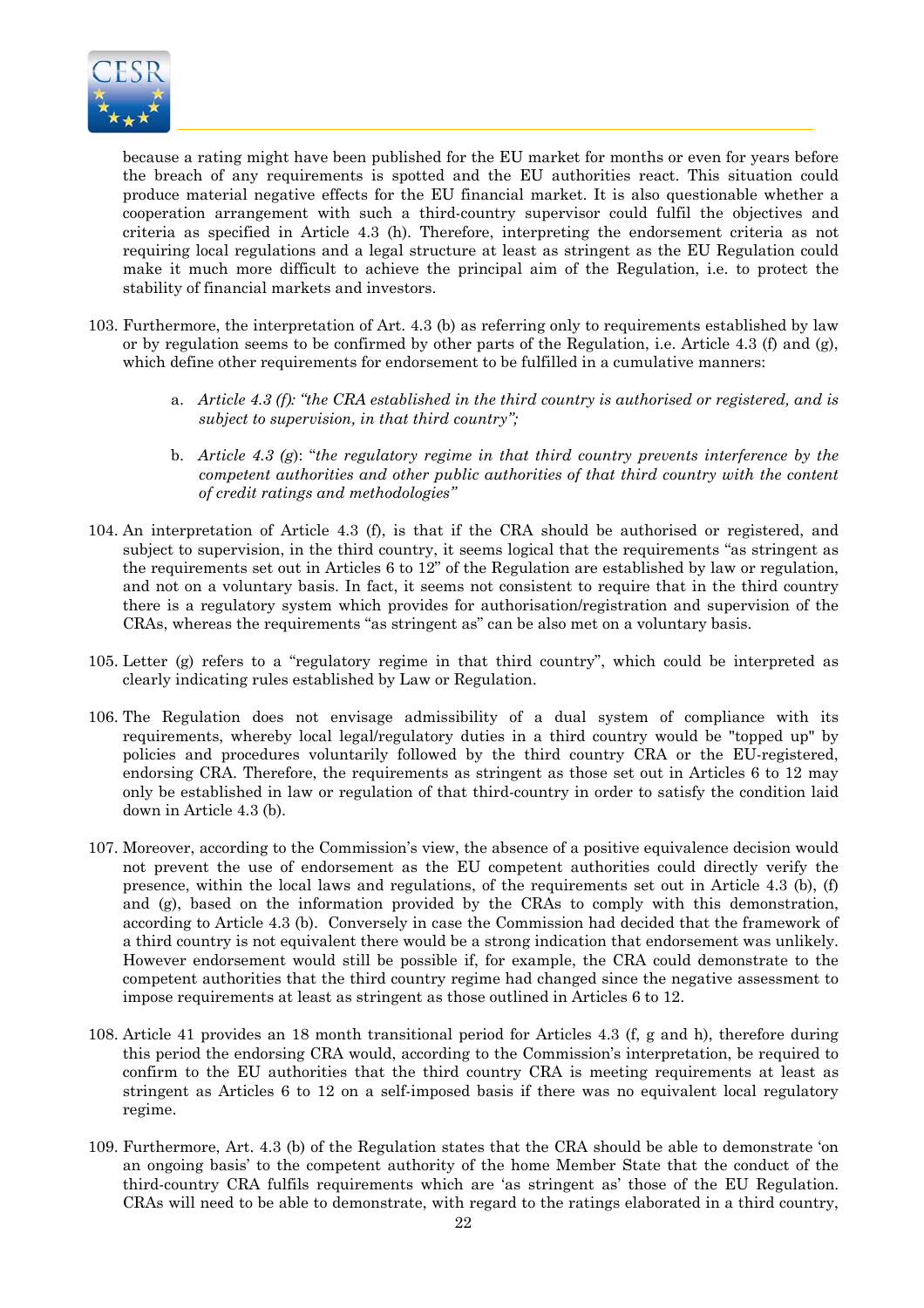

that the requirements 'as stringent as' are fulfilled not only ex-ante, but also ex-post. To demonstrate this, either the CRA based in the EU should provide information on this aspect, or the EU competent authorities should be able to collect information concerning the conduct of the thirdcountry CRA from an equivalent supervisory authority.

- 110. This demonstration may be made in different ways, depending on the circumstances and whether the transitional period of 18 months is in effect or not:
	- a. during the transitional period of 18 months and in the absence of equivalent regulatory regime, the demonstration of the fulfillment of the requirements 'as stringent as' should be made by the CRAs. To demonstrate this fulfillment the CRA will need to provide all necessary information to the competent authorities that the requirements 'as stringent as' those of Article 6 to 12 of the EU Regulation are "*de facto*" respected. EU authorities will monitor the meeting of these requirements on an on-going basis. The collection of these information could imply to integrate the elements to be provided in Annex II (and subsequently updated, as necessary), to include also the procedures put in place from the EU-registered CRAs to monitor that the third country CRAs whose ratings are endorsed are *de-facto* fulfilling with the above requirements, together with the indication of any possible criticalities that the EU-registered CRA would notice in the fulfillment of these requirements by the third country CRA.
	- b. after the transitional period has expired or, during the transitional period, where there is an equivalent regulatory regime, the demonstration of the fulfillment on a *de-facto* basis may be obtained by some on-going information/confirmation from the competent authority of the third country. These on-going information/confirmation - that would be asked in the framework of the cooperation arrangements provided for by Art. 4.3 (h) would concern information on any proceedings of a third country competent authority against the third country CRA, or the confirmation that there are no proceedings.
- 111. As stated in the above guidance the conditions set out in Art. 4.3 (b) will be evaluated via an objective based assessment. This means that authorities will assess that the crucial and core aspects of the EU Regulation – as considered in the equivalence assessment advice to the Commission – have to be fulfilled and met by law or regulation in the third country, but that an exact replication of all the EU Regulations requirements would not be necessary. CESR published an equivalence advice to the Commission and this advice includes a description of the methodology for the objective based assessment required to demonstrate the existence of requirements 'as stringent as' (Ref. CESR/10-332). CRAs will need to utilise the same methodology to demonstrate to competent authorities that third country CRAs meet requirements 'at least as stringent as' Articles 6 to 12 of the Regulation during the transitional period if there is no equivalent regulatory regime.

# **V. GUIDANCE ON THE GENERAL AND PERIODIC DISCLOSURES AND THE TRANSPARENCY REPORT (Articles 11 and 12 of the Regulation)**

*Article 11 – General and periodic disclosures* 

*Article 11.1: A credit rating agency shall fully disclose to the public and update immediately information relating to the matters set out in Part I of Section E of Annex I.* 

112. Those matters are the disclosures about conflicts of interest, a list of ancillary services, policy concerning publication of ratings and other communications, compensation arrangements, methodologies, models and assumptions, any material modification to its systems, resources or procedures and, where relevant, its code of conduct.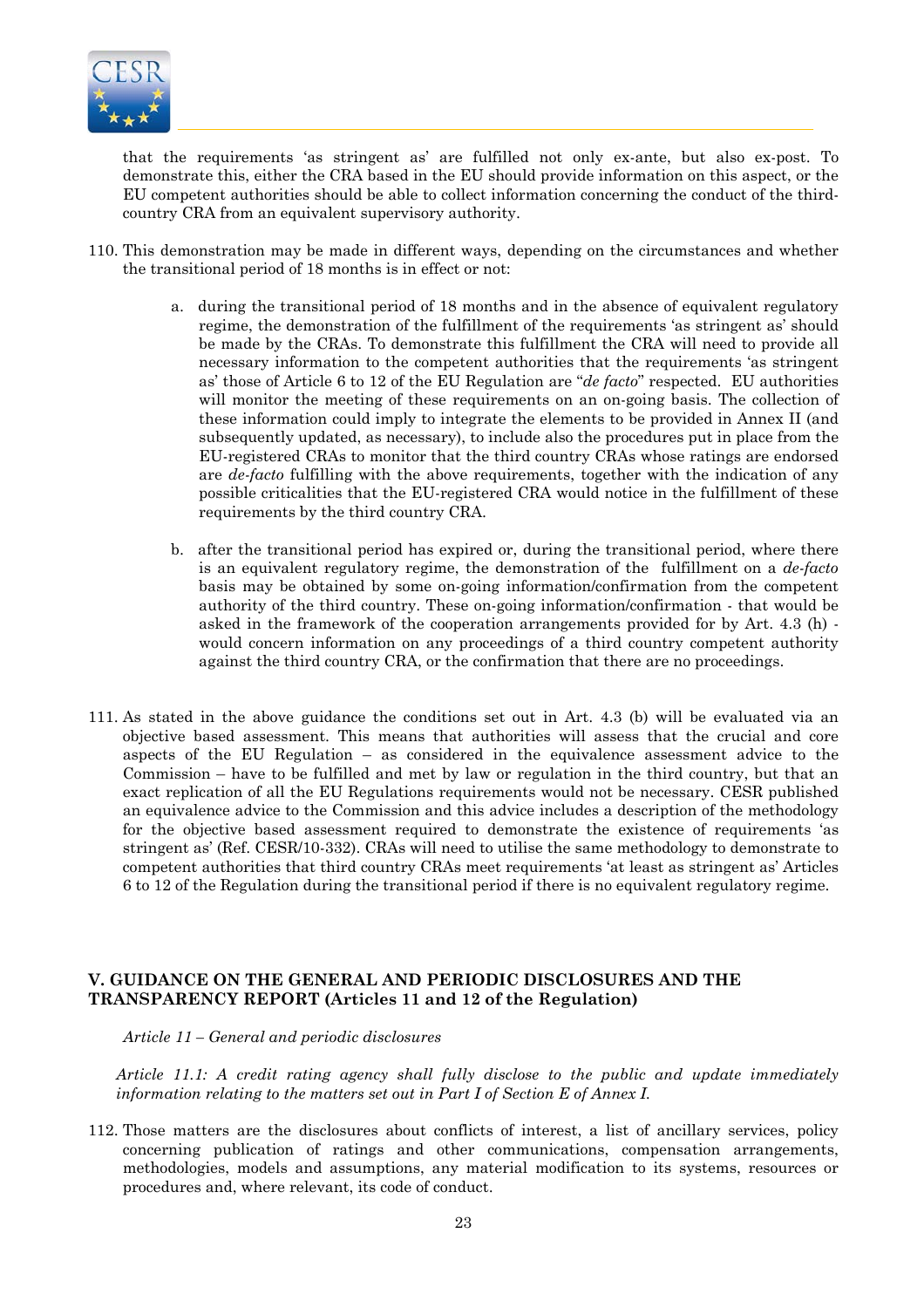

*Article 11.2: A credit rating agency shall make available in a central repository established by CESR information on its historical performance data including the ratings transition frequency and information about credit ratings issued in the past and on their changes. A credit rating agency shall provide information to that repository on a standard form as provided for by CESR. CESR shall make that information accessible to the public and shall publish summary information on the main developments observed on an annual basis.* 

*Article 11.3: A credit rating agency shall provide annually to the competent authority of its home Member State and CESR information relating to matters set out in point 2 of Part II of Section E of Annex I. The competent authority of the home Member State shall disclose that information to the members of the relevant college.* 

113. Those matters are the disclosure on an annual basis of a list of the largest 20 clients and a list of those clients whose contribution to the growth rate of the revenues has exceeded the growth rate of the revenues by more than 1,5 times.

*Article 12: A credit rating agency shall publish annually a transparency report which includes information on matters set out in Part III of Section E of Annex I. The credit rating agency shall publish its transparency report at the latest three months after the end of each financial year and shall ensure that it remains available on the website of the agency for at least five years.* 

114. CESR has considered three aspects of these articles that would need clarification:

- a. Language of the disclosures
- b. Means of publication (where required)
- c. Timing for the publication

#### **1.Language of the disclosures and the transparency report**

- 115. CESR considers that for CRAs established in more than one Member State all the information should be published or provided in a language common in the sphere of international finance. In case of CRAs established only in one Member State (or in more than one but all of them sharing the same language) and whose college is composed only of the home competent authority of that Member State (or composed of more than one competent authority but all of them sharing the same language) the solution would be the same as envisaged for the registration procedure.
- 116. The above guidance would apply to the requirements in Articles 11.1 and 11.3 and in Article 12. However, regarding the central repository, which is set up to provide rating users with transparent and comparable information on rating activities and performances, and which is operated by CESR, CESR considers that in all cases it will have to be submitted (only) in English being the working language of CESR.

#### **2.Means of publication**

- 117. The Regulation refers to the means of publication only in Article 12 related to the transparency report. Furthermore, the Article states that the report should remain available on the agencies website for at least five years.
- 118. The CRA's website is the only place where the information could be easily accessible by investors and also competent authorities –there is no obligation for the CRAs to provide this information to the competent authorities except for the lists of clients.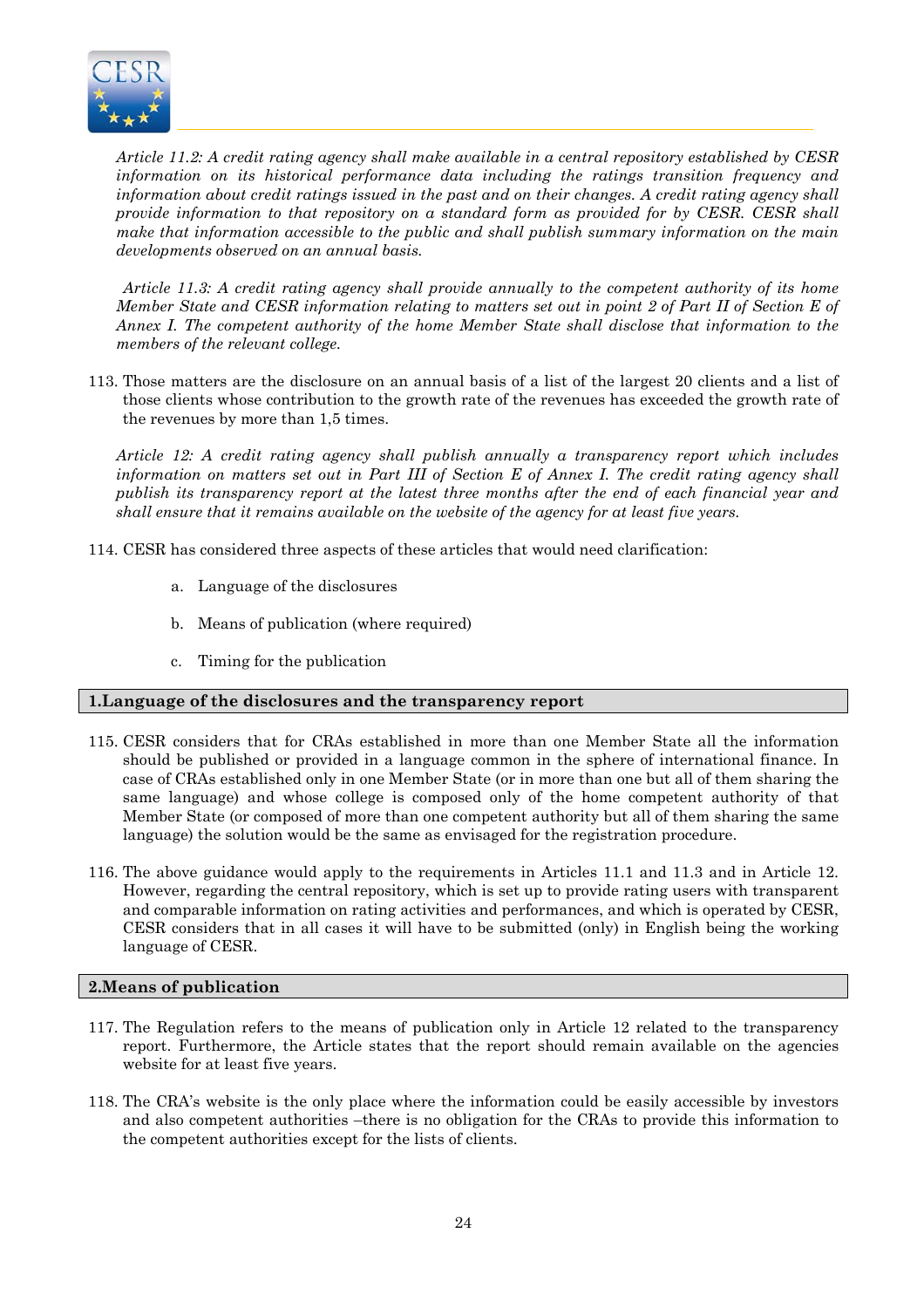

119. In CESR's view the same manner of publication should apply to other disclosures that must be published according to the Regulation. Therefore, disclosures required under Article 11.1 should be published at the website of the CRA.

#### **3.Timing for the publication or submission of the information**

- 120. Article 12 defines the publication deadline for the transparency report. According to this Article, the report must be published at the latest three months after the end of each financial year or three months after registration if the date is more than four months away from the end of the financial year.
- 121. Regarding the general disclosures required by Article 11.1, CESR considers that the CRA should publish them at its website as soon as practicable after the competent authority of the home Member State notifies its decision to register the agency -according to Article 18.1. CESR considers that the CRA should publish the information without undue delay after said notification. After the initial publication updates of the annual information contemplated in Article 11.1 should be published immediately.
- 122. The annual disclosures –Article 11.3 that the CRA has to provide to the competent authority of its home Member State are linked to the revenues of the credit rating agency. Therefore, CESR considers that this information should be provided after the end of the financial year. As mentioned above, CRAs must publish their transparency report three months after the end of each financial year at the latest. According to Part III of Section E of Annex I, the transparency report will include financial information on the revenue of the credit rating agency divided into fees from credit rating and non-credit-rating activities with a comprehensive description of each. Therefore, CESR considers that CRAs should provide the lists of clients referred to in paragraph 113 within the same deadline set for the transparency report.
- 123. Finally, in CESR's view, the names of the rated entities or related third parties from which it receives more than 5% of its annual revenue (item 2 of Section B of Annex I) should be published also within that deadline (the Regulation does not provide any deadline for the publication of this information).

# **VI. OPERATIONAL FUNCTIONING OF COLLEGES**

#### **1.Selection of facilitator**

- 124. For the purposes of generating a consistent, balanced and pan-EU approach to the Regulation of CRAs within the EU the CESR has interpreted the criteria for selection of a facilitator based on the appropriate distribution of workload as requiring the facilitator for each of the largest three CRAs to be a different competent authority. This means that provided that other criteria are fulfilled, if a competent authority is already the facilitator for one of the largest three CRAs, the next most appropriate competent authority under these criteria should be selected.
- 125. Criteria A of Article 29.5 of the Regulation indicates that the relationship between the competent authority and the credit rating agency should be considered. CESR considers assessment of this criteria should consider factors which would lead to a competent authority having more efficient access to key CRA staff. Factors that will be considered include whether there is a regional Head Quarter, the working location of senior management, the location of any centralized oversight functions. Another factor to consider may include past experience/interaction with the credit rating agency.
- 126. Criteria B of Article 29.5 of the Regulation requires a consideration of the extent to which the ratings of the CRA will be used for regulatory purposes in the jurisdiction of the respective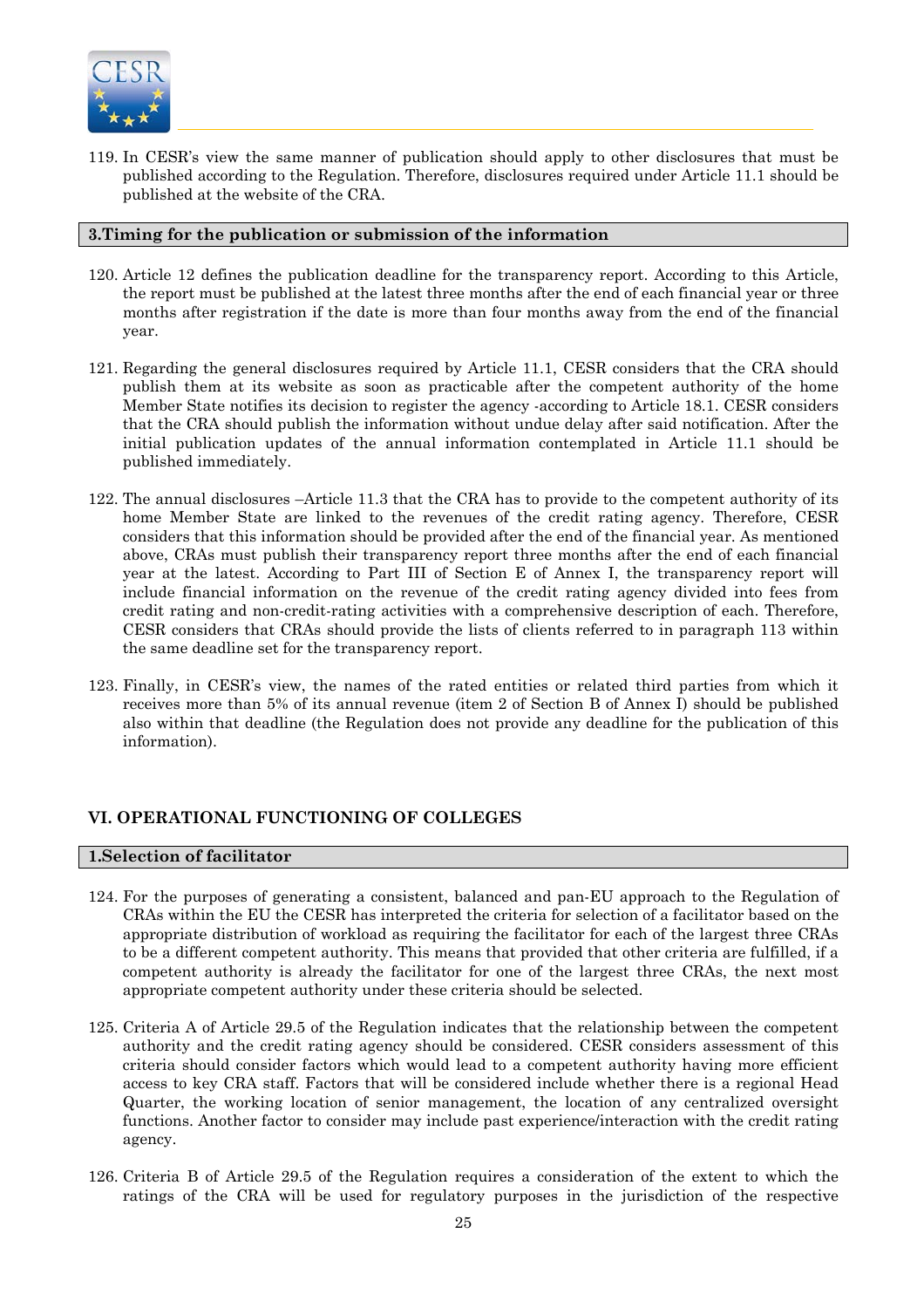

competent authorities. Related to this criteria there is a complexity in gathering data on the actual extent of use. However to ensure the criteria is considered, each competent authority should indicate which regulations they use the CRA within and give their views of the importance of the CRA to the application of this regulation (for example are other CRAs also used and to what extent) and will do so by using qualitative and quantitative indicators. Quantitative indicators that may be presented by competent authorities as proxies for demonstrating the extent of regulatory use are:

- a. Number of ratings, issued by the CRA, which are used for regulatory purposes, in the CRD framework, by the biggest five banks and investment firms in the jurisdiction that rely on the standardized approach to credit risk capital calculation;
- b. Total number of entities rated by the CRA and based in the jurisdiction;
- c. Total number of financial instruments (for type of financial instruments, if available) listed in the jurisdiction which are rated by the CRA;
- d. Notional value of assets which are rated by the CRA and which relate to entities based in the jurisdiction (e.g. for each rated financial instrument, what is the percentage of underlying assets of the rated security which are located in the jurisdiction)

The above suggested quantitative indicators should preferably be based on the date of application to allow for a consistent consideration.

- 127. Criteria C of Article 29.5 of the Regulation requires the location of the most important part of the rating agencies business to be evaluated. Article 3 of the Regulation provides the definition of rating activity as meaning "data and information analysis and the evaluation, approval issuing and review of credit ratings." CESR has therefore identified of the following indicators for this criteria:
	- a. Number/percentage of ratings issued/endorsed from the office; and
	- b. Number of analysts in the office;
- 128. Criteria D of Article 29.5 of the Regulation requires the college to consider administrative convenience, burden optimization and appropriate distribution of the workload. CESR considers the most important aspect of this criterion is that one competent authority is not expected to take on the role of facilitator for more than one of the three largest and most systemically important CRAs. Another interpretation of this criterion is that a competent authority should indicate to the college that it is adequately resourced for the role of facilitator. Therefore the criterion should be viewed as requiring a consideration of each prospective competent authorities existing commitments and resourcing. One further indicator which may be taken into account is whether the process facilitator for the CRA for other regulations, for example the Capital Requirements Directive, is based in the same jurisdiction.
- 129. Competent authorities that consider that they are the most appropriate facilitator for the college of supervisors will be expected to indicate that they wish to assume this role and how they consider they meet the criteria in a notification at the time they express their desire to join the college. This will enable the competent authority arranging the first meeting of the college to notify all the members of the college of the list of potential facilitators.

#### **2.Cross-college consistency**

# **A. Role of CESR**

130. CESR will act to promote a consistent approach to the oversight of CRAs within the EU. Therefore it is proposed that CESR can participate as a non-voting member on all colleges to provide advice on the activities and approach of the college and work with the facilitators to create a consistent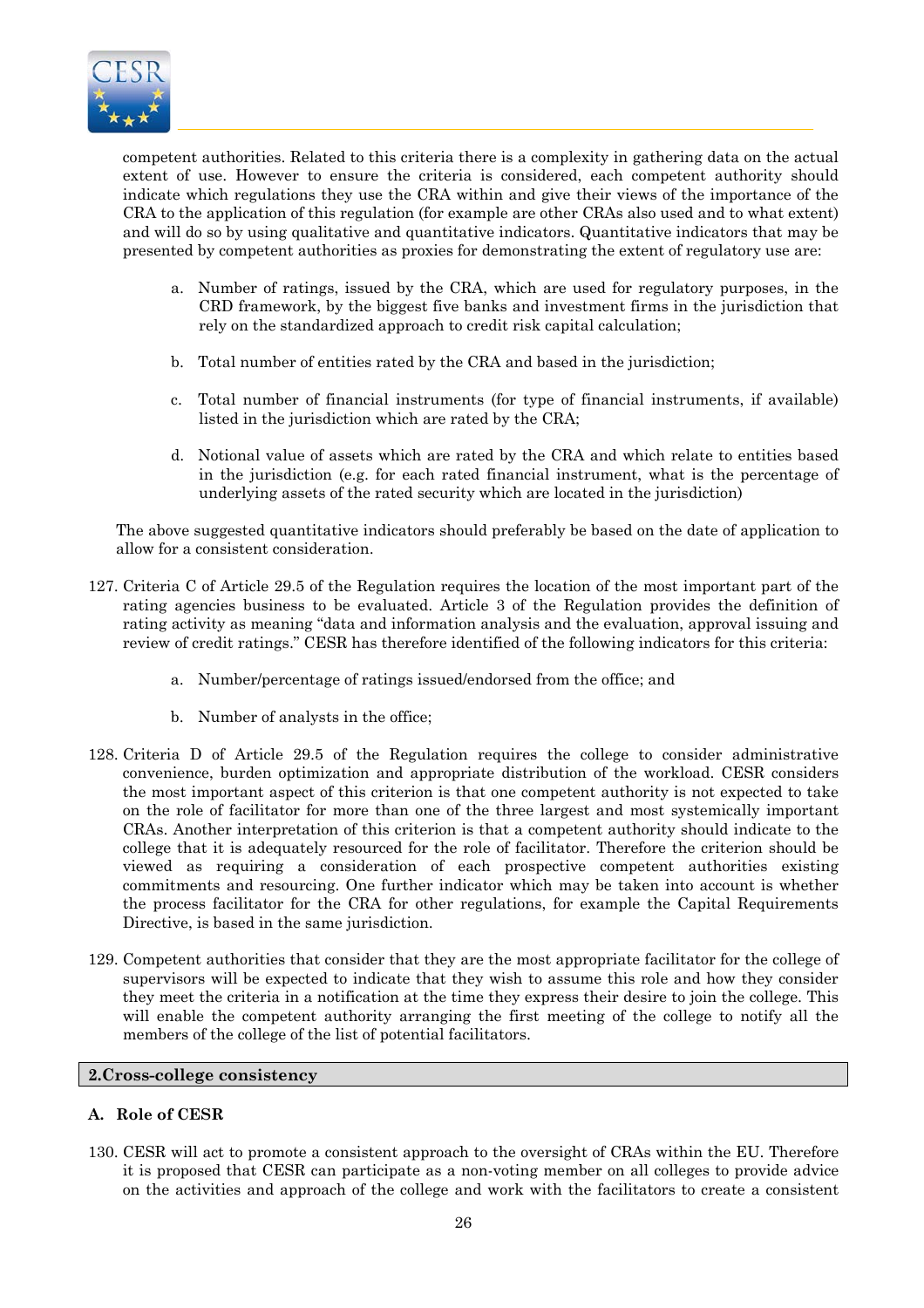

supervisory framework. Given the number of CRAs currently operational in the EU and their varying importance to pan-EU regulations and markets CESR may choose to take a proportionate approach to interacting with the supervisors of the smaller CRAs and may choose to promote consistency by other means than direct involvement in college meetings and decision making processes. Where there is no supervisory college CESR will monitor supervisory decisions to facilitate a consistent EU approach.

- 131. CESR will be prepared to offer advice to colleges in how similar decisions have been made in other colleges, particularly for important decisions requiring interpretation of the meaning of the Regulation and how it can be complied with. In order to accomplish the task of promoting consistency CESR will ensure that some form of record of the supervisory decisions of all the colleges is maintained and facilitate the centralization and sharing of the information contained therein, particularly during the registration period when interpretative decisions are being formulated.
- 132. Where there is no impediment CESR will publicise decisions on interpretation of the Regulation and decisions by competent authorities regarding how compliance can be achieved.

# **B. Role of facilitators**

133. Specific semi annual coordination meetings between the facilitators of CRA colleges organised by CESR should be implemented in order to promote a consistent approach to regulation. The facilitators would update on the key actions taken by their colleges since the last meeting and their intended work plan for the coming period. Where other colleges have identified different but material risks a facilitator may choose to suggest the members of its college review their work plans. CESR should consider the best manner in which to ensure that the findings of these meetings are analysed in order to identify possible trends and that the findings are recorded so as to enable them to be referred to later on in the context of its future role in the supervision of CRAs.

#### **3.Interaction with CEBS and CEIOPS**

- 134. College meetings and actions –Article 26.2 of the regulation requires that competent authorities cooperate with the competent authorities responsible for supervision of the undertakings referred to in Article 4.1. CESR has identified the other L3 committees as representing a key route for developing this cooperation. It is agreed this cooperation should be developed both at a committee level but also at a supervisory college level. To this end there is now permanent CEBS and CEIOPS representation on the CESR Standing Committee. Allowance can also be made for representatives of these committees to be party to, without the ability to vote on, certain college decisions.
- 135. CEBS and CEIOPS should be notified if the college is considering regulatory action that may impact on their regulations (most notably decisions under Articles 16, 17, 20, 24 and 25). Representatives of CEBS and CEIOPS will be invited, on a non-voting basis, to comment on decisions and attend meetings of supervisory colleges when discussing the decisions highlighted above. If there is no supervisory college the home competent authority will ensure that CEBS and CEIOPS are appropriately consulted before taking any of the above mentioned actions.
- 136. Upon request of CEBS and CEIOPS, CESR will provide all relevant information of the registered CRA, and in particular about the type of activities which fall under the scope of the Regulation.

#### **4.Non-members participation in college activities**

137. Whilst non-college members can request to participate in college activities CESR does not consider it would be appropriate for these competent authorities to vote on college decisions given the nature of their participation. Therefore, whilst non-member competent authorities may request to be updated on the specific activities of the college and to attend meetings they will be restricted to observing and commenting on proceedings rather than being involved in any voting processes.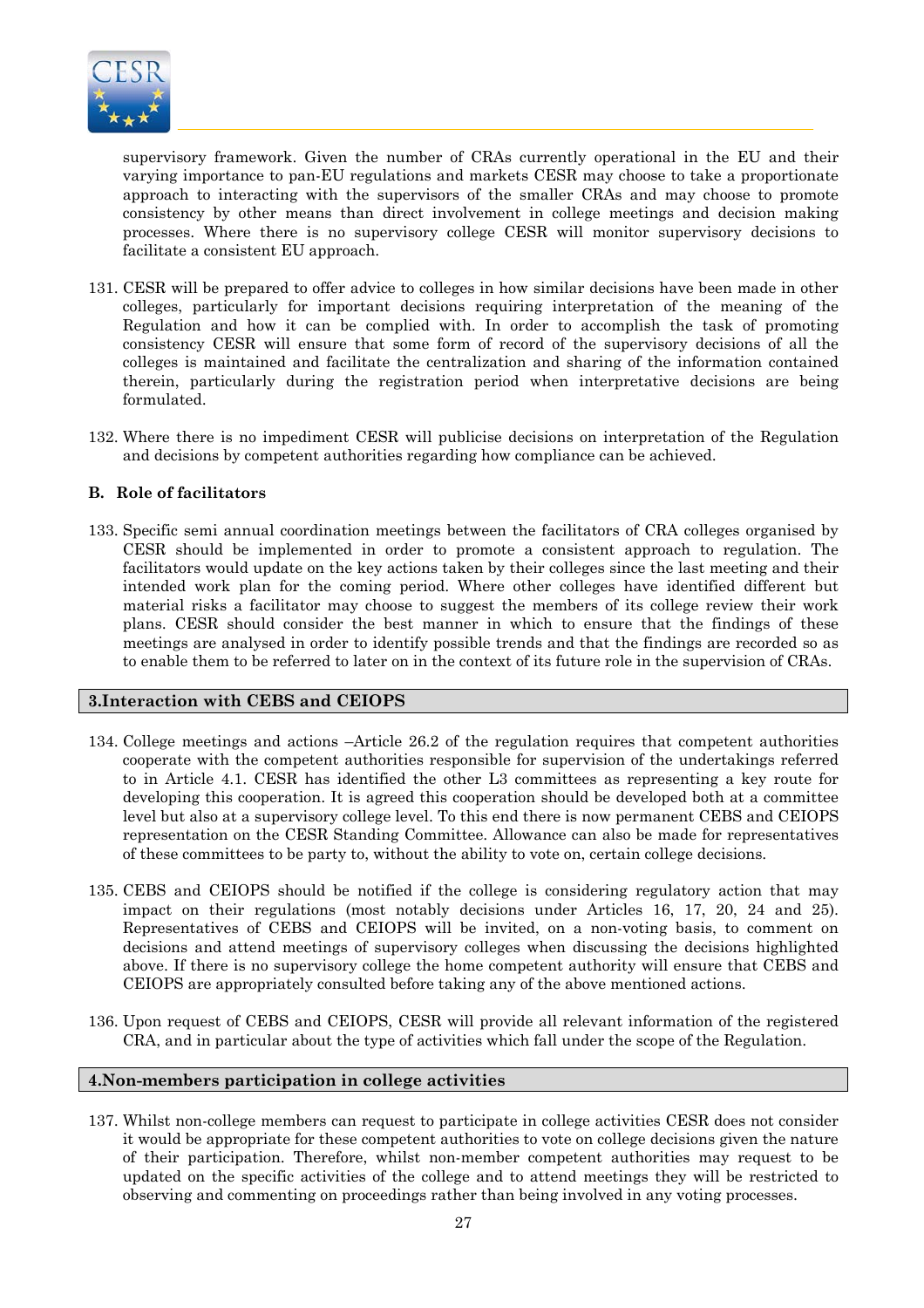

# **5.Decision Making**

- 138. A number of decisions that will need to be made within the college framework have been identified in the regulation, these include:
	- Registration and changes to conditions for registration.
	- Withdrawal of registration
	- Sanctioning for failure to comply with the regulation

It was recognised by CESR that the level of college support for each of these actions would vary, given the relative legal rights and responsibilities of the home competent authority, based on the Regulation. However, as a central principle CESR agrees that each competent authority should give due consideration to the majority view of the college before taking any action and that the majority and minority views from the college should be reflected in any request to CESR for further advice. It should be clear however, we are not seeking to introduce majority voting the final decision – the Regulation is clear that this lies with individual competent authorities.

139. Two examples of how this principle may apply to the decision making process are:

- a. A competent authority requests that a home competent authority take action under Article 24 but the home competent authority does not agree action is necessary. If the majority of the college do not support the action the competent authority which requested it should consider carefully if it should exercise its right to request advice from CESR. If advice is requested the request would make clear the position of the majority and minority of the college.
- b. A competent authority wishes to exercise powers under Article 25 and notifies the college. The majority of the college oppose the action. The competent authority should carefully reconsider its standpoint. If it wishes to proceed, CESR's advice should be sought clearly indicating the viewpoint of the majority and minority of the college.
- 140. In addition to these decisions, it is appropriate for the college to agree to a regulatory work plan at periodic intervals to allow effective planning of supervisory activities at each competent authority. However, it is also necessary that this work plan allows a sufficient degree of flexibility, to deal with any new evidence of regulatory failure by a CRA or market developments; therefore, the guidance must balance this need against the need to create an efficient approach to supervision.

# **A. Registration**

141. The registration decision is clearly defined in the Regulation. Whilst guidance could cover the impact of a minority objection to registration there seems little need as all parties will be aware of the importance of the decision and it is clear the steps need to be taken by competent authorities in the event of disagreement.

# **B. Withdrawal of registration**

142. The regulation makes clear that the final decision to remove registration from a CRA remains with the home competent authority. If other competent authorities hold different views to the home competent authority they can request CESR's opinion be given. Given the importance of the withdrawal decision one or more physical meetings would be required as a matter of course. Focus should be maintained on allowing all competent authorities to indicate their views on the subject of a withdrawal of registration but without preventing an efficient framework for making these decisions. Whilst taking account of the majority view is a central principle the importance of the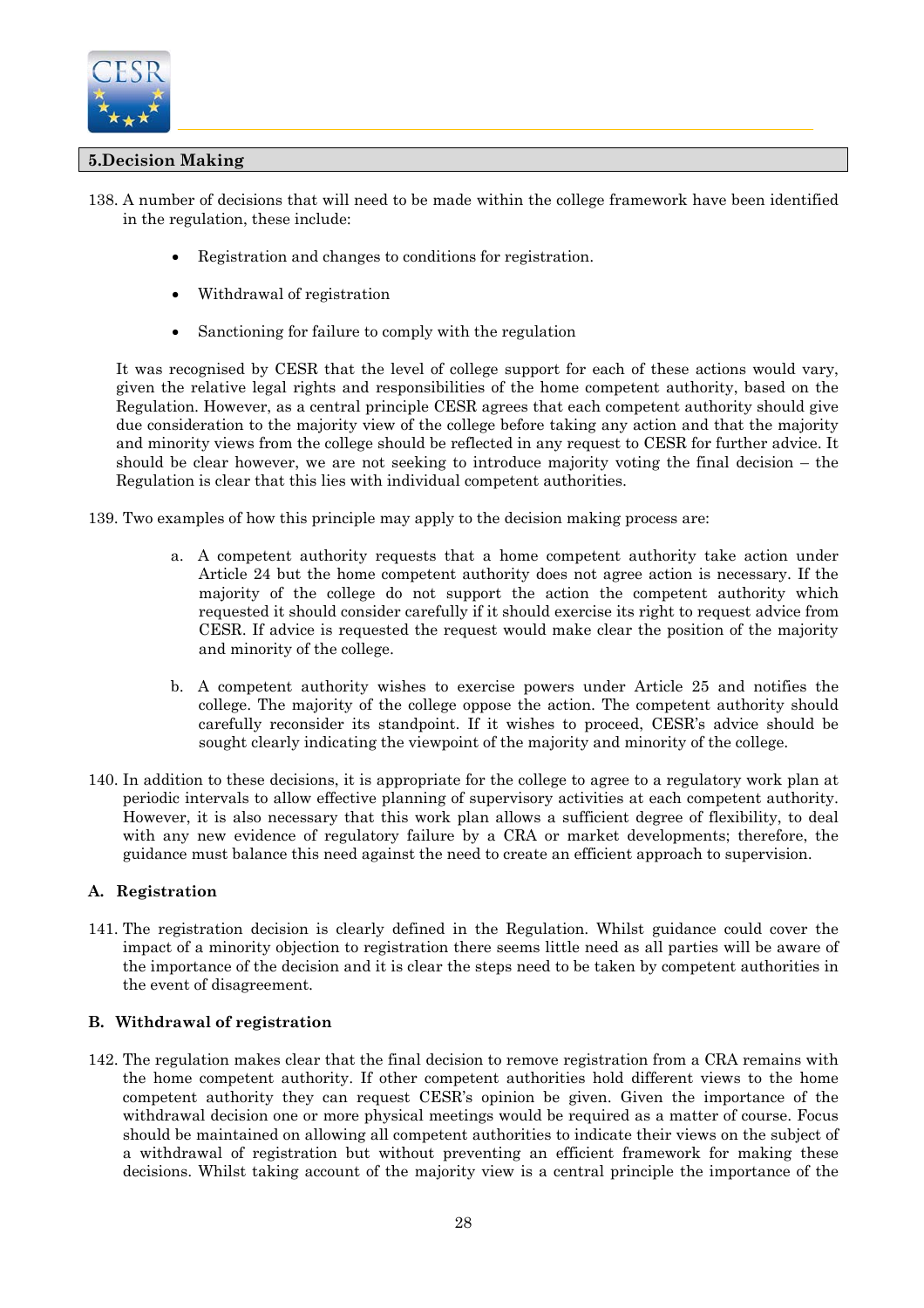

withdrawal decision means that competent authorities opposed to a withdrawal should not be dissuaded from asking CESR's advice.

- 143. In the event that a competent authority considers a CRA has met any of the conditions for withdrawal of their registration as set out in Article 20.1 of the Regulation they will notify the facilitator of the college and the home competent authority. All members of the college should then be notified and the facilitator should organise a suitable method for all college members to input into the required joint assessment. The college should seek the appropriate level of input from CESR and other L3 committees. The CRA should be requested, by the home competent authority, to submit its views on the matter and any additional information considered relevant.
- 144. It is important to provide a CRA with sufficient notification of withdrawal proceedings being initiated, with the possibility to provide additional evidence and information and with an appropriate mechanism for challenging the decision to withdraw its registration. This will necessarily need to be conducted via interaction with the home competent authority and therefore an iterative approach to allow the CRA the right of response and transmit these elements to the other members of the college may be necessary. Therefore, once the college has been requested to consider withdrawal of registration by one of its members the home competent authority will offer the CRA the opportunity to provide its views and additional evidence to the college within a time period set by the home competent authority. The home competent authority will consider 25 working days as the baseline for setting this period but this may be extended or reduced dependent on circumstances.
- 145. If the home competent authority begins withdrawal proceedings following the college process, its national process may include a notification to the CRA indicating the initial decision to begin withdrawal proceedings (including the option for the CRA to provide further evidence within a set time period) and an appeal mechanism for the CRA. If further information comes to light as part of this process that alters the home competent authority's view or ability to proceed with withdrawal they may refer the matter back to the college to re-evaluate the case for withdrawal.

#### **C. Supervisory measures/Sanctions**

- 146. A number of possible types of sanctions can be put in place under the Regulation. As a minimum, consultation with the college should be expected for all of these actions. However, as stated above the principle that members of the college should take appropriate account of the majority view should be followed for these types of decisions to enhance the effective functioning of the college. When considering how to proceed it is also to be expected that college members should bear in mind the materiality of the sanctions being proposed (for example a pan-EU sanctions versus an action impacting only one market or entity).
- 147. A number of scenarios can be envisaged when considering supervisory measures:
	- a. Sanctions under Article 24 proposed by the home competent authority;
	- b. Sanctions under Article 24 proposed by a competent authority other than the home competent authority; and
	- c. Sanctions under Article 25.

The college will need to operate in different ways with regard to each of these decisions due to the differing responsibilities for action set out under the Regulation. If a college member chooses to proceed with action against the majority view of the college this should be identified when requesting CESR advice on the subject.

148. As with the withdrawal process it is important to provide a CRA with sufficient notification of sanctioning proceedings being initiated and an appropriate mechanism for challenging the decision if they considered it unjustified. This will necessarily need to be conducted via interaction with the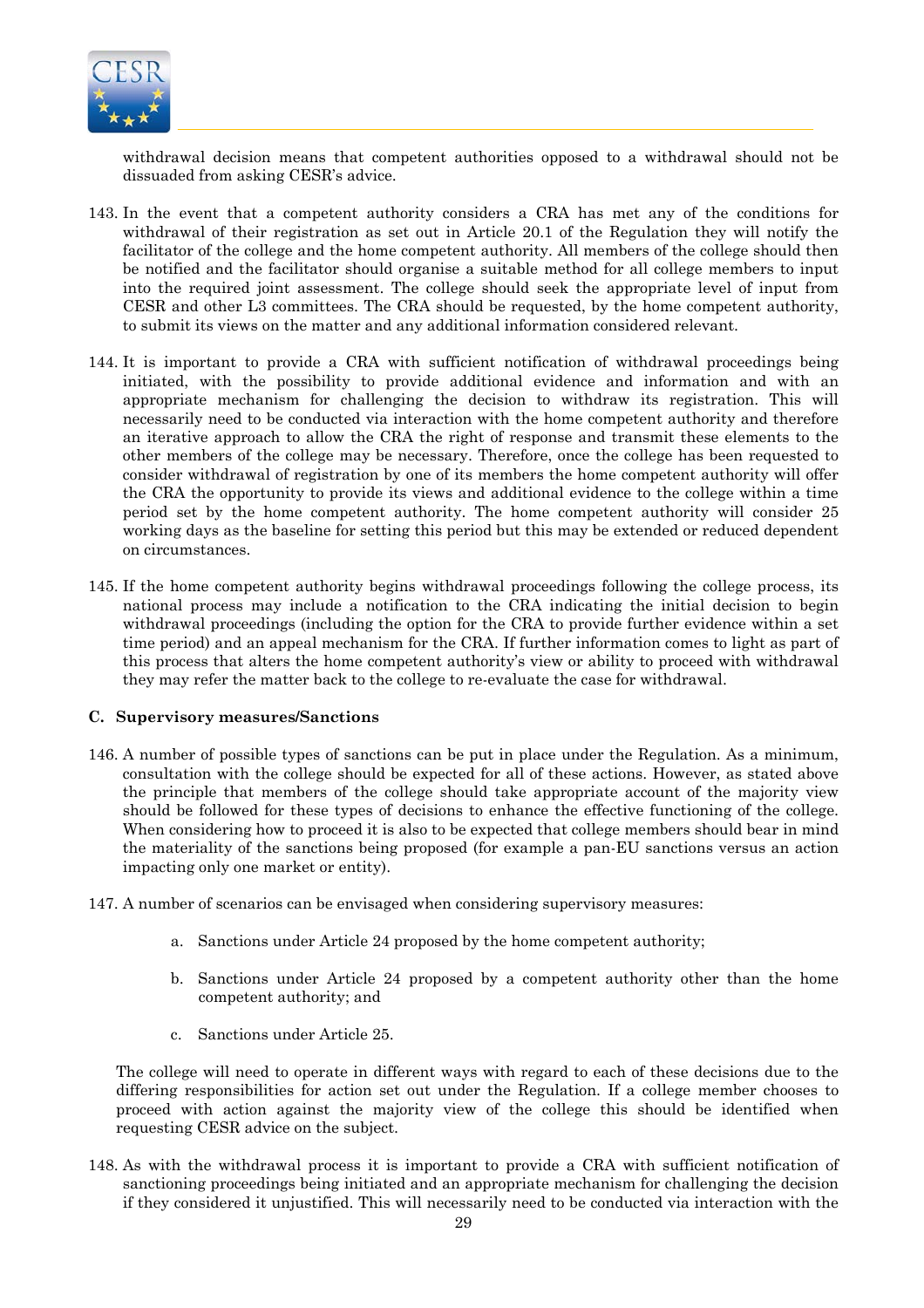

home competent authority or other competent authorities (in case of sanctions having effects only in the jurisdiction of the competent authority proposing them) and therefore an iterative approach to allow the CRA the right of response and circulation of additional information to the other members of the college will be necessary. Therefore, once the college has been requested to consider sanctions by one of its members the CRA will be offered the opportunity to provide its views and additional evidence to the college within a set time period. The home competent authority will consider 25 working days as the baseline for setting this period but this may be extended or reduced as is necessary under the circumstances.

149. If a competent authority begins sanctioning proceedings following the college process its national process may include a notification to the CRA indicating the initial decision to begin these proceedings (including the option for the CRA to provide further evidence within a set time period) and an appeal mechanism for the CRA. If further information comes to light as part of this process that alters the competent authority's view or ability to proceed with sanctions they may refer the matter back to the college to re-evaluate the case for sanctioning.

# **D. College coordination meetings**

- 150. Periodic meetings to agree supervisory college work plans should be established. To increase the efficiency of the college and allow competent authorities to effectively manage their work programs there should be semi-annual coordination meetings, organized by the facilitator and established within the written coordination arrangements. At these meeting college members would discuss in detail the previous six months supervisory findings and upcoming work plan for the next six months based on their assessment of the priority risks in the CRAs business model, including identifying which competent authorities will be involved with elements of the work plan. To enhance the effectiveness of these meetings members would need to circulate their proposals for supervisory focus at least a month before the meeting. This will provide all college members the chance to input into the supervisory work plan and allow work to be conducted in a coordinated manner.
- 151. This will also limit unexpected requests for work, increasing the efficiency and effectiveness of supervisory work by increasing the level of planning possible. This would obviously in no way bar a competent authority from requesting another competent authority carries out some assessment, but they should only do so in the event that they become aware of new material information or events that prompt concerns that were not raised in the previous coordination meetings. The agreed work plan would also not obviously prevent competent authorities undertaking any work they considered necessary in their own jurisdiction in the event of circumstances not foreseen when the work plan was agreed. This would not require college support, although there would be an expectation that the college was updated with any material findings.
- 152. After the supervisory work plan has been agreed within the college it would seem appropriate that work be coordinated between members based on their involvement with the particular assessment work, thereby improving the effectiveness and proportionality of the work. Therefore competent authorities should only be involved in meetings regarding supervisory work that has been assigned to them in the work plan, unless they have material concerns over the specific issue. All information on the outcomes of supervisory work would be shared with the college as agreed at the coordination meeting to allow all competent authorities to consider the outcome. Any meetings of a sub-group of the college would not make decisions affecting the whole college or other members of the college.

#### **E. On-site inspections**

153. Article 28 gives to competent authorities the right to request an on-site inspection in another jurisdiction. The future work planning for supervision/investigations would be covered by a college coordination meeting. Therefore requests, under Article 23, in terms of requesting on-site inspections by a competent authority should only be envisaged in the case that: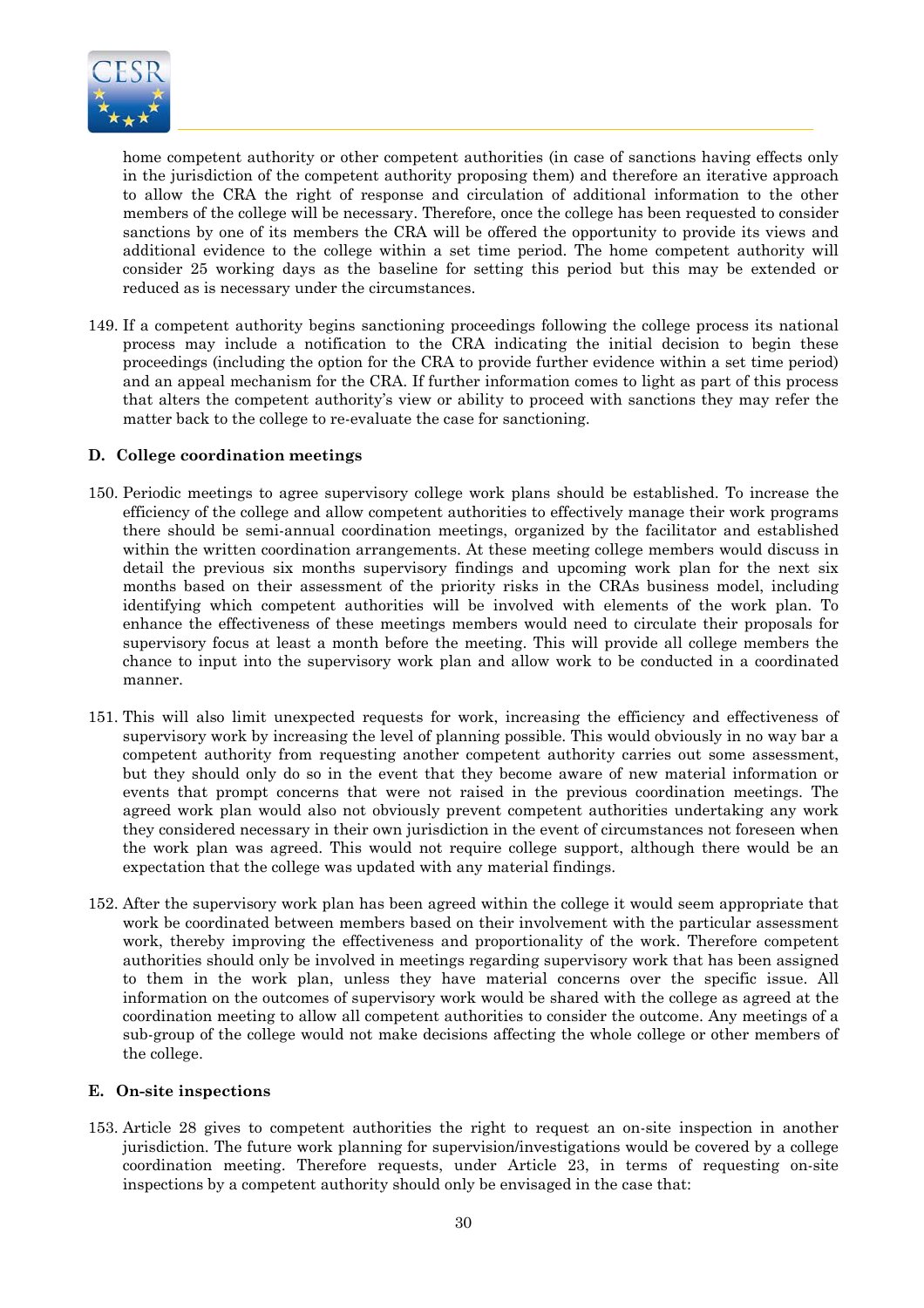

- a. The requesting competent authority is not on the college for the CRA; or
- b. The agreed work plan could not have effectively considered the need for the work (i.e. due to new information coming to light) and the issue is of sufficient importance that it cannot be raised at the next coordination meeting.
- 154. To enhance the efficient operation of the college a competent authority should fully consider whether the issue could be raised most appropriately at the next college coordination meeting (i.e. if the risk posed makes it appropriate to request immediate action that has not gone through the normal college channel). There should obviously be no impediment to the ability of each competent authority to carry out supervisory work within its own jurisdiction as it saw fit.

#### **6.Location of issuance and impact on supervisory responsibility**

- 155. The supervisory powers attributed to competent authorities by the Regulation give the competent authority of each credit rating agency some powers to sanction the CRAs for which it has accepted the request for registration. In the particular case of a group of CRAs (i.e. with an agency registered in more than one member state) a given rating may be of pertinence to more than one competent authority. The Regulation does not provide for the possibility that the supervisory actions of more than one competent authority could create confusion and potentially lead to conflicting positions. To avoid such situations, each rating should be clearly linked to one member state. This should be done by responsibility for the actions which the Regulation attributes to the competent authorities of the home Member States resting with the home competent authority of the issuing office.
- 156. Therefore CESR considers that, in these situations, the home competent authority of a CRA issuing a rating will be the competent authority responsible as the sole home competent authority for that rating. Therefore the responsibilities and supervisory powers assigned to home competent authorities will fall only to that competent authority. This does not, in anyway, impact on the powers and responsibilities of other competent authorities under the Regulation or on the due process that must be followed by home competent authorities within the college before exercising its supervisory powers, it is solely for identifying which office will be considered the home competent authority.
- 157. CESR considers that it is necessary to define criteria for assessing where a rating has been issued to allow supervisory responsibility to be assigned and also to allow a correct implementation of the endorsement regime (market participants should bear in mind the definition will need to be applied to identifying the issuing location of non-EU ratings).
- 158. The CRA deemed to have issued a given rating and thus deemed legally responsible for that rating is determined by the location of the lead rating analyst (Article 3.1 (e)) upon the publication of the rating, and upon each subsequent review (including rating upgrades, downgrades and affirmations). Upon each review CRAs are required to disclose the name, job title and location of the lead rating analyst (Article 4.2, Annex I.D.1). CRAs should not shift a lead rating analyst to another CRA in order to circumvent the Regulation.
- 159. In the process of formulating a credit rating, CESR expects the CRA to identify the office of the CRA that issues the rating in accordance and in fulfilment of the conditions established for it under the decision to grant the CRA registration. This means that the CRA must implement the measures necessary for the establishment of a credit rating and such measures must include an auditable trail of the process of establishing each credit rating. CESR further expects the name and address of the office elaborating the rating and issuing it, including the member state in which the agency has issued the rating must accompany each credit rating at all times.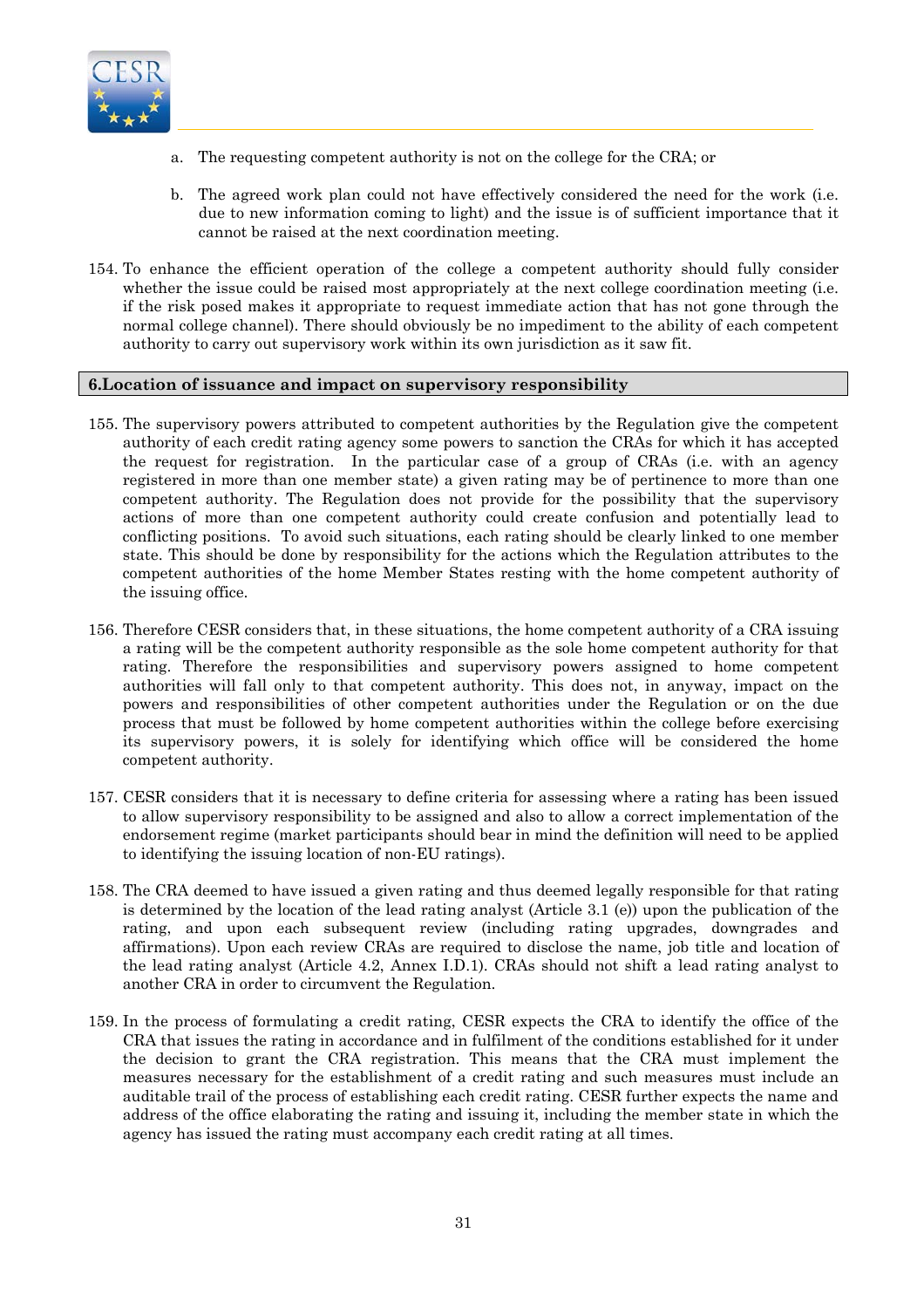

# **VII. MEDIATION PROTOCOL**

# **1.Introduction**

- 160. The mediation mechanism has been drafted using the terminology that has already been used in the general CESR mediation mechanism as well as those procedural aspects of the mechanism which CESR Expert Group considers to be appropriate for the credit rating agencies mediation mechanism.
- 161. This mechanism is without prejudice to the future developments regarding the establishment of European Supervisory Authorities, as agreed by the European Council and any subsequent changes that may need to be made to this mechanism as a result of this.

#### **2.Mediation mechanism**

162. Having regard to:

- 1) The Regulation (EC) No 1060/2009 of 16 September 2009 on credit rating agencies ("the Regulation) and in particular Articles 31.1,31.2 and recital 65;
- 2) The Charter of the Committee of European Regulators;
- 3) The CESR Protocol on mediation mechanism of the Committee of European Securities Regulators;

Considering the need to put in place an effective mediation mechanism under the Regulation that provides for a method of achieving quick, effective resolution of issues that may arise as well as assisting in finding common views that can be used during a decision making process in a manner that works within the parameters of the decision making process of the college of Credit Rating Agencies and its members, as well as that of CESR.

#### Section I

#### General Provisions

### Article 1

#### Scope

- 1) The Mediation Mechanism will be used to settle disputes and assist in finding a common view between the parties as set out in Article 31 of the Regulation concerning disputes relating to:
	- a. A decision to be taken regarding the registration of a CRA or group of CRA's (art. 16, par. 1, lett. b) and art 17, par. 1, lett. b):
	- b. A decision taken or to be taken regarding the withdrawal of a CRA's registration (art. 20, par. 2):
	- c. A decision by the competent authorities of the home member state taken or to be taken regarding supervisory measures taken or to be taken by said authorities in relation to a CRA (art. 24, par. 3):
	- d. A decision by competent authorities other than the competent authority of the home member state regarding supervisory measures taken or to be taken by said authority in relation to a CRA (art. 25, par. 2)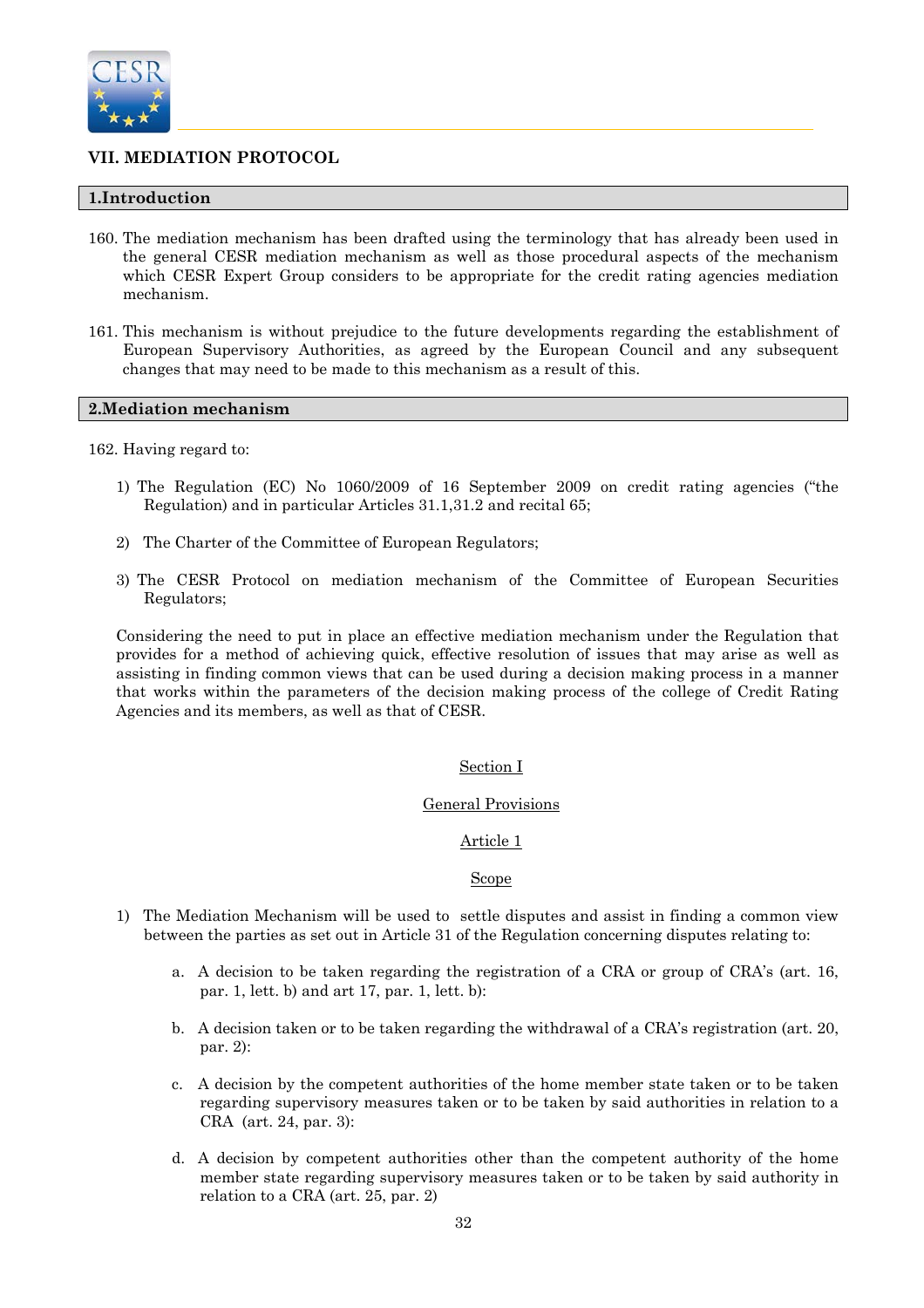

- e. The selection of a facilitator within the college of competent authorities (art. 29, par. 5);
- f. The selection of members of college;
- g. Written coordination arrangements within the framework of the college (art. 29, par. 8);
- h. Any other issue for which the parties involved wish to have a common view, or where the facilitator considers that the need for a common view has arisen
- 2) Issues eligible for mediation need to meet the following condition:
	- a. All reasonable bilateral efforts to settle the dispute have been exhausted or, alternatively, both parties agree to submit their dispute to mediation.
- 3) The mediation mechanism cannot be used by CRAs and interested parties to appeal against decisions of competent authorities.

# Article 2

### Parties

 Only the competent authorities designated by the Member state for the purposes of the Regulation will be parties to mediation regulated by the mediation mechanism.

# Article 3

#### Mediator

- 1) Subject to the procedural provisions contained in Section II, each mediation shall be organised, managed and supervised by the facilitator of the college, with the support of the CESR Secretariat.
- 2) The following person(s) will act as mediator:
	- a. One or more person(s) from the list of senior experts eligible for mediation on CRA supervision;
- 3) The persons on the list of senior experts for the purposes of this mediation protocol should have the requisite expertise for any of the different issues within the scope of the Mediation Mechanism on CRAs and appropriate seniority. Volunteers should be nominated by CESR members.
- 4) The list of experts will be agreed by CESR and reviewed at least every year. CESR will ensure that the respective list of experts is regularly reviewed and updated.

# Article 4

#### Legal nature

1) The parties involved shall be expected to agree to mediate and to cooperate in good faith with the facilitator, mediator and the party seeking mediation, with a view to reaching a common understanding and or amicable solution.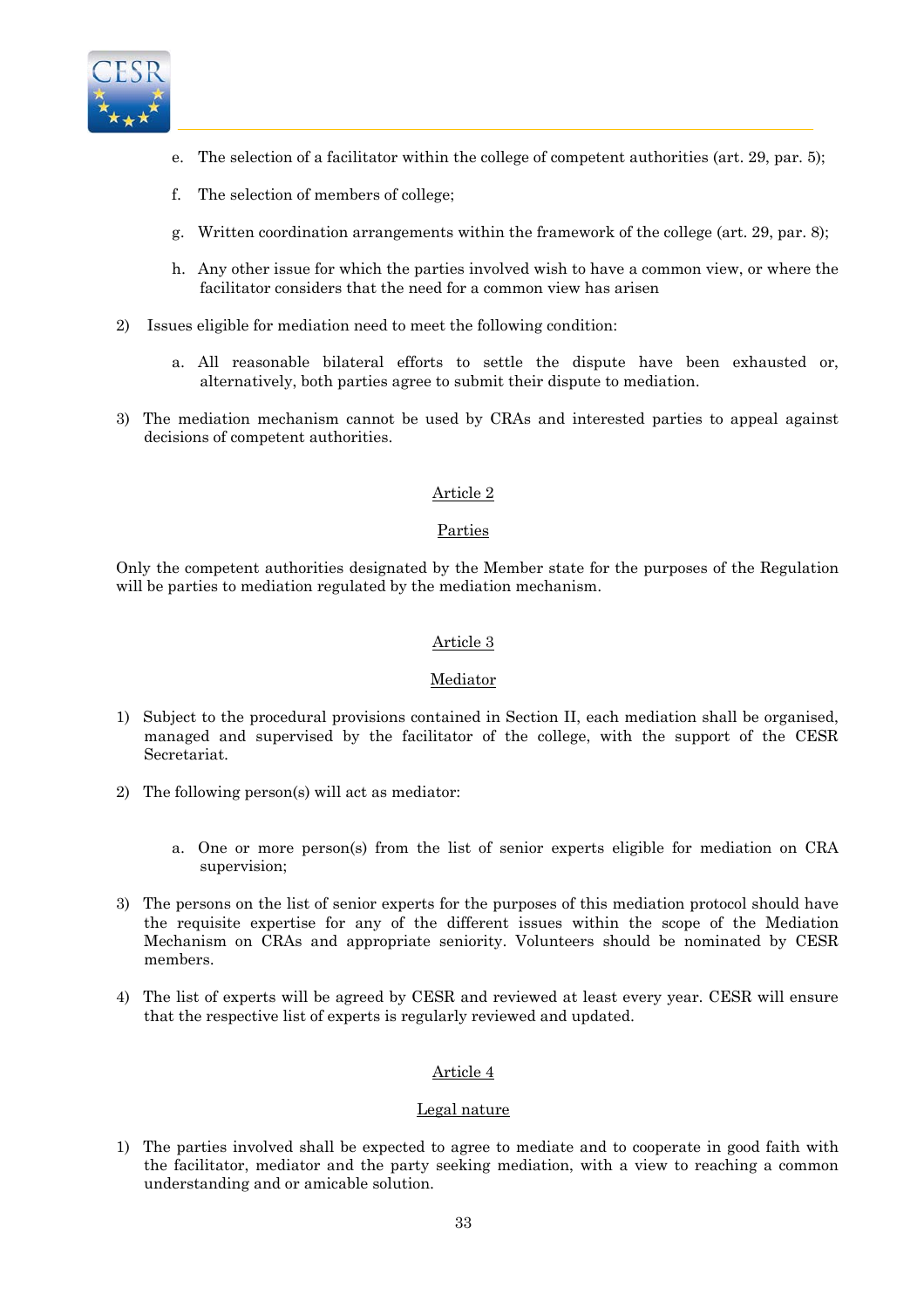

- 2) If, exceptionally, a party refuses to agree to mediation, such party shall explain the reasons to the mediator, who will report the reasons to the facilitator, college and CESR.
- 3) Mediation outcomes shall not have any legal effect, be legally binding or be enforceable. Furthermore, they will not prejudice the initiation of infringement proceedings of the European Commission or proceedings of the European Court of Justice or national authorities.
- 4) If a party decides not to follow the recommendation stemming from the mediation procedure, it shall explain in writing the reasons to the college and CESR.

### Article 5

#### Duty of confidentiality

In accordance with [reference to the latest decision establishing CESR] mediators, panellists, members of the CESR secretariat, and members of the college involved in mediation cases will keep strict confidentiality in respect of the data, documents, findings, discussions and results pertaining to the mediation process, without prejudice to the reporting and information provisions of this Protocol.

### Section II

### Procedural Rules

# Article 6

### Selection of mediation procedures and mediators

- 1) The facilitator can establish mediation for members of the college who are unable to reach an agreement or a common view within the parameters of the normal procedures for decision making within the college.
- 2) The facilitator will select the mediator from the list described in Article 3.3. Whenever a facilitator is conflicted, he/she shall notify as soon as possible such circumstances to the CESR Chair, who will select the mediator as soon as possible. In cases where the CESR Chair is also conflicted, he can delegate the task to the Vice Chair of CESR.
- 3) The mediator will choose, taking into account the time frame of the decision making procedure in the Regulation, to choose within one working day, one of the following mediation procedures:
	- a. A facilitative procedure which involves the mediator facilitating a discussion between the different parties with a view to reaching a satisfactory solution to the dispute. The mediator does not give a final view regarding which of the parties is right or wrong.
	- b. An evaluative procedure which involves the use of a panel of individuals that evaluates the issue and recommends in writing a solution to the parties.
- 4) In the evaluative procedure, the mediator will appoint the other panellists from the list of mediators described in Article 3.3, in consultation with the parties, within three working days from the selection of the evaluative procedure.
- 5) The panel should consist of an odd number of at least three mediators, who will be selected from the list of senior experts from CESR authorities eligible for mediation on CRA supervision. The mediators serving on the panel will not be representatives of either party and will not otherwise be conflicted.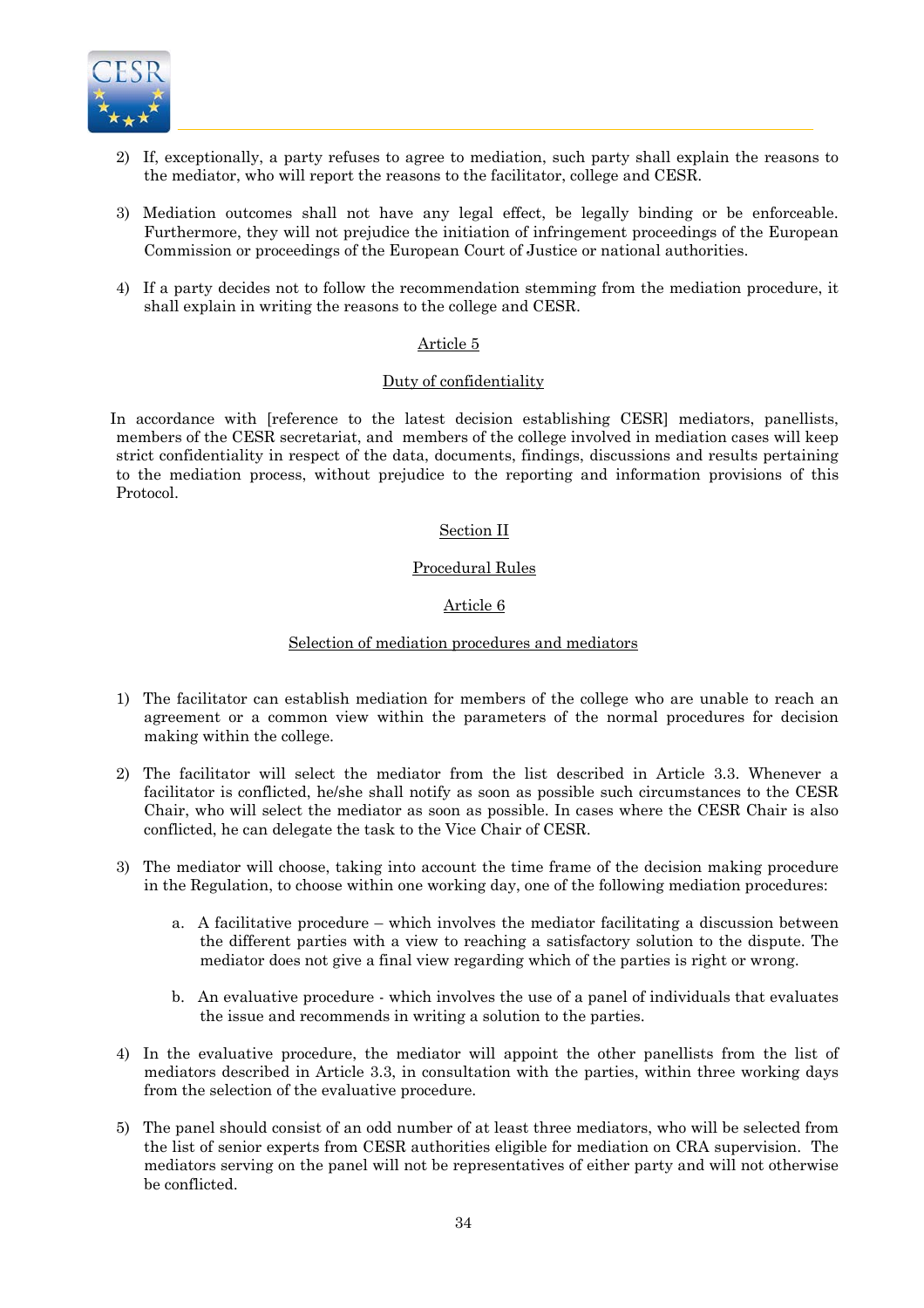

6) When selecting mediators and panellists, the facilitator and mediator shall ensure an appropriate representation from college members in order to avoid any bias in legal or cultural views that could influence the discussion and the mediation outcome.

# Article 7

#### Evaluative Procedure

- 1) The Mediation panel will generally decide cases on the basis of oral submissions and/or documents submitted by the parties to the mediator.
- 2) The Mediation panel may request any additional information and/or clarification from the parties that is necessary for a sound assessment of the issue.
- 3) Subject to the parties' consent, the mediation panel may invite third parties, including market participants, to provide their views.
- 4) After assessing the issue, the mediation panel will seek to come to an agreed view on its recommendation. If agreement is not possible, the panel will adopt its recommendation by simple majority voting. Panellists will not be allowed to abstain or make dissenting recommendations.
- 5) Only the final recommendation of the mediation panel will be disclosed to the parties.

#### Article 8

### Facilitative procedure

The mediator in the facilitative procedure will have all the necessary leeway and flexibility to help the parties to come to an agreement. In doing so, the mediator will respect the equal treatment of the parties.

#### Article 9

#### Reporting and publication

1) The mediator will report to the college and CESR the outcome of the mediation procedure.

2) Reports or summaries of mediated outcomes will be reported to CESR on an anonymous basis.

#### Article 10

#### Time frame

The timeframe for the mediation procedure will need to be as quick as possible to ensure that it meets its objective. For those areas of the Regulation that already set time frames (e.g. appointment of facilitator, selection of college members, approval or CRA's registration, etc.) the mediation process will have to be completed within the parameters of these timeframes.

# Article 11

#### Administrative support

The mediation procedure will be fully supported by the CESR Secretariat which will provide any necessary assistance to the facilitator, mediator and panellists.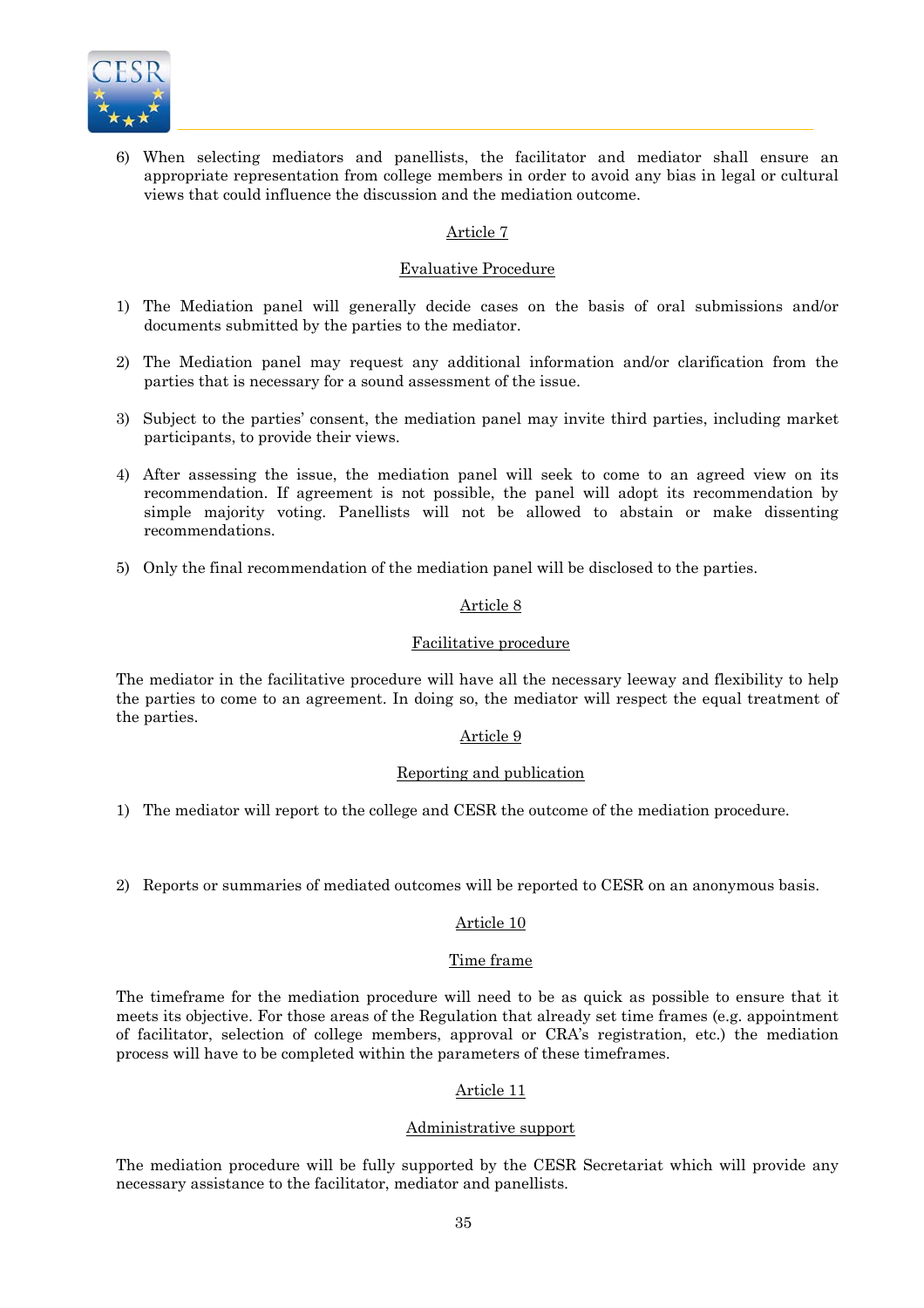

# **VIII. GUIDANCE ON THE INFORMATION REQUIRED BY ANNEX II**

# **1. General remarks applicable to the registration process**

- 163. As defined in Articles 14 and 15 of the Regulation, a credit rating agency shall apply for registration for the purposes of Article 2.1 provided that it is a legal person established in the Community. The application shall contain information on the matters set out in Annex II.
- 164. As part of any application for registration, CESR expects the applicant to provide detailed information and evidence as to how they demonstrate compliance with the applicable requirements of the Regulation. It is expected that an applicant can demonstrate that it is compliant with the Regulation at the point of application and thereafter on an ongoing basis. In line with Article 21 of the Regulation this guidance sets out the information that competent authorities would expect to receive as part of an application for registration by a CRA.
- 165. The information submitted to the competent authorities, as part of an application for registration under the terms of the Regulation, will only be used by competent authorities to discharge their responsibilities as defined in the Regulation and shall remain confidential.
- 166. This Guidance sets out the information that competent authorities would expect to receive as part of an application for registration by a CRA. An applicant should provide a clear explanation for not submitting any specific information contained herein. The applicant should also provide an explanation as to how it demonstrates compliance with the relevant requirements of the Regulation as set out in this guidance. The competent authority will consider these explanations and retain the ability to request further supporting material from the applicant on these points. In the process of formulating a credit rating, CESR expects groups of CRAs to identify the office responsible for the rating. Supervisory actions of more than one competent authority could create confusion and potentially lead to conflicting positions. To avoid such situations, responsibility for the actions which the Regulation attributes to the competent authorities of the home Member States should be given to the home competent authority of the CRA responsible for the rating.
- 167. The application should be accompanied by a cover letter signed by a senior representative of the applicant attesting that the information contained in the application is accurate and complete to the best of their knowledge.
- 168. The applicant is responsible for demonstrating compliance with the requirements of the Regulation. To support the information outlined in this guidance an applicant should consider providing an accompanying explanation, in written form, of how they met each requirement as set out in the Regulation. This should refer where applicable, to the information contained within this guidance. Should an applicant believe that additional information or explanation (not specifically stated herein) would be useful to competent authorities for the review of the application, such additional information or explanation should be submitted.
- 169. All applicants should have regard to the guidance that CESR has issued in compliance with Article 21.2 (a) on the registration process. This outlines that, where the applicant is applying as part of a Group of CRAs, there should be only one submission for the whole group containing a breakdown of Annex II disclosures by each CRA member of the group. This submission should clearly set out the different applicants and the different home competent authorities to which the applications are submitted. Information related to each member of the group should be clearly separated. Where the applicant has subsidiaries which do not produce ratings, detailed information on each of these are not required.
- 170. After application, the applicant should notify the competent authority of any material change to the documentation submitted. A material change is any change that may affect the substance of the information submitted in the application. In any event all changes that may affect compliance with the requirements of the Regulation are material.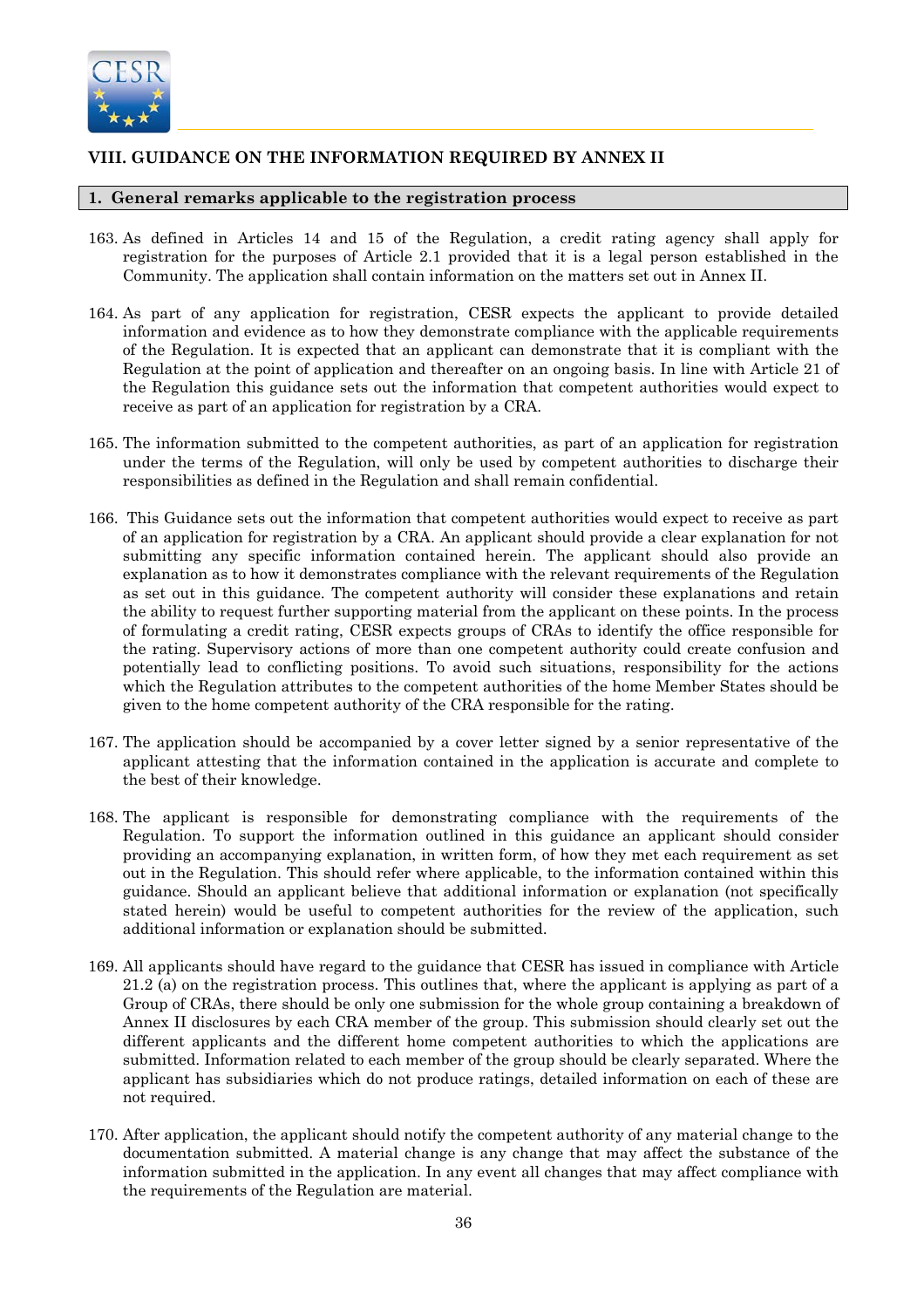

l

- 171. Competent authorities retain the ability to ask for any information submitted as a result of this Guidance to be verified in a manner directed by them.
- 172. As stipulated by Article 4.1, credit ratings may be used for regulatory purposes in Europe only if they are issued by CRAs established and registered in the Community. Registration is a necessary condition, although not sufficient, for a CRA being recognized as an External Credit Assessment Institution (ECAI). Additional conditions have to be satisfied by CRAs for being granted this status and Banking regulatory authorities, coordinated through the Committee of European Banking Supervisors (CEBS), will be responsible for assessing each ECAI application.
- 173. Within this Guidance and unless specified otherwise, the term 'rating analyst' should be read as encompassing the terms 'rating analyst' and 'lead rating analyst' of the Regulation.
- 174. The submission of the information contained within this Guidance does not preclude further information requests or onsite inspections by the competent authorities responsible for assessing the application. Competent authorities retain the ability to request an interview with any employee of the applicant (e.g. Senior Management, Compliance Officer, Rating Analysts etc.).
- 175. In particular, the following supplementary information may be requested at short notice during the application process or after registration:
	- a. Copy of the minutes of the Administrative and/or Supervisory Board meetings.
	- b. Copy of the minutes of the meetings of any other Committees (e.g. Remuneration, Strategy Committees).

#### **2. General guidelines on the information to be submitted**

- 176. It is expected that the policies and procedures submitted with the application either individually or when read together will:
	- a. Indicate the person(s) responsible for the approval and maintenance of these policies and procedures.
	- b. Describe how compliance with these policies and procedures will be enforced and monitored, and the person(s) responsible for this.
	- c. Describe the measure(s) undertaken in the event of a breach of these policies and procedures.
	- d. Indicate the procedures, if any, for reporting to the competent authorities a material breach of the EU regulation.
- 177. Within this Guidance, the terms 'policies and procedures' refer to any document relevant to the application. This would include, for example, a code of conduct for employees.
- 178. Within this Guidance and where applicable, the number of employees should be provided on a headcount basis and information on ratings should be based on the current volume of ratings outstanding (the as of date should be provided).
- 179. Within this Guidance, three types7 of credit rating are being identified as consistent with CESR's Central Repository: corporate, public/sovereign and structured finance instruments. The corporate category should contain data and detail according to the following industry categories: financial institutions, insurance and corporate issuers.

<sup>7</sup> For consistency with CESR's Central Repository the term 'type' is used instead of 'class' of credit rating.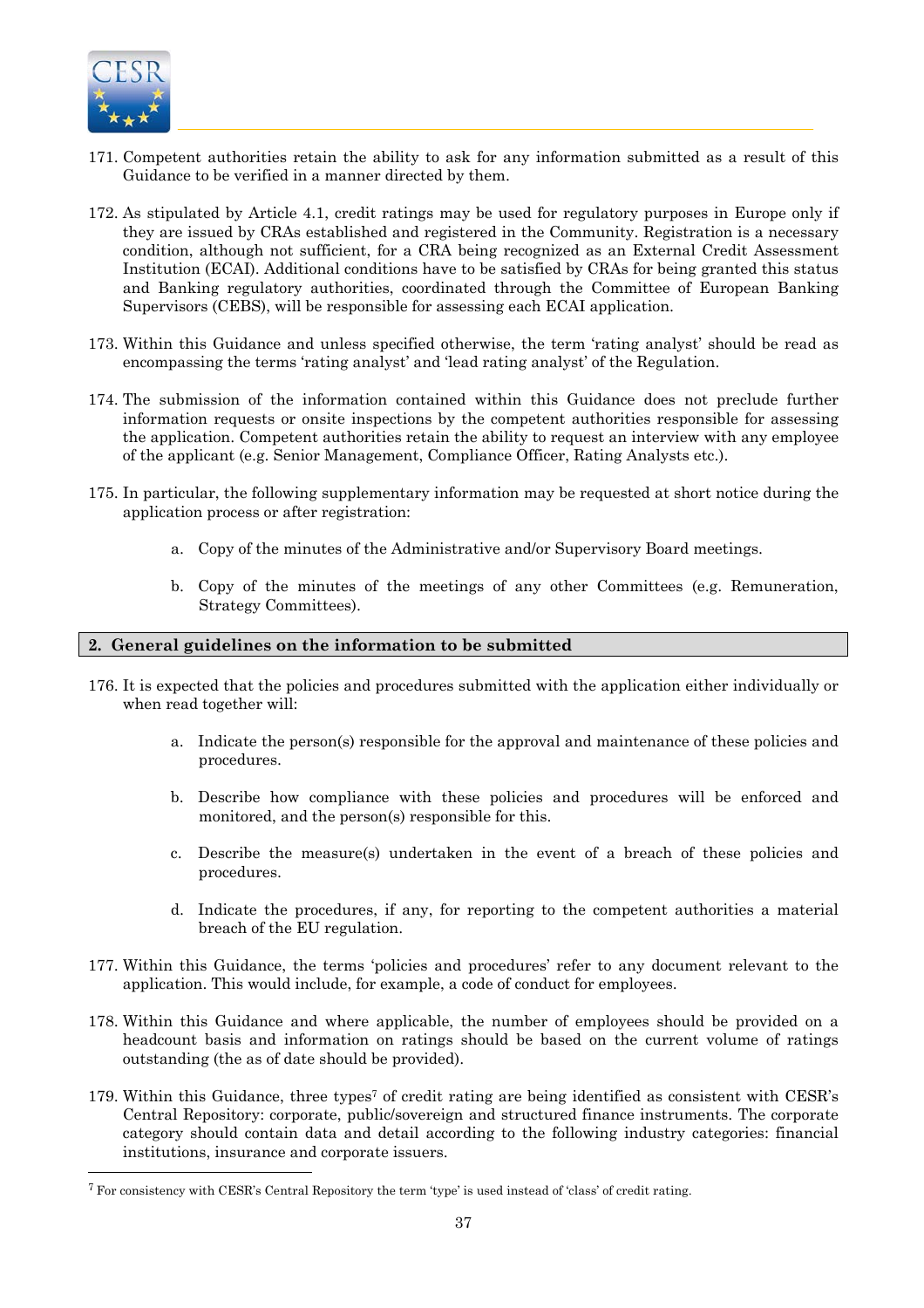

- 180. The corporate and public/sovereign categories cover not only ratings of entities which fall herewith but also all rated securities or other instruments which represent obligations of theirs (or of their financing vehicles), save where these are structured instruments.
- 181. In the event that the term ancillary services as described in the Regulation does not cover all the non-credit rating activities/businesses a CRA is performing, the CRA must indicate such other activities and provide relevant information as required in the case of ancillary services.

# **3. General information (Annex II point 1, 2, 3, 9)**

- 182. The information is required for competent authorities to conduct the registration process, in particular to assess whether the applicant falls within the scope of the Regulation (Article 2) and its legal structure.
- 183. The applicant should submit the following information:
	- a. Full name
	- b. Country of establishment within the European Union.
	- c. Legal status including details of company registration such as excerpt from the relevant commercial or court register, or other form of evidence of the place of incorporation and scope of business activity. The evidence shall be current as of the application date
	- d. Name, title and contact details (address, email and telephone) of the person(s) who will be the main point of contact for the competent authorities during the application process.
	- e. Where different, name, title and contact details (address, email and telephone) of the Chief Compliance Officer.
	- f. Where the applicant is applying as part of a Group of CRAs as defined by Article 3.1 (m), an organisational chart of the Group of CRAs, including the legal status, full name and address of all entities within the Group of CRAs (e.g. parent entity, fellow subsidiaries, subsidiaries, branches). This should include ownership details of each entity within the group. If there is a holding company, please detail all the ownership links within the holding company.
	- g. Where the applicant is not applying as part of a Group of CRAs and has one or several branches, an organisational chart of the CRA's group of branches (where applicable), including the full name, legal status and address of each branch.

#### **4. Business activities (Annex II point 14, 15)**

- 184. This information is required for competent authorities to assess the nature, scale and complexity of the applicant's business (Article 6.3) and its compliance with the conflicts of interest requirements (Article 6.1, Annex I section A and B).
- 185. Where the applicant is not applying as part of a Group of CRAs, it should submit the following information:
	- a. Description of the type of business activities (rating and ancillary) conducted by the applicant and, where the applicant has one or several branches, the business conducted by each branch.
	- b. For the past three years, number of employees contracted to the applicant and involved in the rating and ancillary business (both permanent and temporary) and, where the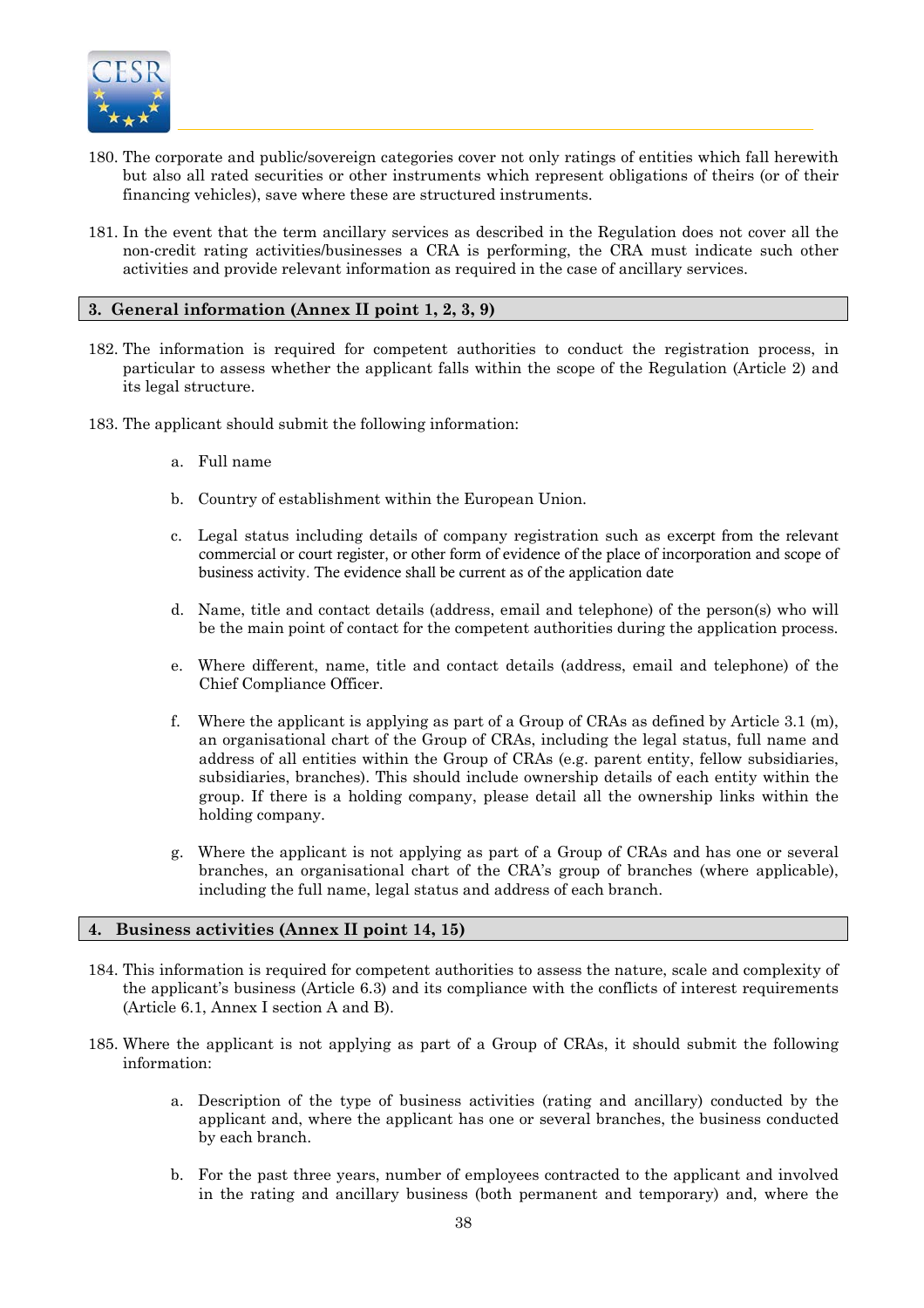

applicant has one or several branches, the number of employees involved in the rating and ancillary business in each branch.

- c. Number of rating analysts contracted to the applicant including, where the applicant has one or several branches, the number of analysts contracted in each branch.
- d. Where the applicant is planning to establish a new subsidiary or branch, a description of the type of business activities this new entity is expected to conduct, its full name and address and the timeframe for its establishment.
- e. Where the applicant is planning to conduct any new ancillary activity, a description of the new activity and the timeframe for setting up this new activity.
- f. Total revenue generated over the past three years by the applicant and, where the applicant has one or several branches the revenue generated by each branch, as a proportion of total revenue (presented on a fiscal year basis).
- g. Where the applicant operates ancillary services, the revenue generated over the past three years by these services (non-rating business activity) as a proportion of total revenue (presented on a fiscal year basis).
- 186. Where the applicant is applying as part of a Group of CRAs, it should submit the following information:
	- a. Description of the type of business activities conducted (rating and ancillary) by each entity of the Group of CRAs.
	- b. For the past three years and in each entity of the Group of CRAs, number of employees contracted to the applicant and involved in the rating business (both permanent and temporary).
	- c. Where the applicant or its parent company is planning to establish a new subsidiary or branch, a description of the type of business activities this new entity is expected to conduct, its location and the timeframe for its establishment.
	- d. Where the applicant is planning to conduct any new ancillary business activity in the future, a description of the new activity and the timeframe for setting up this new activity.
	- e. Revenue generated over the past three years by each entity of the Group of CRAs and as a proportion of total revenue of the Group of CRAs (presented on a fiscal year basis).
	- f. Where the applicant operates ancillary services, the revenue generated over the past three years by these services (non-rating business activity) that the applicant, its parent company, subsidiaries, fellow subsidiaries or branches conducts and as a proportion of total revenue of the Group of CRAs (presented on a fiscal year basis).

#### **5. Class/Type of credit ratings (Annex II point 4)**

- 187. This information is required for competent authorities to assess the nature, scale and complexity of the applicant's business (Article 6.3).
- 188. The applicant should submit the following information:
	- a. Type of credit ratings produced by the applicant according to the following classifications as defined in CESR's Central Repository: corporate, public/sovereign and structured finance instruments. The corporate category should contain data and detail according to the following industry categories: financial institutions, insurance and corporate issuers.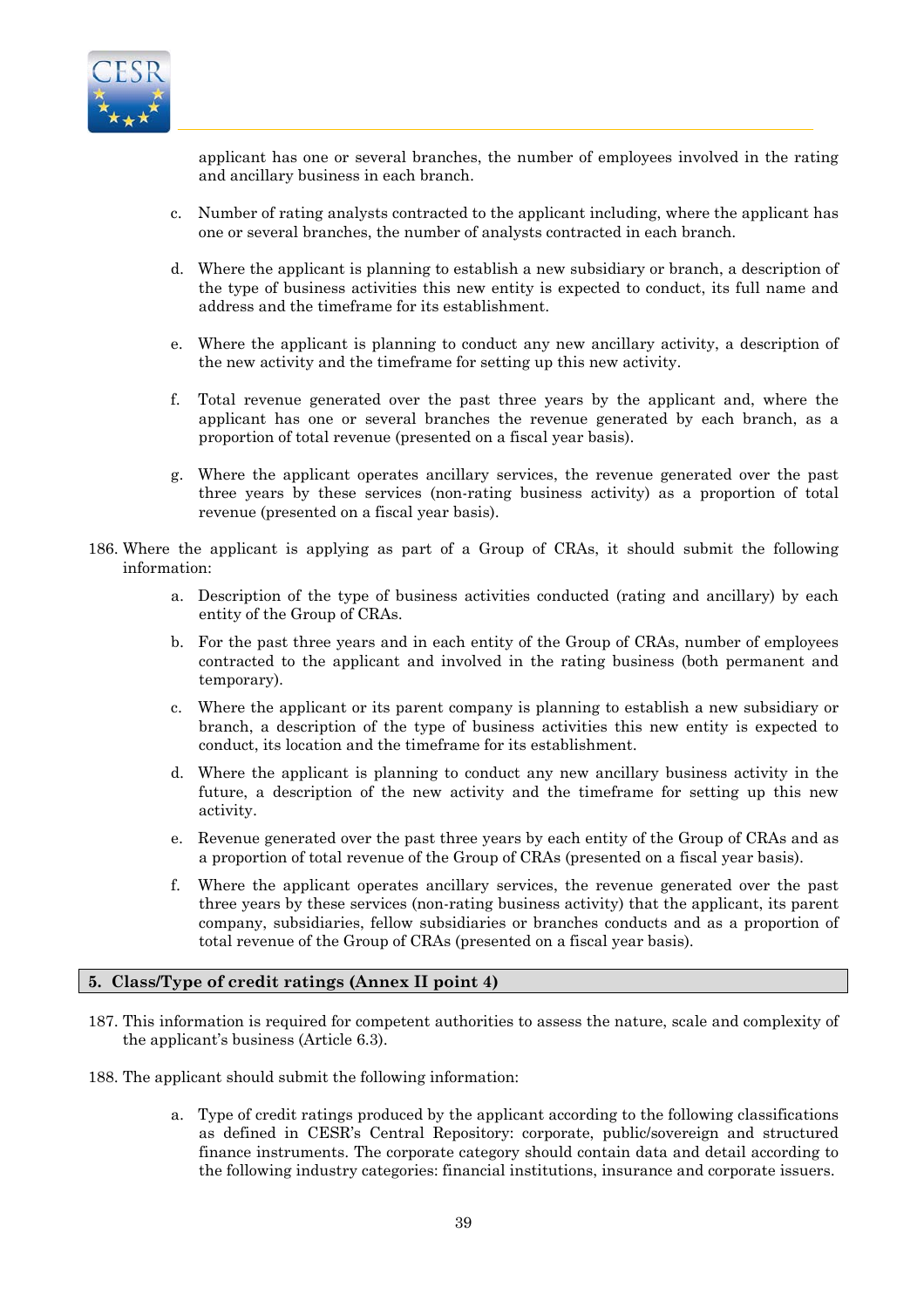

- b. Rating nomenclatures used for each type of credit rating.
- Definition of any rating action and statuses available to the applicant (e.g. negative watch).
- d. Details of whether the applicant produces solicited or unsolicited ratings (or both).
- e. For each type of credit ratings produced by the applicant, the number of years of experience the applicant has in producing these ratings.
- f. For each type of credit ratings produced by the applicant, the proportion of public rating and private ratings.

### **6. Ownership structure (Annex II point 5)**

- 189. The information is required for competent authorities to assess the applicant's compliance with the conflicts of interest requirements (Article 6.1, Annex I section A and B).
- 190. The applicant should submit the following information:
	- a. Details of whether the applicant is publicly listed or privately owned.
	- b. Identity and brief description of business activity of each shareholder of the applicant that owns a stake greater than 10% of the applicant and the size of its stake/ownership.

#### **7. Organisational structure (Annex II point 6)**

- 191. This information is required for the competent authority to assess the applicant's compliance with the conflicts of interest requirements (Article 6.1, Annex I section A and B).
- 192. The applicant should submit the following information:
	- a. Organisational chart detailing the organisational structure of the applicant including the clear identification of significant roles and the identity of the person responsible for each significant role. Significant roles should at least include Senior Management and senior rating analysts. Where the applicant conducts ancillary businesses the organisational chart should also cover ancillary activities and include detail on the separation of rating and ancillary businesses.
	- b. Where the applicant is part of a Group of CRAs, the applicant should specify clearly if any of its employees has contractual obligations (either individually or on behalf of the applicant) to any other entity within the Group of CRAs.

#### **8. Corporate governance (Annex II point 6)**

193. This information is required for competent authorities to assess the applicant's compliance with the conflicts of interest requirements (Article 6.1, Annex I section A and B).

#### **A. Corporate governance policy**

- 194. The applicant should submit the following information:
	- a. Internal corporate governance policy, if any.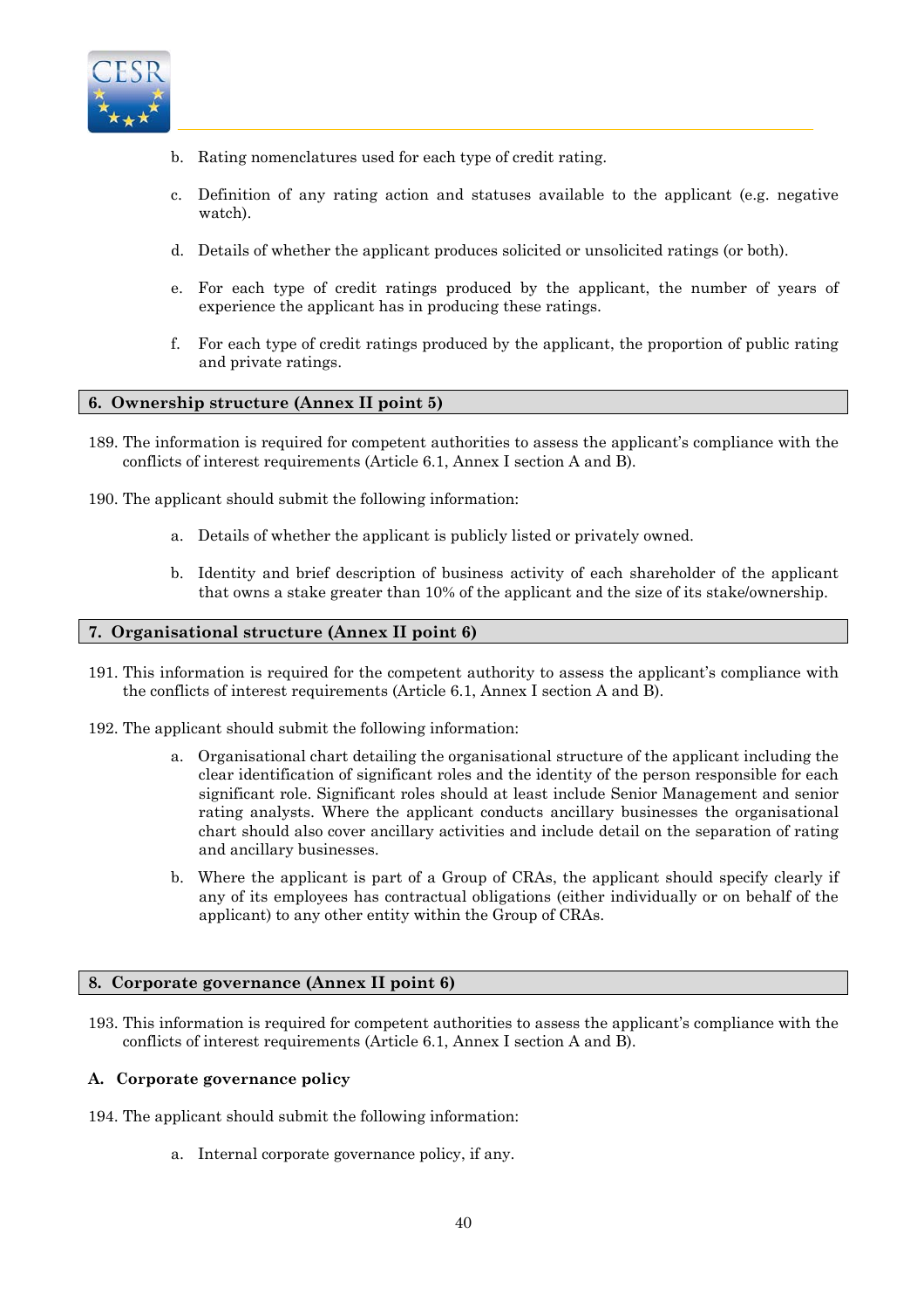

b. Information on whether the applicant adheres to a recognised corporate governance code of conduct. It should also indicate, where appropriate, where it deviates from the recognised code it is adhering to and provide an explanation for any deviation.

# **B. Administrative and/or Supervisory Board**

- 195. The applicant should submit the following information unless the exemption contained in Article 6.3 applies with respect to independent board members:
	- a. Terms of reference of the Administrative and/or Supervisory Board.
	- b. Description of the measures in place to ensure sound administrative procedures.
	- c. Curriculum Vitae of the members of the Administrative and/or Supervisory Board including identification of the independent members (unless the exemption contained in Article 6(3) applies with respect to independent members) and, in the case of CRAs that issue credit ratings of structured finance instruments, identification of the independent member and one other member who have in-depth knowledge and experience at a senior level of the market in structured finance instruments.
	- d. Copy of the last three sets of minutes of the Administrative and/or Supervisory Board.
	- e. The last three opinions presented to the Administrative or Supervisory Board by the independent members (unless the exemption contained in Article 6.3 applies).

# **C. Audit Committee**

196. Where the applicant has an Audit Committee in place it should submit the following information:

a. Terms of reference of the Audit Committee.

# **D. Other Committees**

- 197. Where the applicant has other relevant Committees in place (e.g. Remuneration, Strategy Committees), it should submit the following information:
	- a. Terms of reference of these Committees.

# **E. Compliance function**

- 198. The applicant should submit the following information unless the exemption contained in Article 6.3 applies:
	- a. Description of the compliance function. It is expected that this description includes:
		- i. Organisational chart of the compliance function.
		- ii. Description of the role and responsibilities of the compliance function.
		- iii. Description of the policies and procedures deemed to ensure the independence of the compliance function and the mechanisms in place to monitor its effectiveness.
		- iv. Number of employees contracted to the applicant (temporary and permanent) allocated to the compliance function and the resource typically dedicated to this function (man hours).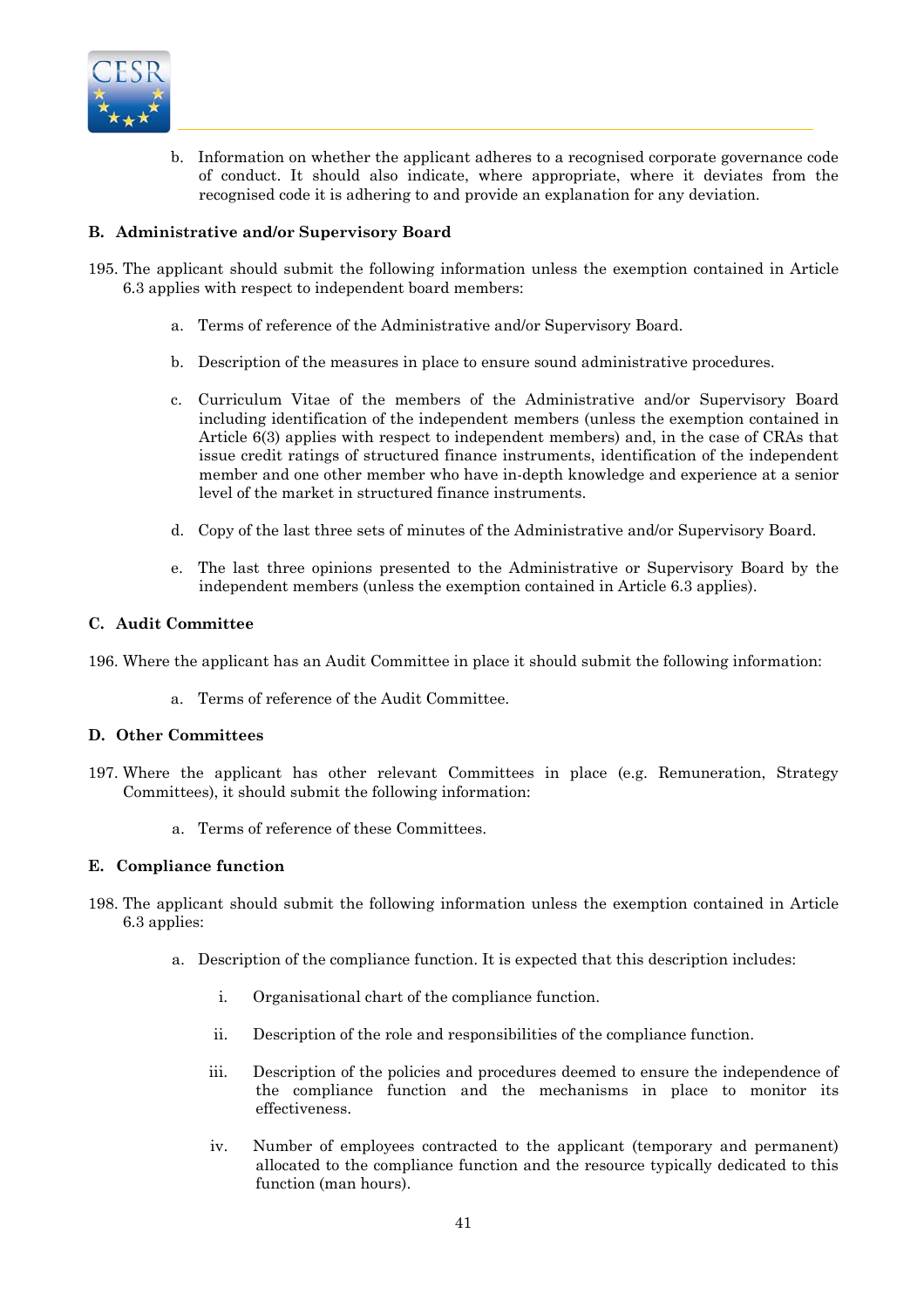

- v. Reporting lines of the compliance function and frequency of reporting.
- vi. Description of the interaction between the compliance function and employees of the CRA directly involved in the rating process. This should include policies and procedures with respect to the reporting of information as described in Annex I section C (5).
- vii. Work plan of the compliance function for the next three years.
- viii. Description of how the compliance function will review the compliance of the CRA with its obligation under the Regulation.
	- ix. Curriculum Vitae of the Chief Compliance Officer.

# **F. Internal control/audit function**

- 199. Where the applicant has an internal control/audit function in place, it should submit the following information:
	- a. Description of the internal control/audit function. It is expected that this description includes:
		- i. Organisational chart of the internal control/audit function.
		- ii. Description of the role and responsibilities of the internal control/audit function and the mechanisms to monitor its effectiveness.
		- iii. Number of employees contracted to the applicant (temporary and permanent) allocated to the internal control/audit function.
		- iv. Reporting lines of internal control/audit and frequency of reporting.
		- v. Work plan of the internal control/audit function for the next three years.
		- vi. Curriculum Vitae of the Chief Internal Control/Audit Officer.
		- vii. Whether the applicant adheres to recognised internal control/audit code of conduct. It should also indicate, where appropriate, where it deviates from the recognised code it is adhering to and provide an explanation for any deviation.

#### **G. Risk assessment function**

- 200. Where the applicant has a risk assessment function in place, it should submit the following information:
	- a. Description of the risk assessment function. It is expected that this description includes:
		- i. Organisational chart of the risk assessment function.
		- ii. Description of the role and responsibilities of the risk assessment function and the mechanisms to monitor its effectiveness.
		- iii. Number of employees contracted to the applicant (both permanent and temporary) allocated to the risk assessment function.
		- iv. Reporting lines of the risk assessment function and frequency of reporting.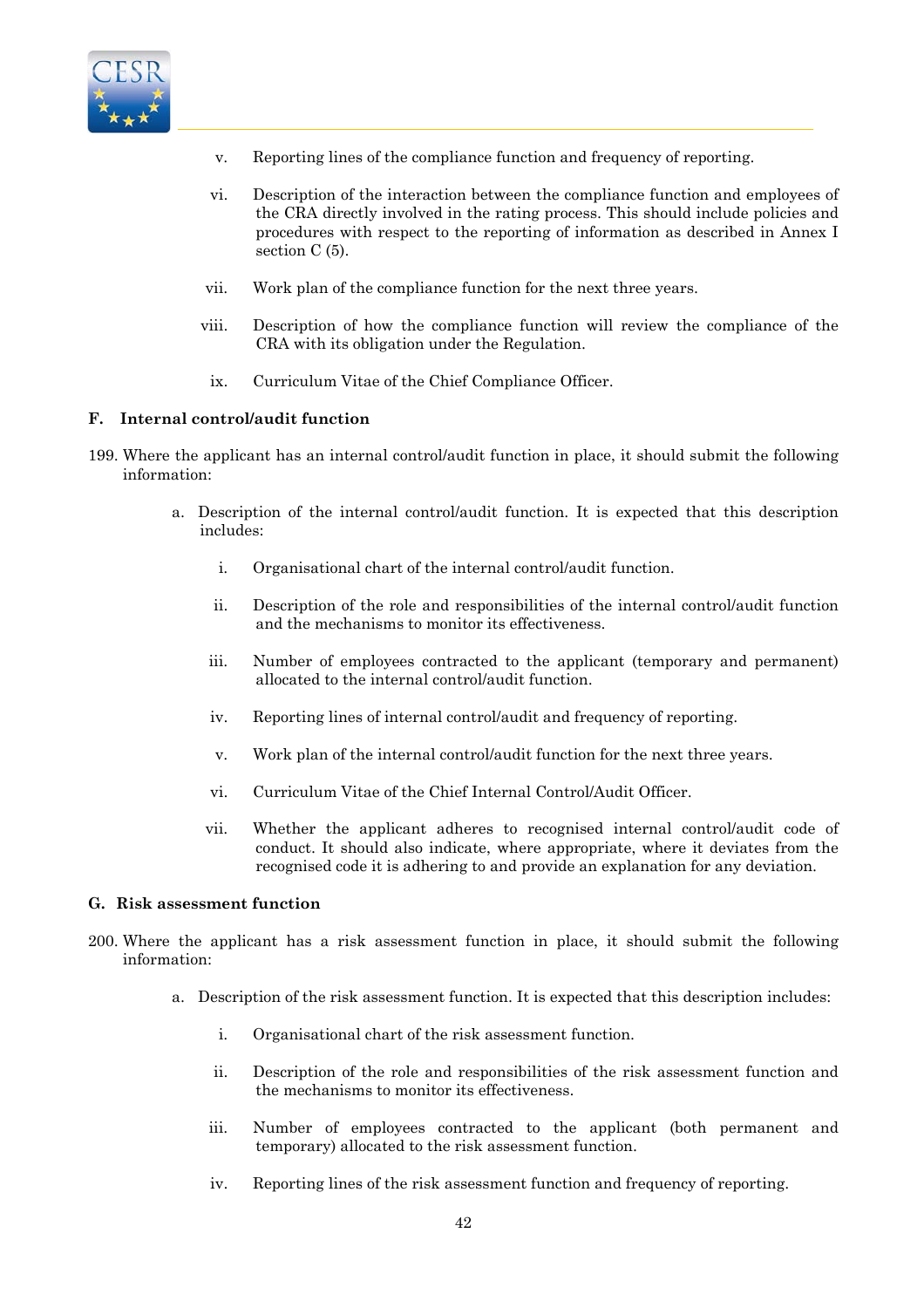

- v. Work plan of the risk assessment function for the next three years.
- vi. Curriculum Vitae of the Chief Risk Officer.

# **H. Internal review function**

- 201. The applicant should submit the following information:
	- a. Description of the internal review function as required by Annex I section A (9). It is expected this description include:
		- i. Organisational chart of the internal review function.
		- ii. Description of the role and responsibilities of the internal review function and the mechanisms to monitor its effectiveness.
		- iii. Number of employees contracted to the applicant (temporary and permanent) allocated to the internal review function.
		- iv. Reporting lines of the internal review function and frequency of reporting.
		- v. Work plan of the internal review function (if any) for the next three years.
		- vi. Curriculum Vitae of the Chief Internal Review Officer.

# **9. Policies and procedures to identify and manage and disclose any conflicts of interests (Annex II point 11)**

202. This information is required for competent authority to assess the applicant's compliance with the conflicts of interest requirements (Article 6.1, Annex I section A and B) and the rules on rating analysts (Article 7.2, Annex 1 Section C).

#### **A. Policies and procedures with respect to conflicts of interest**

- 203. The applicant should submit the following information:
	- a. Copy of the current policies and procedures for the identification, prevention, disclosure and mitigation of conflicts of interests. It is expected that these policies and procedures:
		- i. Include an inventory of potential conflicts of interest relevant to the applicant and an explanation of how they are eliminated or managed and disclosed.
			- This should include potential conflicts of interest with related third parties as defined by Article 3.1 (i).
			- Where the applicant is part of a Group of CRAs, this should include all conflicts of interest at the Group of CRAs level.
		- ii. Include information on the measures and controls in place to ensure the independence of rating analysts.
	- b. Description of the method used to ensure that the relevant individuals are aware of the policies and procedures for the prevention, identification, disclosure and mitigation of conflicts of interests.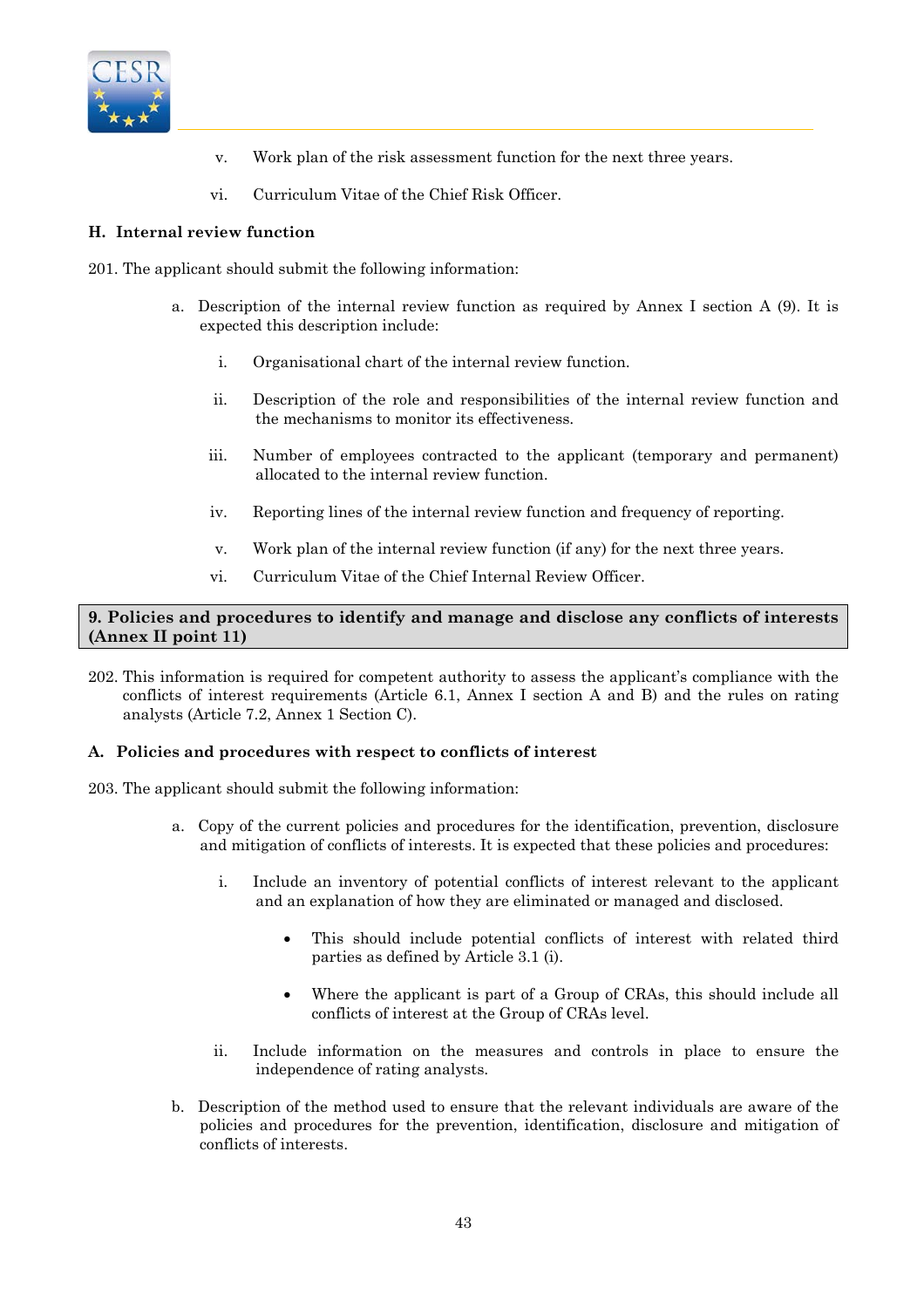

# **B. Management of conflicts of interest with respect to ancillary services**

204. Where the applicant conducts ancillary services, it should submit the following information:

- a. Copy of the policies and procedures with respect to the prevention, identification, disclosure and mitigation of conflicts of interests arising specifically from the performance of ancillary businesses. Where the applicant is part of a Group of CRAs, this should include all conflicts of interest at the Group of CRAs level.
- b. A description of any internal assessment performed to identify any existing or potential conflict of interest between the rating business and ancillary services of the applicant and a copy of the results thereof. Where the applicant is part of a Group of CRAs the prevention and identification of conflicts should be conducted at the Group of CRAs level.
- c. Description of the resources, both human and technical, shared by the rating and ancillary services of the applicant.

### **C. Policies and procedures with respect to fees received from rated entities and related third parties**

205. The applicant should submit the following information:

- a. Copy of the policies and procedures with respect to the segregation from the rating process of discussions related to fees received from rated entities and related third parties as defined by Article 3.1 (i).
- b. For each type of credit ratings, copy of the policies and procedures with respect to the determination of fees charged by CRAs to rated entities and related third parties.

### **D. Policies and procedures with respect to the control of confidential information**

206. The applicant should submit the following information:

- a. Copy of any confidentiality policies and procedures applicable to information obtained from, or shared with, all rated entities, related third parties and other relevant individuals, as required by Annex I Section C (3).
- b. Description of the process used to ensure that the relevant individuals are aware of the policies and procedures applicable to information obtained from, or shared with, all rated entities and related third parties.

#### **E. Policies and procedures with respect to transactions in securities rated by the CRA**

207. The applicant should submit the following information:

- a. Copy of the policies and procedures with respect to rating analysts, employees and any other natural persons as described in Annex I Section B (1) and C (1) trading in securities rated by the CRA, or which are securities representing obligations of an entity rated by the CRA. It is expected that these policies and procedures require the identification, for each credit rating outstanding, of every employee involved in the rating process at any level or function.
- b. Description of the method used to ensure that the relevant individuals are aware of the policies and procedures with respect to rating analysts, employees and any other natural persons as described in Annex I Section B (1) and C (1) trading in securities rated by the CRA, or which are securities representing obligations of an entity rated by the CRA.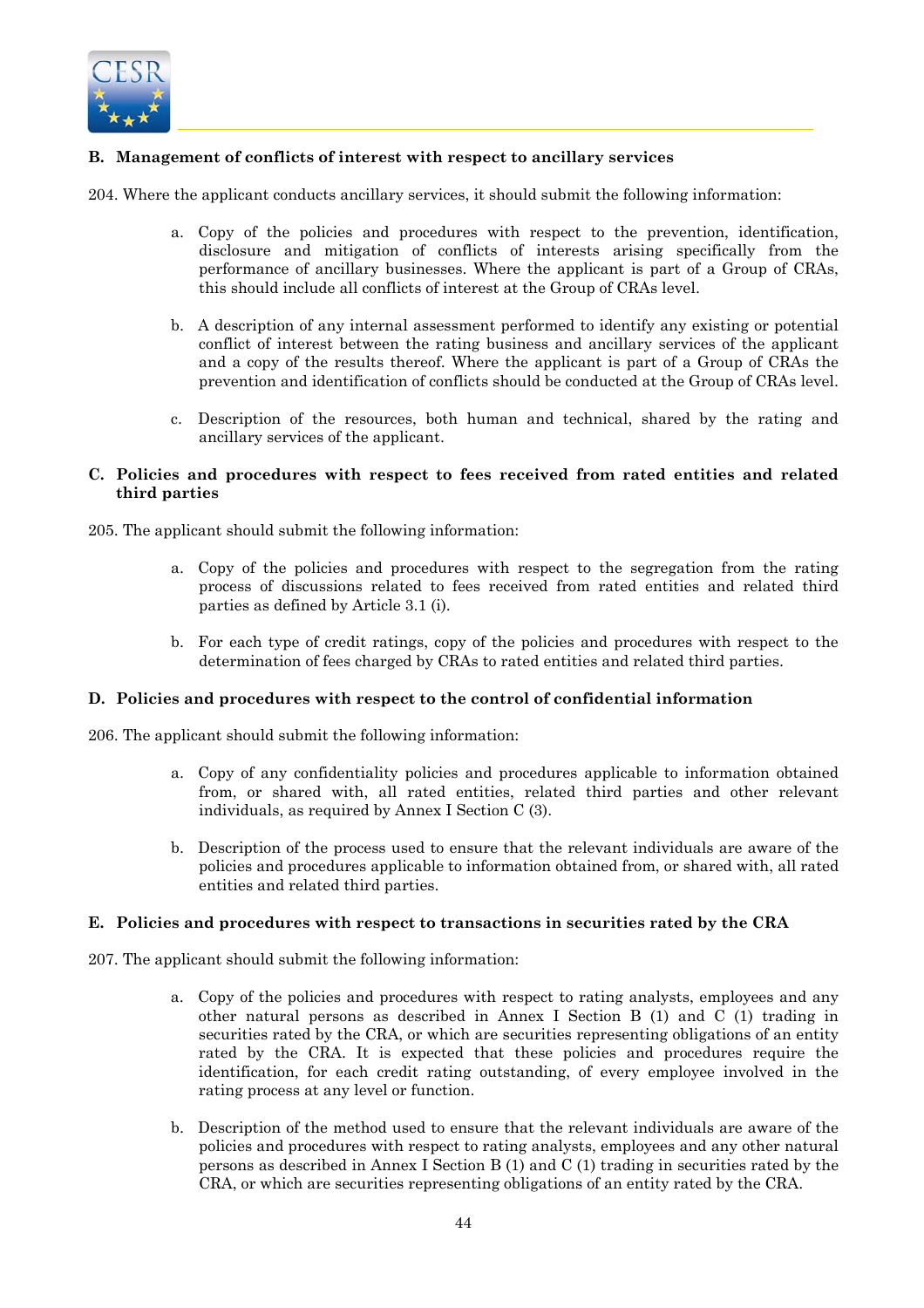

# **F. Other information**

208. The applicant should submit the following information:

- a. Identities of the rated entities (based upon legal entity groupings and including ratings of any securities or other instruments which represent obligations of that legal entity group) or related third parties that account for more than 3% in terms of the applicant's revenue (with corresponding percentage) and number of ratings at the applicant and, where appropriate, Group of CRAs level for each type of credit ratings issued (corporate, public/sovereign, structured finance).
- b. For credit ratings issued on structured instruments, the identities of the sponsoring banks/originators which account for greater than 3% of the applicant's revenue (with corresponding percentage) and number of ratings at the applicant and, where appropriate, Group of CRAs level.

# **10. Human Resources (Annex II point 8 and 12)**

209. This information is required for competent authorities to assess the applicant's compliance with the requirements concerning rating analysts, employees and other persons involved in the issuance of credit ratings (Articles 7.1, 7.4, Annex 1 Section C).

# **A. General information**

- 210. The applicant should submit the following information at the applicant level (not Group of CRAs level):
	- a. Number of temporary employees contracted to the applicant and involved in the rating business, if any.
	- b. Number of permanent employees contracted to the applicant involved in the rating business, including data on length of employment with the applicant according to the following buckets (over 5 years, between 2 and 5 years, less than 2 years).
	- c. Number of rating analysts, lead rating analysts, chairs and persons approving ratings. This should include further information on:
		- i. Seniority/rank
		- ii. Type of rating analyst (including primary vs. surveillance, quantitative vs. qualitative, where relevant)
		- iii. Number of years of experience in the CRA, or rating industry when available.
		- iv. Type of credit rating produced or monitored (corporate, public/sovereign, structured finance). The corporate category should contain detail according to the following industry categories: financial institutions, insurance and corporate issuers.
	- d. Copy of any applicable employment policies and procedures.
	- e. Description of the measures in place to ensure that appropriate resources are employed, as required by Annex I Section A (8).
	- f. Unless the exemption contained in Article 6.3 applies, copy of the policies and procedures for the rotation of lead rating analysts, rating analysts and persons approving credit ratings, including detail on the work plan for how this has been implemented.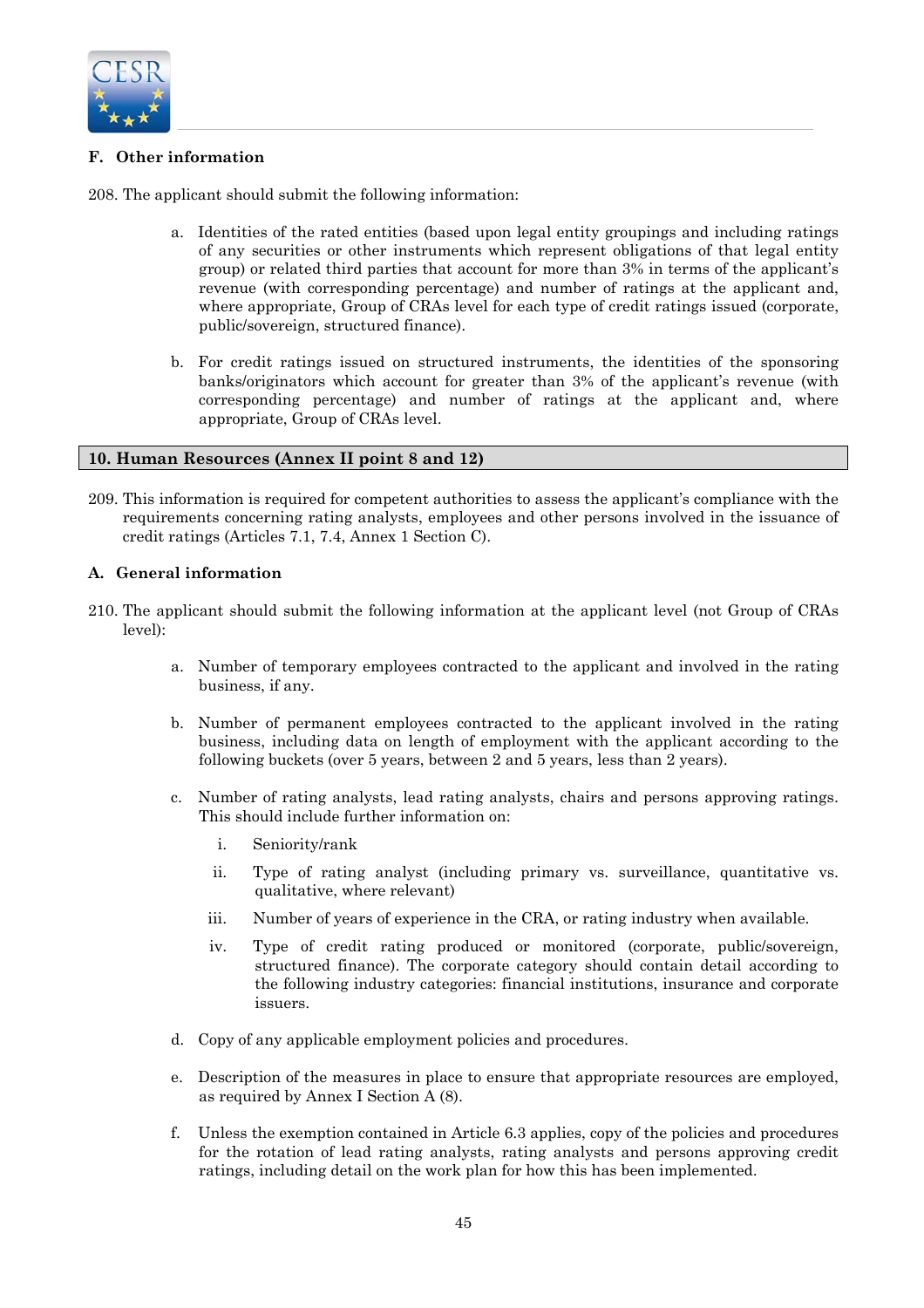

- g. Copy of any training and development policies and procedures relevant to the rating process including any type of formal assessment (e.g. exam) required for the conduct of rating activities.
- h. Sample templates of employment contracts for rating analysts.
- i. Copies of the procedures for recording and dealing with any complaint made against or by an employee.
- j. Copy of the policies and procedures required by Annex I Section C (5).

# **B. Corporate ratings**

- 211. Where the applicant rates corporate transactions, it should provide the following information:
	- a. Number of corporate obligors rated and being monitored per lead rating analyst. Please give the average, top 10% and bottom 10%. The corporate category should contain data and detail according to the following industry categories: financial institutions, insurance and corporate issuers.

# **C. Public finance ratings**

212. Where the applicant rates public finance, it should provide the following information:

a. Number of public finance transactions rated and being monitored per lead rating analyst. Please give the average, top 10% and bottom 10%.

# **D. Structured instruments ratings**

213. Where the applicant rates structured instruments, it should provide the following information:

- a. Number of structured instruments transactions rated per lead rating analyst. Please give the average, top 10% and bottom 10%*.*
- b. Number of outstanding structured instrument ratings being monitored per rating analyst. Please give the average, top 10% and bottom 10%*.*

# **11. Compensation and performance evaluation arrangements (Annex II point 13)**

- 214. This information is required for competent authorities to assess the applicant's compliance with requirements concerning the compensation and performance of rating analysts and persons approving credit ratings (Article 7.5).
- 215. The applicant should submit the following information:
	- a. Copy of the compensation and performance evaluation policies and procedures. This should cover all employees involved in the rating business but with specific reference to rating analysts, persons approving credit ratings, Senior Management and the compliance function.
	- b. Statistics on the remuneration of employees involved in the rating business in the previous business year broken down by the following. In each case the data should include at a minimum average figure as well as the top 10% and bottom 10%.
		- i. Base salary vs. additional remuneration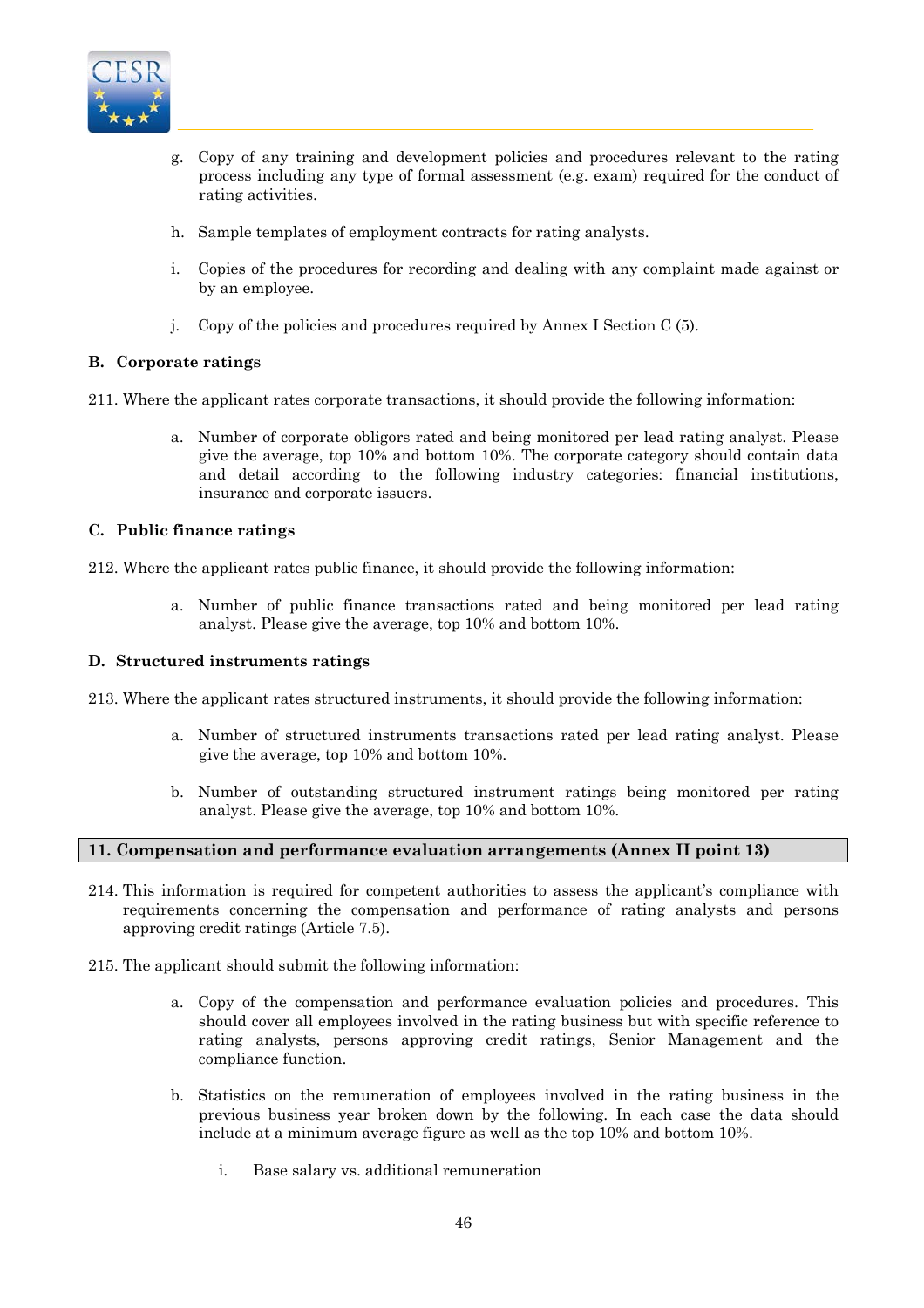

- ii. Employee seniority/rank
- iii. Type of credit rating (corporate, public/sovereign , structured finance)

# **12. Description of the procedures and methodologies used to issue and review credit ratings (Annex II point 10)**

216. This information is required for competent authorities to assess the applicant's compliance with the requirements relative to issuing and reviewing credit ratings, rating methodologies (Articles 8.2, 8.3, 8.4, 8.5, 8.6) and conflicts of interest (Article 6.1).

# **A. Development and review of rating methodologies**

- 217. The applicant should submit the following information:
	- a. Copy of the policies, procedures and responsibilities for the development and review of rating methodologies, models and key rating assumptions. It is expected that these will include:
		- i. Policies, responsibilities and procedures for rating methodology development and sign off, including details on the composition of rating methodology committees and procedures for members' selection.
		- ii. Policies, responsibilities and procedures for rating methodology, model and key rating assumption review, including:
			- For the implementation of a change in methodology, model or key rating assumptions within the rating methodology.
			- For verifying and validating a rating methodology, model or key rating assumptions.
			- For validating the rating methodology, model or key rating assumptions based on historical data, including backtesting. This should also include the results of such validation/backtesting for the past three years where quantitative data is available and an indication of how long these procedures have been in place.
		- iii. Procedures for disclosing rating methodologies, description of the models and key rating assumptions.
		- iv. Policies and procedures in place to ensure independence of quantitative team and separateness of decisions on rating methodologies from the rating business.
	- b. High level description for each type of credit rating of the range of core models and methodologies used to determine credit ratings.
	- c. Size and experience of CRAs quantitative teams responsible for developing and reviewing methodologies and models, including Curriculum Vitae of the head of each quantitative team. This information should be provided for each type of credit ratings.
	- d. Information on the measures in place to mitigate the risk of over-reliance on key employees.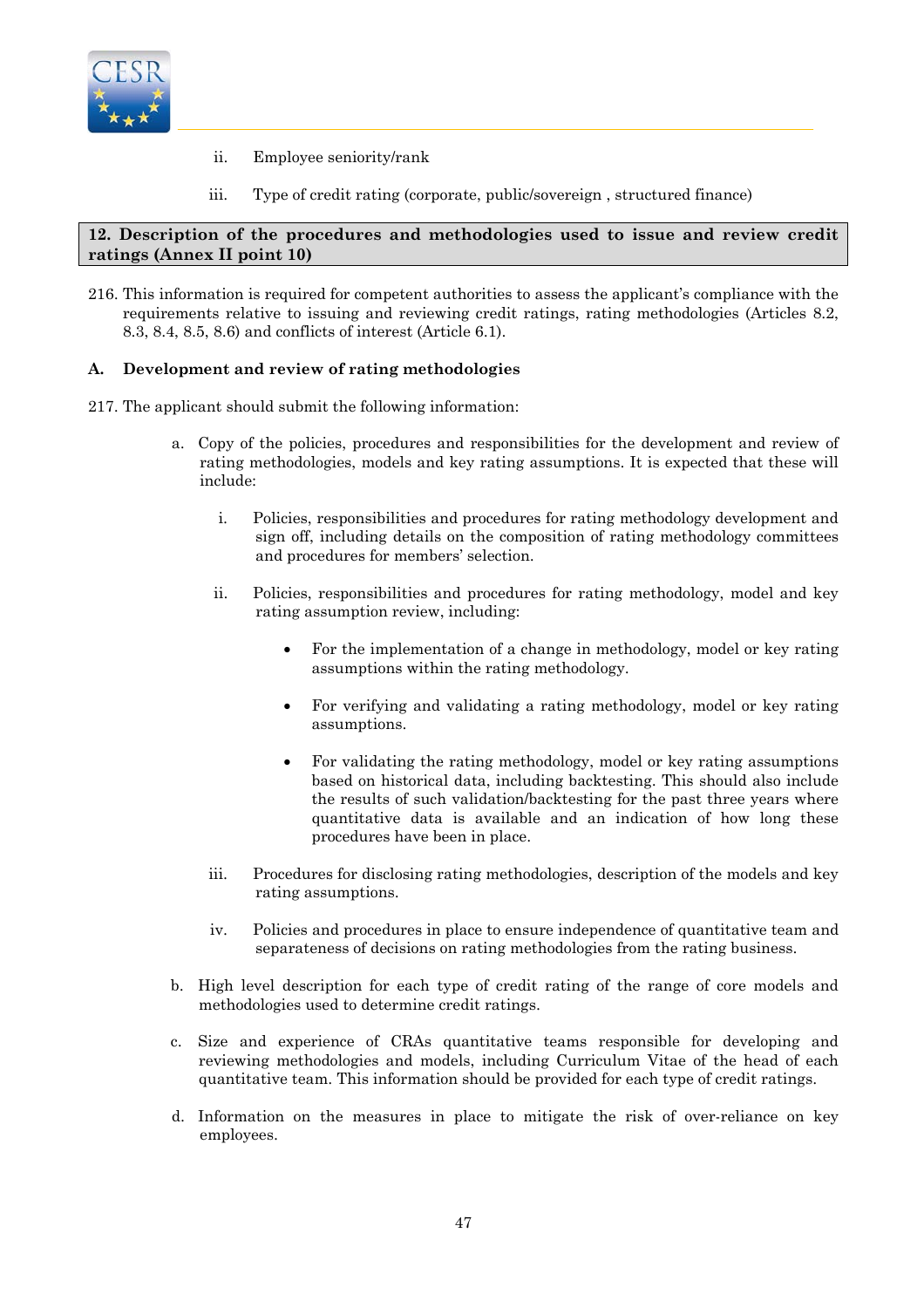

# **B. Issuance of credit ratings**

218. The applicant should submit the following information:

- a. Copy of the policies, procedures and responsibilities for the issuance of credit ratings. It is expected that these will include:
	- i. Where applicable, role and responsibilities of the rating committees (or rating approval processes, as appropriate), including copies of the terms of reference and sample copies of minutes or record of committee discussion and decision. The process and procedures for selecting committee members should also be provided. The terms of reference may include procedures aimed to prevent any potential abuse of power from committee members in rating committees.
	- ii. Process for reviewing the documentation of issuers or securities to be rated. This should include any benchmark used to facilitate the review (if any).
	- iii. Role and responsibilities of rating analysts. The process and procedures for their selection on specific securities should also be provided.
	- iv. Role and responsibilities of rating committee chairs as well as skills required. The process and procedures for their nomination should also be provided.
	- v. Role and responsibilities of persons approving credit ratings. The process and procedures for their selection should also be provided.
	- vi. Determination of which methodology, models and key rating assumptions to use in issuing a rating and description of how this is being applied consistently.
	- vii. Assessment of minimum information requirements to initiate and maintain a rating (both public and non-public information – where relevant).
	- viii. Collation, analysis and assessment (e.g. representations or warranties and where applicable) of information used to determine a rating, including (where applicable) reliance on analysis by another CRA or other third parties.
	- ix. Process for notifying the rated entity, or the entity to which the rated securities or instruments relate, of the principal grounds on which the rating is based at least 12 hours before publication of the credit rating. This should also include a description of the rating appeal process (if any).
	- x. Processes for determining which key elements underlying the credit rating will be included in the press release or reports.
	- xi. Procedures in place that ensure that the methodology is applied and implemented consistently across credit ratings (within each type), offices and regions (where applicable).
	- xii. Sequence of steps followed for the production of ratings.
	- xiii. Detail of any aspect of the rating process that has been outsourced.
	- xiv. Policies, controls and procedures around the process for issuing a rating, including for the involvement of the issuer/arranger/investor/servicer within the process.
	- xv. Procedures for disclosing a rating decision.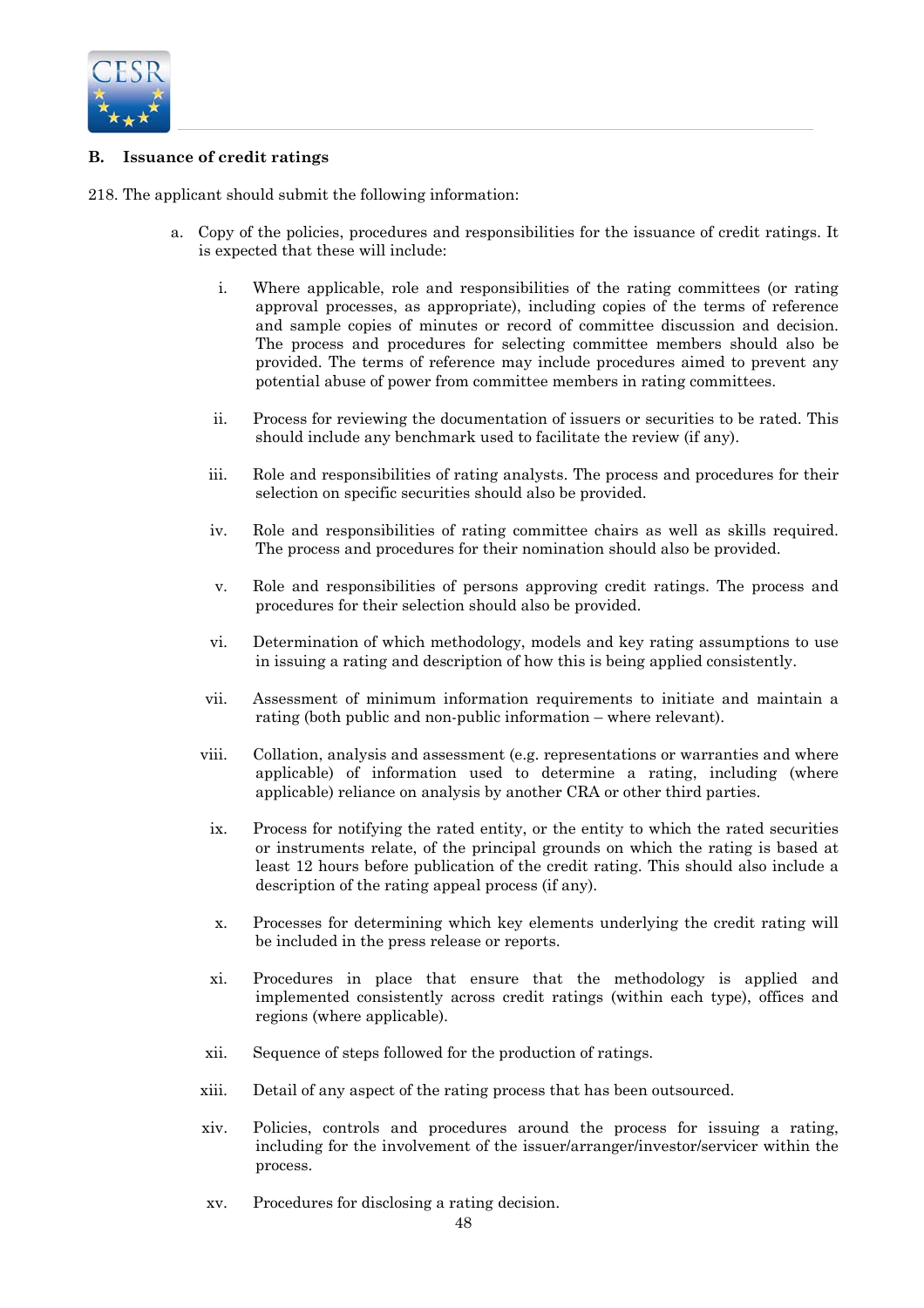

- xvi. Any differences in these processes and responsibilities for unsolicited vs. solicited ratings.
- xvii. Information on whether the rating process is regularly audited by an independent third party.
- xviii. Processes for determining which CRA within the group is responsible for a credit rating where applicable and the procedures for disclosing this information.
- b. Description of any review performed on internal and external data input into rating models. It is expected that this includes:
	- i. Procedures and criteria for the selection of data providers.
	- ii. Details on the reliability of internal and external data input into rating models.
	- iii. Details on the sources of data used.

### **C. Monitoring of credit ratings**

- 219. The applicant should submit the following information:
	- a. Copy of the policies, procedures and responsibilities for the monitoring of ratings. It is expected that these will include:
		- i. Role and responsibilities of rating committees (or rating approval processes, as appropriate) in the monitoring process.
		- ii. Role and responsibilities of rating analysts.
		- iii. Collation, analysis and assessment (e.g. representations or warranties and where applicable) of information used to monitor a rating, including (where applicable) reliance on analysis by another CRA or other third parties.
		- iv. Process (including overview of the factors considered) and responsibilities for deciding when a rating should be formally reviewed, including rating actions (e.g. negative watch).
		- v. Process and responsibilities for deciding when a rating should be formally suspended or withdrawn.
		- vi. Policies, procedures and controls with respect to credit rating reviews required by Article 8.6 (b), (c) and Annex I Section C (6).
		- vii. Policies, procedures and controls for the involvement of the issuer/arranger within the process.
		- viii. Procedures for disclosing a decision to review or change a rating.
		- ix. Any differences in these processes and responsibilities for unsolicited vs. solicited ratings.
		- x. Information on the internal arrangements in place to monitor the impact of changes in macroeconomic or financial market conditions on credit ratings as described in Article 8.5.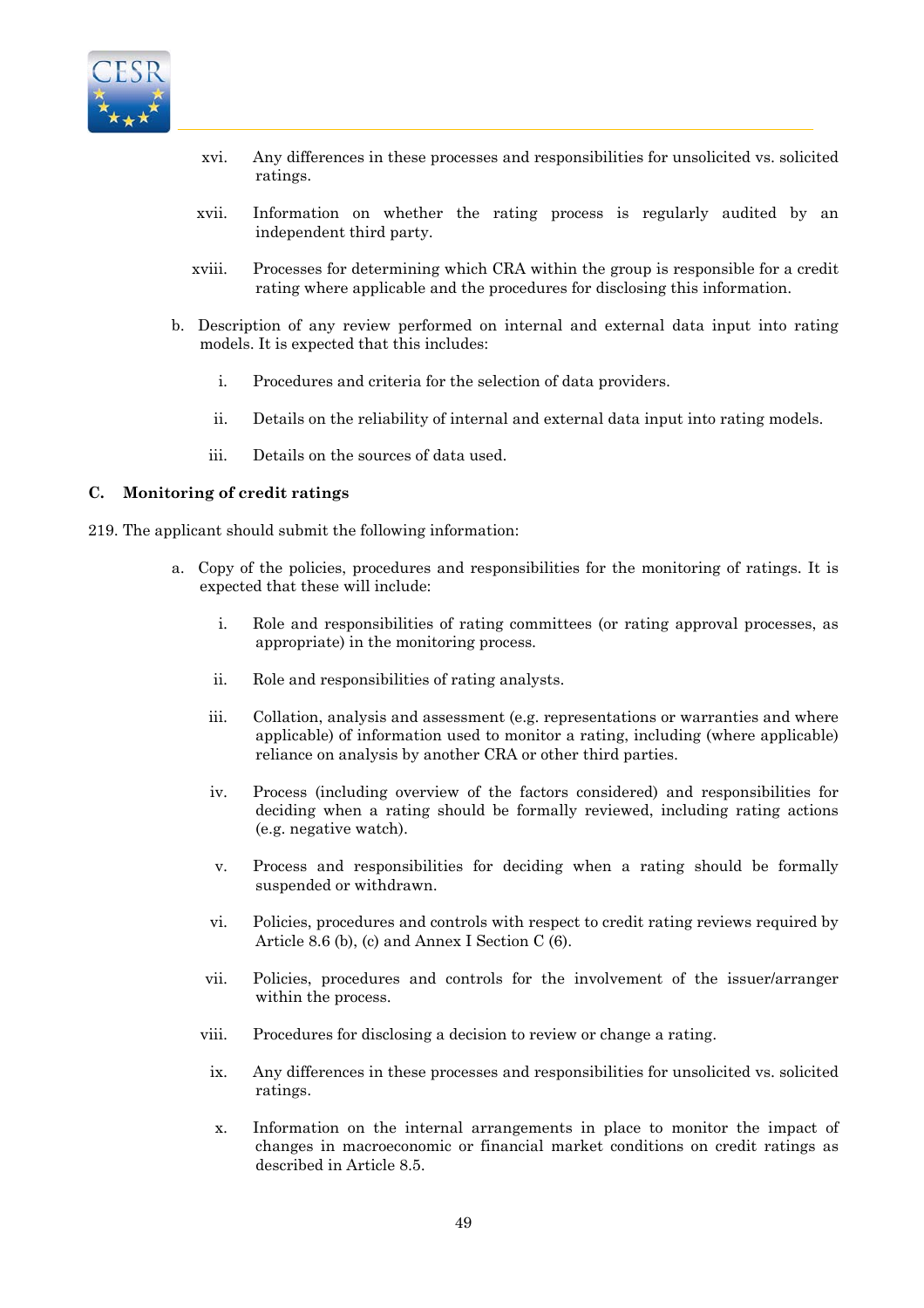

# **13. Description of the procedures and methodologies used to issue and review credit ratings – Disclosure requirements (Annex II point 10)**

220. This information is required for competent authorities to assess compliance with the requirements concerning credit ratings disclosure (Articles 10.2, 10.3, 10.5, Annex I Section D and B (4)), general disclosure (Annex I Section E I), transparency report (Annex I Section E III) and other disclosure (Article 8.6 (a), Article 10.1, Article 10.4, Annex I Section B (2) and C (5)).

# **A. Credit rating disclosure requirements**

- 221. The applicant should submit the following information:
	- a. Copy of the policies and procedures with respect to the credit ratings disclosure requirements stipulated in Article 10.2, 10.5, Annex 1 section D I (1), (2), (3), (4) and (5). Where the CRA rates structured instruments, these policies and procedures should also cover the requirements set out in Article 10.3, Annex I section D II and B (4).
	- b. Evidence of how the applicant meets or intends to meet these disclosure requirements in practice. Evidence could take the form of the copy of appropriate documents such as credit rating reports.
	- c. For each type of credit ratings produced by the applicant, sample templates of rating letters.

# **B. General disclosure requirements**

222. The applicant should submit the following information:

- a. Copy of the policies and procedures with respect to the general disclosure requirements stipulated in Annex I Section E I.
- b. Evidence of how the applicant meets or intends to meet these disclosure requirements in practice. Evidence could take the form of the copy of credit rating reports, snapshot of the website etc.

#### **C. Transparency report requirements**

223. The applicant should submit the following information:

- a. Copy of the policies and procedures with respect to the production of the transparency report required by Annex I Section E III.
- b. Copy of the last transparency report, if applicable, and evidence that it has been made public.

#### **D. Other disclosure requirements**

- 224. The applicant should submit the following information:
	- a. Copy of the policies and procedures with respect to other disclosure requirements stipulated in Article 8.6 (a), Article 10.1, Article 10.4 and Annex I Section B (2).
	- b. Evidence of how the applicant meets or intends to meet these disclosure requirements in practice. Evidence could take the form of the copy of credit rating reports, snapshot of the website etc.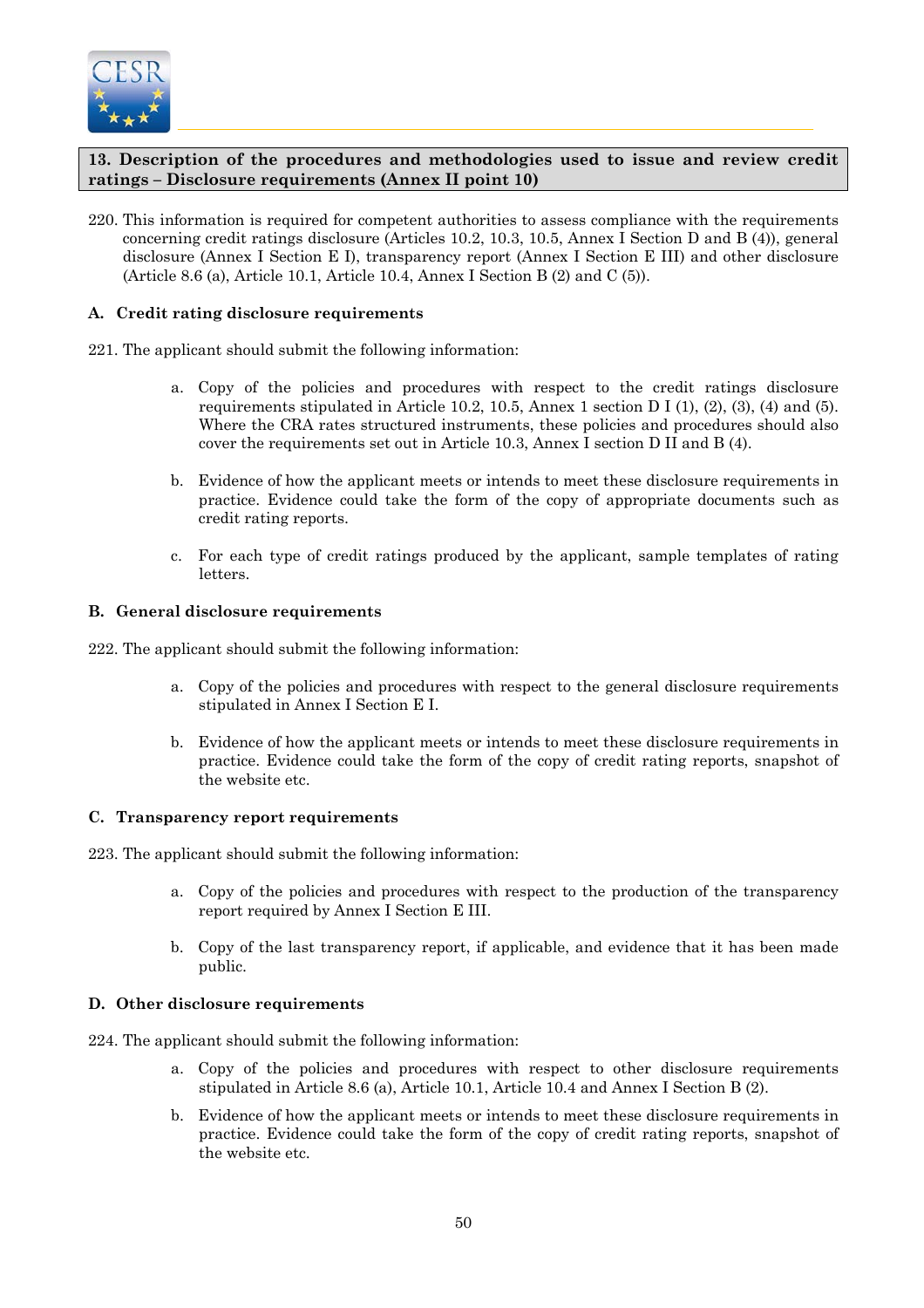

# **14. Financial Resources (Annex II point 7)**

- 225. This information is required to facilitate competent authorities to assess the requirement for CRA to ensure continuity and regularity in the performance of its credit rating activities (Annex 1 section A (8)).
- 226. To the extent such information is available, the applicant should submit the following information:
	- a. Financial statements (on individual as well as consolidated and Group of CRAs basis, where applicable) for the past three years and projections, if available, for the next three years.
	- b. Relevant management information and reports
	- c. Auditor's report
	- d. Description of the measures in place to ensure sound accounting procedures.

# **15. Outsourcing (Annex II point 17)**

- 227. This information is relevant for competent authorities to assess that the applicant's outsourcing arrangements do not impair the quality of its internal control (Article 9).
- 228. Where the applicant outsources some of its rating activities, it should submit the following information:
	- a. Policies and procedures with respect to outsourcing.
	- b. Description of any functions being outsourced.
	- c. Description of the entity to which rating activities are outsourced, including its full name and address.
	- d. Description of the outsourcing agreements between the applicant and entity to which activities are outsourced.
	- e. Copy of any internal or external review of the risks posed by the outsourcing arrangements (where applicable).

#### **16. Policies on record keeping (no direct reference in annex II)**

- 229. This information is required for competent authorities to asses that the applicant is complying with the record keeping requirements set out in Article 8.4, Annex I section A (7), Annex I section B (7), (8) and (9).
- 230. The applicant should submit the following information:
	- a. Copy of the policies and procedures on record keeping. It is expected that these policies and procedures:
		- i. Cover the requirements set out in Article 8.4, Article 23.3 (d), Annex I section A (7), Annex I section B (7), (8) and (9).
		- ii. Indicate which records are kept and for how long.
		- iii. Identify recipients of confidential information for each rating issued.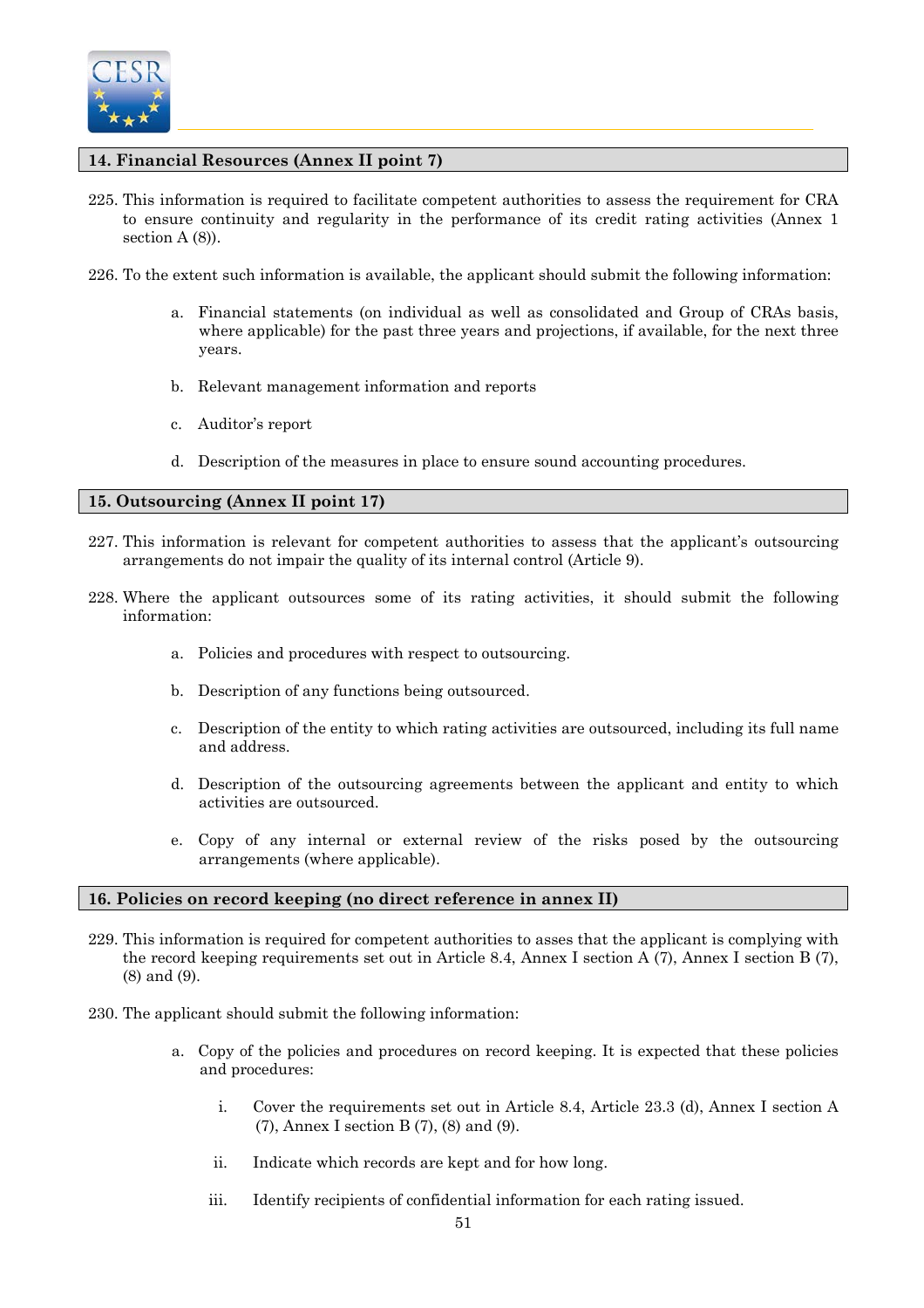

# **17. Business Continuity Planning (no direct reference in Annex II)**

- 231. This information is required for competent authorities to assess the applicant's ability to ensure the continuity and regularity in the performance of its rating activities (Annex 1 section A (8)).
- 232. The applicant should submit the following information:
	- a. Copy of the Business Continuity Planning policies and procedures, including, where applicable, information on their applicability to outsourced service providers.
	- b. Business Continuity Planning tests (where applicable). It is expected that this should include information on:
		- i. The types of test conducted.
		- ii. The frequency of testing.

### **18. Information Systems (no direct reference in Annex II)**

- 233. This information is required for competent authorities to assess the applicant's control and safeguard arrangements for information processing systems (Annex 1 section A (4)) and continuity and regularity in the performance of its rating activities (Annex 1 section A (8)).
- 234. The applicant should submit the following information:
	- a. Identity of senior manager responsible for Information Systems.
	- b. Description of the Information Systems including any back-up systems.
	- c. Description of the procedures deemed to ensure effective control and safeguard arrangements for the Information Systems in place as well as the mechanisms to monitor their effectiveness. This should include details of the procedures in place to ensure effective separation between the Information Systems used to report fees from those accessible to rating analysts and used to enter ratings and information about the rated entities or rated transactions.

# **19.Expected use of endorsement (Annex II point 16)**

# **A. Issuance of the credit rating endorsed by a European CRA (Article 4.3 (a))**

- 235. This information is required for the competent authority to assess the applicant's compliance with the provisions concerning endorsement requirements (Article 4.3 (a)) of the Regulation.
- 236. The applicant should submit the following information for each third country CRA involved in the process of issuing ratings for which endorsement is envisaged:
	- a. Full name
	- b. Legal status including details of company registration such as excerpt from the relevant commercial or court register, or other form of evidence of the place of incorporation and scope of business activity. The evidence shall be current as of the application date.
	- c. Country of establishment
	- d. Details of the types of credit rating which the applicant expects to endorse and according to the following classifications as defined in CESR's Central Repository: corporate,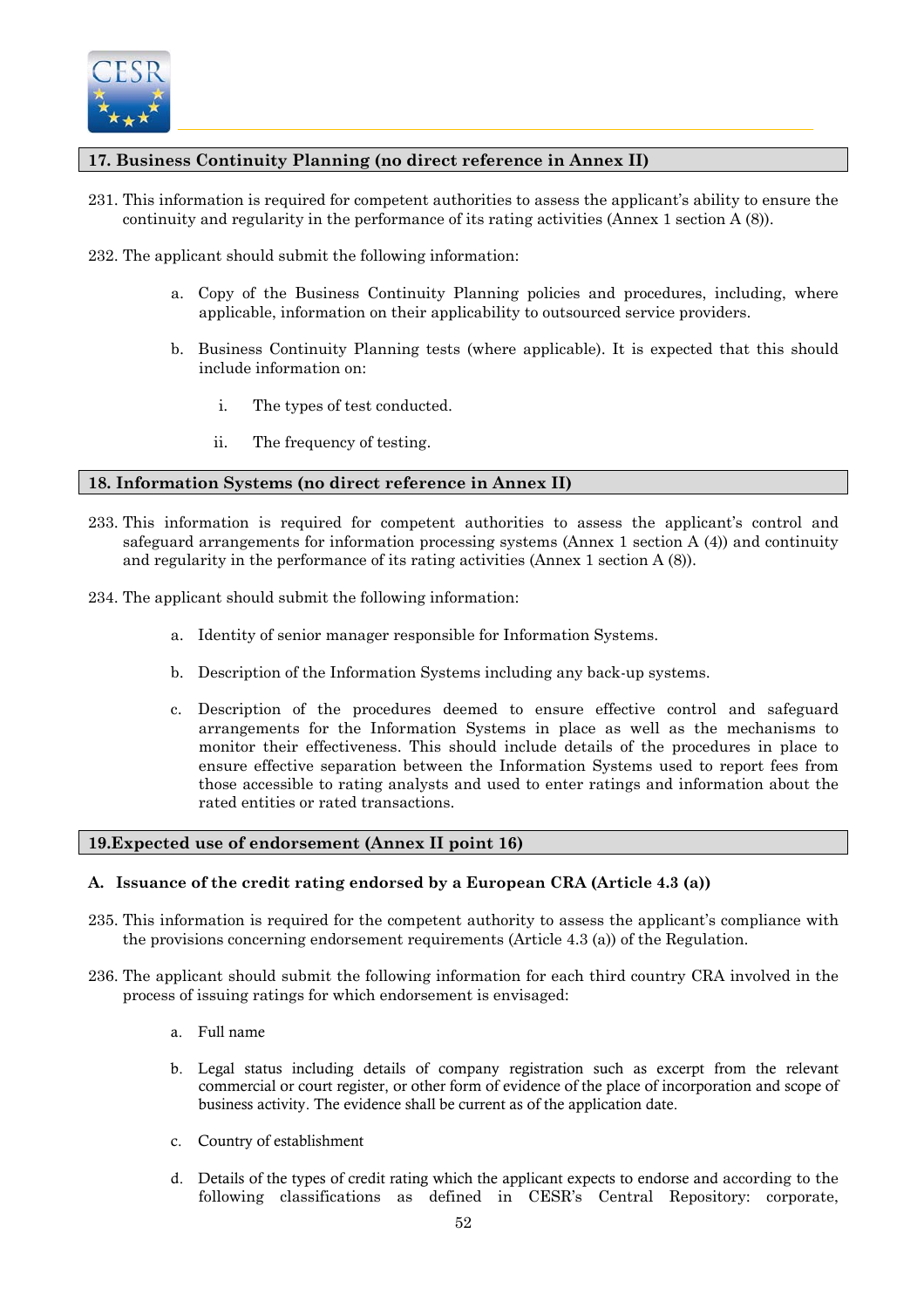

public/sovereign and structured finance instruments. The corporate category should contain detail according to the following industry categories: financial institutions, insurance and corporate issuers

e. An organisational ownership chart of each CRA, subsidiary, fellow subsidiary, branch and parent involved in the process of issuing ratings for which endorsement is envisaged. This should provide for legal status, full name and address of all entities within the ownership structure of the relevant CRAs.

# **B. Issuance of the credit rating endorsed by a European CRA (Article 4.3 (b))**

- 237. This information is required for the competent authority to assess the applicant's compliance with the provisions concerning the endorsement requirements (Article 4.3 (b)).
- 238. The applicant should submit the following information:
	- a. A reasoned assessment by the CRA of how the conduct of the credit rating activities of the third country CRA resulting in the issuing of credit ratings, for which an application for endorsement has been submitted, fulfil requirements which are at least as stringent as the requirements set out in Articles 6 to 12 of the EU Regulation.
		- i. It is anticipated that a CRA applying for endorsement of third country credit ratings will provide, as part of the application, detailed information, structured analysis and reasoning for each requirement set out in Articles 6-12, including any reference to the relevant sections of the third country law/regulation. This could, for example, take the form of a tabular analysis detailing each requirement, and how the third country CRA fulfils a requirement which is at least as stringent. The information provided should also include the procedures put in place by the endorsing EU CRA to monitor that the third country CRA is de facto fulfilling such requirements as well as any potential concerns identified by the endorsing EU CRA with respect to the fulfilment of such requirements.
		- ii. Where relevant information has already been provided as part of a simultaneous application for registration by the endorsing EU CRA, such as copies of policies and procedures which are currently applied by both the EU and third country CRA, then these can be cross-referred within the application for endorsement.

#### **C. Issuance of the credit rating endorsed by a European CRA (Article 4.3 (e))**

- 239. This information is required for the competent authority to assess the applicant's compliance with the provisions concerning endorsement requirements, in particular Article 4.3 (e) of the Regulation, i.e. that there "is an objective reason for the credit rating to be elaborated in a third country". This requirement is in place to ensure that ratings are not produced in a third country to avoid being subject to the EU Regulation. A CRA should be in a position to demonstrate, when required, why it is appropriate for a specific credit rating to be produced by a particular CRA/office.
- 240. The applicant should submit the following information:
	- a. Indication of objective reasons for credit ratings to be elaborated in a specific third country (i.e. expertise of analysts, nationalities of rated entities, organizational structure of the Group of CRAs, etc);
	- b. Number of analysts working for each of the credit rating agencies based in third countries which contribute to the issuance of ratings for which an application to be endorsed has been submitted.

#### **D. Statutory requirements concerning CRAs established in a third country (Article 4.3(f))**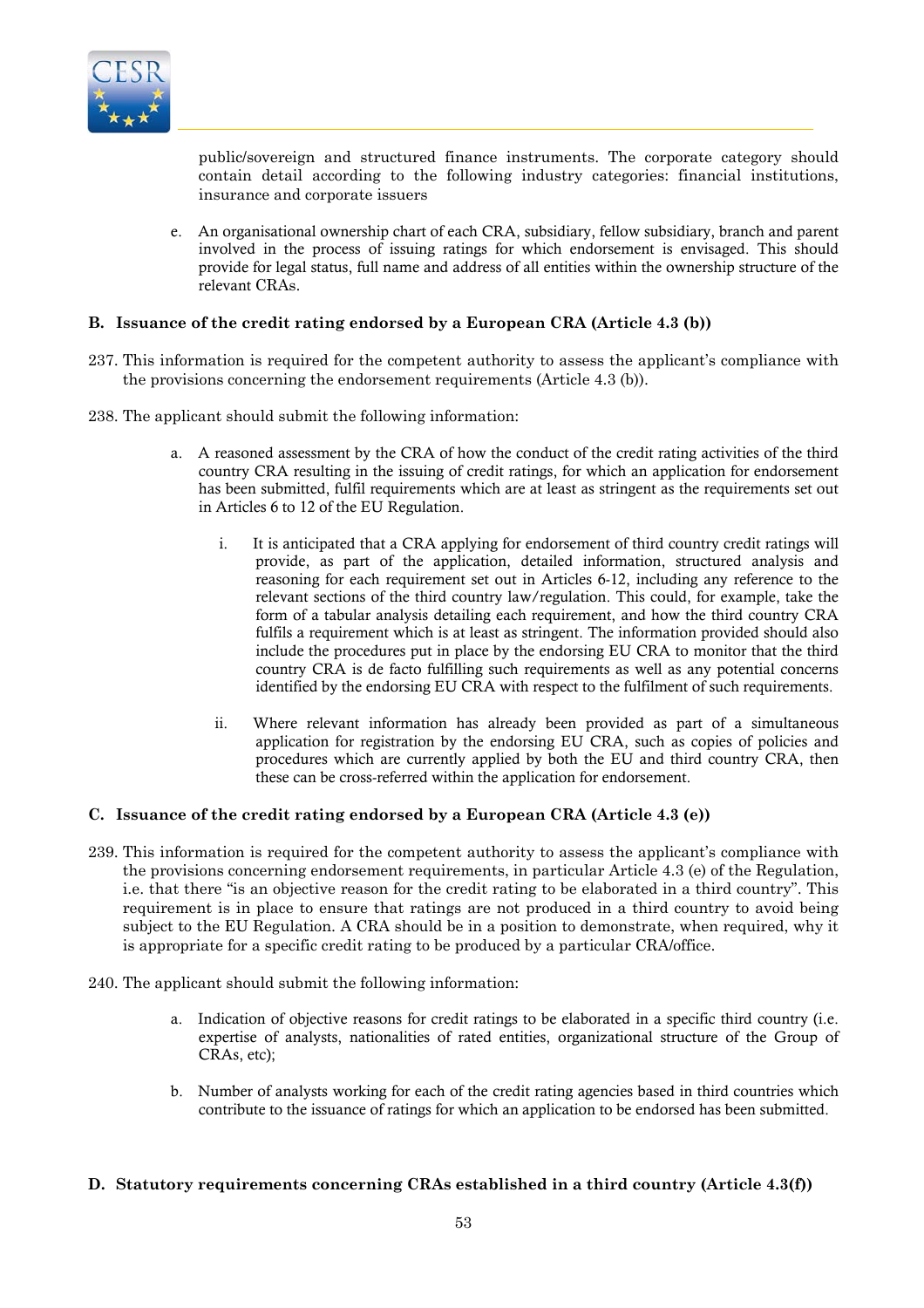

- 241. This information is required for the competent authority to assess the applicant's compliance with the provisions concerning authorisation and supervision it is subject to in a third country (Article 4.3 (f)) of the Regulation.
- 242. The applicant should submit the following information (if the transitional arrangements outlined in Article 41 apply, this should be clearly specified):
	- a. Indication by the applicant that the CRA established in the third country is authorised or registered and is subject to supervision in the relevant jurisdiction, together with the relevant part of the law and/or regulation in the third country which provides for the authorisation/registration and supervision.
	- b. Excerpt from the relevant commercial or court register, or other form of evidence of the place of incorporation and scope of business activity. The evidence shall be current as of the application date.

### **E. Regulatory framework providing for independence of credit rating agencies in their professional capacity (Article 4.3 (g))**

- 243. This information is required for the competent authority to assess fulfilment of requirements regarding regulatory regime of the third country set out in Article 4.3 (g) of the Regulation.
- 244. The applicant should submit the following information (if the transitional arrangements outlined in Article 41 apply, this should be clearly specified):
	- a. Copy of relevant legislation in place demonstrating that public authorities are not entitled to interfere with the content of credit ratings and methodologies used by credit rating agencies incorporated in the relevant jurisdiction.

# **20.Application for exemptions from certain requirements of the Regulation**

- 245. The information is required for competent authorities to conduct the registration process as set out In Article 6.3.
- 246. Where an applicant believes that some, or all, of the requirements set out in points 2, 5 or 6 of Section A of Annex I and Article 7.4 are not proportionate in view of the nature scale and complexity of its business and the nature and range of its issue of credit ratings, then the applicant should provide a detailed description of:
	- a. The relevant requirement of the Regulation from which it is requesting an exemption (including reference to the specific Article or clause in Section A of Annex I).
	- b. The reason why the applicant considers the requirement is not proportionate.

# **IX. GUIDANCE ON THE INFORMATION REQUIRED FOR CERTIFICATION**

247. Recital 13 and 14 of the Regulation states:

#### *Recital 13*

*It is desirable to provide for the use of credit ratings issued in third countries for regulatory purposes in the Community provided that they comply with requirements which are as stringent as the requirements provided for in the Regulation. This Regulation introduces an endorsement regime allowing credit rating agencies established in the Community and registered in accordance with its provisions to endorse credit ratings issued in third countries. When endorsing a credit rating issued in a third country, credit rating agencies should determine and monitor, on an ongoing basis,*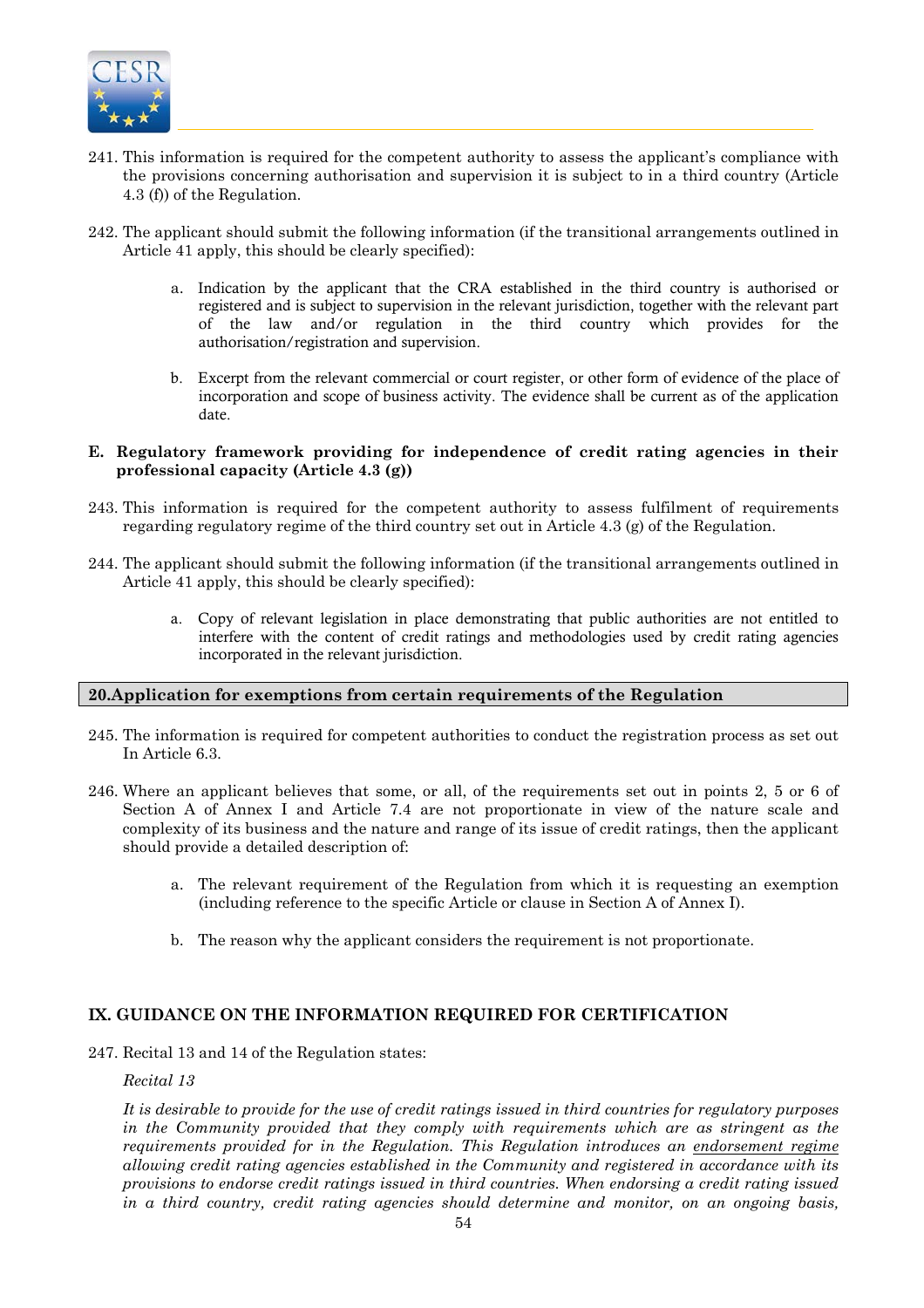

*whether credit rating activities resulting in the issuing of such a credit rating comply with requirements for the issuing of credit ratings which are as stringent as those provided for in this Regulation, achieving the same objective and effects in practice.* 

# *Recital 14*

*In order to respond to concerns that lack of establishment in the Community may be a serious impediment to effective supervision in the best interests of the financial markets in the Community, such an endorsement regime should be introduced for credit rating agencies that are affiliated or work closely with credit rating agencies established in the Community. Nevertheless, it may be necessary to adjust the requirement of physical presence in the Community in certain cases, notably as regards smaller credit rating agencies from third countries with no presence or affiliation in the Community. A specific regime of certification for such credit rating agencies should therefore be*  established, in so far as they are not systemically important for the financial stability or integrity of *the financial markets of one or more Member States.* 

248. The relevant detail of the equivalence and certification regime can be found in Article 5 of the Regulation. The relevant sections of this Article are reproduced below:

#### *Article 5*

#### *Equivalence and certification based on equivalence*

- *1. The credit ratings that are related to entities established or financial instruments issued in third countries and that are issued by a credit rating agency established in a third country may be used in the Community under Article 4(1) without being endorsed in accordance with Article 4(3), provided that:* 
	- *(a) the credit rating agency is authorised or registered in and is subject to supervision in that third country;*
	- *(b) the Commission has adopted an equivalence decision in accordance with paragraph 6 of this Article, recognising the legal and supervisory framework of that third country as equivalent to the requirements of this Regulation;*
	- *(c) the cooperation arrangements referred to in paragraph 7 of this Article are operational;*
	- *(d) the credit ratings issued by the credit rating agency and its credit rating activities are not of systemic importance to the financial stability or integrity of the financial markets of one or more Member States; and*
	- *(e) the credit rating agency is certified in accordance with paragraph 2 of this Article.*

*--------------------------------------------------------------------------------------------------------------* 

*4. The credit rating agency may also separately apply to be exempted:* 

- *(a) on a case-by-case basis from complying with some or all of the requirements set out in Section A of Annex I and Article 7(4) if the credit rating agency is able to demonstrate that the requirements are not proportionate in view of the nature, scale and complexity of its business and the nature and range of its issue of credit ratings;*
- *(b) from the requirement of physical presence in the Community where such a requirement would be too burdensome and disproportionate in view of the nature, scale and complexity of its business and the nature and range of its issue of credit ratings.*

*When assessing that application, the competent authorities shall take into consideration the size of the applicant credit rating agency, having regard to the nature, scale and complexity of its business and the nature and range of issue of its credit ratings, as well as the impact of the credit ratings issued by the credit rating agency on the financial stability and integrity of the financial markets of one or more Member States. On the basis of those considerations, the competent authority may grant such exemption to the credit rating agency.*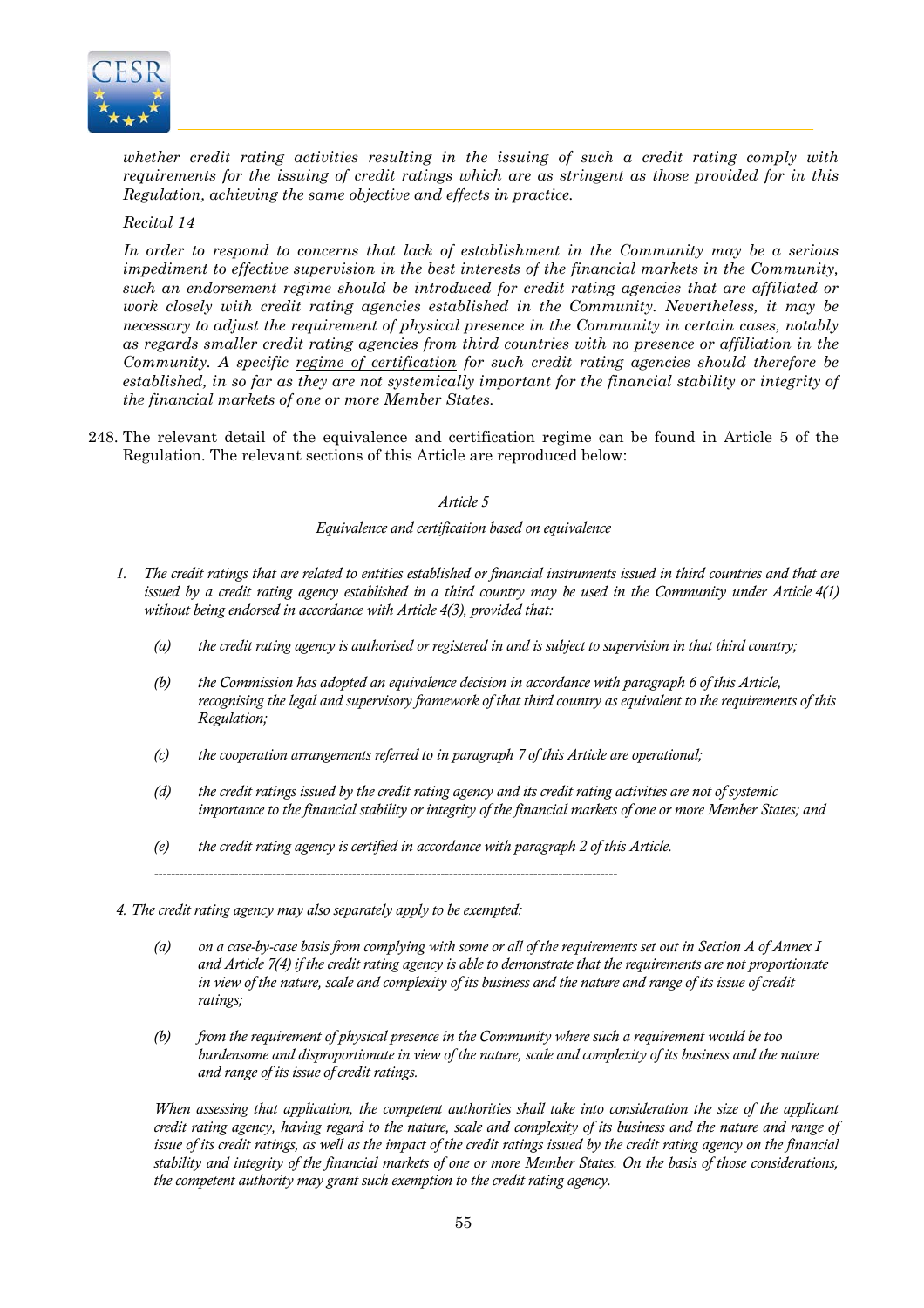

- 249. In summary, this document therefore sets out the information, in line with Article 21 of the Regulation, that competent authorities would expect to receive as part of an application for certification.
- 250. It is CESR's view that information will only be required from an applicant CRA relating to Article 5.1 (a), (d), (e) and 5.4. The other information required from competent authorities for assessment against the criteria contained within Article 5 will be sourced by the relevant competent authorities directly.

# **1. General remarks applicable to the application process**

- 251. As defined in Articles 14 and 15 of the Regulation, a credit rating agency shall apply for registration for the purposes of Article 2.1 provided that it is a legal person established in the Community. Article 5 sets out the application of the equivalence regime and certification based on equivalence.
- 252. In line with Article 21 of the Regulation this guidance sets out the information that competent authorities would expect to receive as part of an application for certification by a CRA and for the assessment of its systemic importance to the financial stability or integrity of financial markets referred to in Article 5.
- 253. As part of any application for certification, CESR expects the applicant to provide detailed information and evidence as to how they demonstrate compliance with the applicable requirements of the Regulation. It is expected that an applicant can demonstrate that it is compliant with the Regulation at the point of application and thereafter on an ongoing basis. Should an applicant believe that additional information or explanation (not specifically stated herein) would be useful to competent authorities for the review of the application, such additional information or explanation should be submitted.
- 254. The information submitted to the competent authorities, as part of an application for certification under the terms of the Regulation, will only be used by competent authorities to discharge their responsibilities as defined in the Regulation and shall remain confidential.
- 255. This guidance sets out the information that competent authorities would expect to receive as part of an application for certification by a CRA. An applicant should provide a clear explanation for not submitting specific information contained herein. The applicant should also provide an explanation as to how it demonstrates compliance with the relevant requirements of the Regulation as set out in this guidance. The competent authority will consider these explanations and retain the ability to request further supporting material from the applicant on these points.
- 256. The application should be accompanied by a cover letter signed by a Senior representative of the applicant attesting that the information contained in the application is accurate and complete to the best of their knowledge.
- 257. After application, the applicant should notify the competent authority of any material change to the documentation submitted. A material change is any change that may affect the substance of the information submitted in the application. In any event all changes that may affect compliance with the requirements of the regulation are material.
- 258. Competent authorities retain the ability to ask for any information submitted as a result of this Guidance to be verified in a manner directed by them.
- 259. Within this Guidance and unless specified otherwise, the term 'rating analyst' should be read as encompassing the terms 'rating analyst' and 'lead rating analyst' of the Regulation.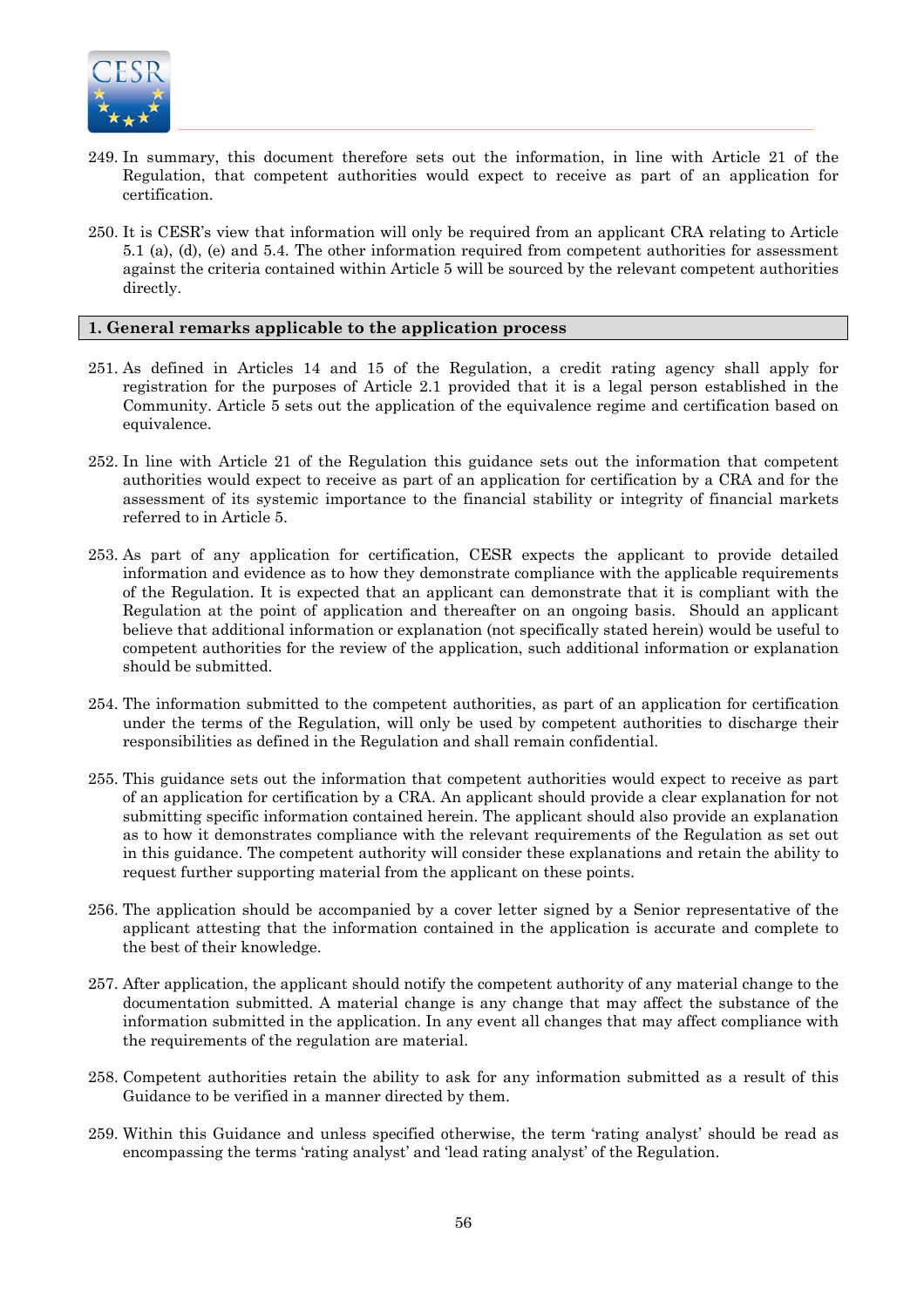

260. The submission of the information contained within this Guidance does not preclude further information requests or onsite inspections by the competent authorities responsible for assessing the application. Competent authorities retain the ability to request an interview with any employee of the applicant (e.g. Senior Management, Compliance Officer, Rating Analysts etc.).

# **2. General guidelines on the information to be submitted**

- 261. Within this Guidance, three types<sup>8</sup> of credit rating are being identified as consistent with CESR's Central Repository: corporate, public/sovereign and structured finance instruments. The corporate category should contain data and detail according to the following industry categories: financial institutions, insurance and corporate issuers. The corporate and public/sovereigns categories cover not only ratings of entities which fall herewith but also all rated securities or other instruments which represent obligations of theirs (or of their financing vehicles), save where these are structured instruments. The information set out in this guidance is designed to assist competent authorities to assess compliance with the certification requirements as set out in Article 5.1 (a), (d) and (e) of the Regulation.
- 262. Within this Guidance and where applicable, the number of employees should be provided on a headcount basis and information on ratings should be based on the current volume of ratings outstanding (the as of date should be provided).
- 263. In the event that the term ancillary services as described in the Regulation does not cover all the non-credit rating activities/businesses a CRA is performing, the CRA must indicate such other activities and provide relevant information as required in the case of ancillary services.
- 264. CESR has considered the full quantum of data which it believes competent authorities will need to make an effective determination of an application against the certification criteria. The required information is highlighted in the following paragraphs.

#### **3. Information on domestic supervision of the CRA**

- 265. This information is required for the competent authority to assess the applicant's compliance with the provisions concerning authorisation and supervision it is subject to in a third country (Article 5.1 (a) of the Regulation.
- 266. The applicant should submit the following information:
	- a. Indication by the applicant that the CRA established in the third country is authorised or registered and is subject to supervision in the relevant jurisdiction, together with the relevant part of the law and/or regulation in the third country which provides for the authorisation/registration and supervision.
	- b. Excerpt from the relevant commercial or court register, or other form of evidence of the place of incorporation and scope of business activity. The evidence shall be current as of the application date.

#### **4. Information on systemic importance of the CRA**

267. This information is required for the competent authority to assess the applicant's systemic importance to the financial stability or integrity of the financial markets of one or more Member States as set out in Article 5.1 (d) of the Regulation.

268. The applicant should submit the following information:

l

<sup>8</sup> For consistency with CESR's Central Repository the term 'type' is used instead of 'class' of credit rating.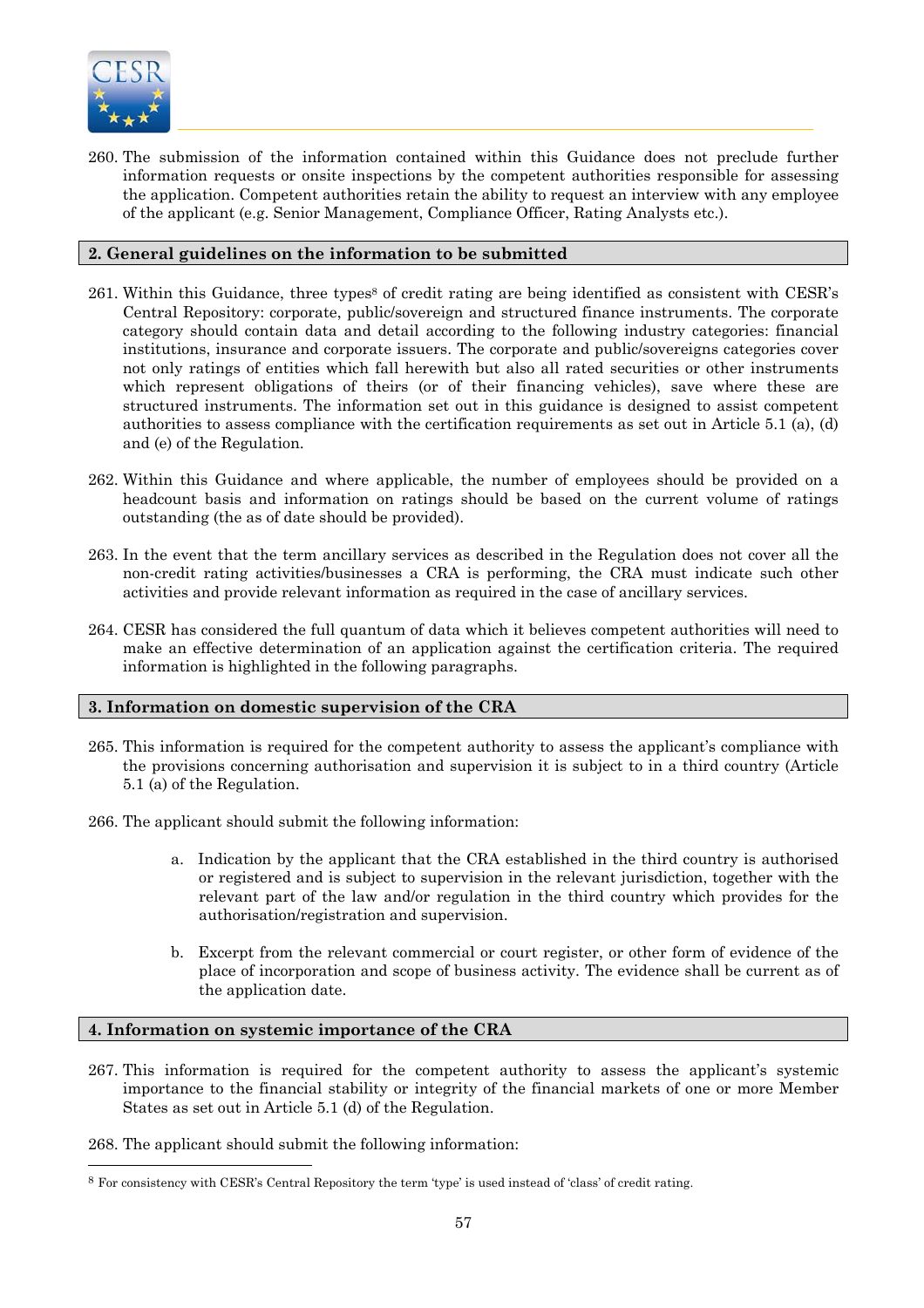

a. Volume of outstanding ratings the applicant has issued including detail on:

| Corporate ratings             | Sovereign & Public finance<br>ratings | <b>Structured Finance</b><br>ratings |
|-------------------------------|---------------------------------------|--------------------------------------|
| Per industry sector           | Per segment                           | Per asset class                      |
| <b>Financial Institutions</b> | Sovereign - foreign currency          | ABS                                  |
| Insurance<br>2.               | Sovereign - local currency<br>2.      | <b>RMBS</b><br>2.                    |
| Corporate                     | Sub-sovereigns/municipalities<br>3.   | <b>CMBS</b><br>3.                    |
|                               | Supranational organisations<br>4.     | CDO                                  |
|                               | Public entities<br>5.                 | ABCP<br>5.                           |
|                               |                                       | Other                                |

#### **5. General information**

- 269. The information is required for competent authorities to conduct the registration process as set out in Article 5.1 (e).
- 270. The applicant should submit the following information:
	- a. Full name
	- b. Country of establishment outside the European Union.
	- c. Legal status including details of company registration such as excerpt from the relevant commercial or court register, or other form of evidence of the place of incorporation and scope of business activity. The evidence shall be current as of the application date.
	- d. Name, title and contact details (address, email and telephone) of the person(s) who will be the main point of contact for the competent authorities during the application process.
	- e. Where different, name, title and contact details (address, email and telephone) of the Chief Compliance Officer.
	- f. Where the applicant has one or several branches, an organisational chart of the CRA's group of branches (where applicable), including the full name, legal status and address of each branch.

#### **6. Business activities**

- 271. The information is required for competent authorities to conduct the registration process as set out in Article 5.1 (e).
- 272. The applicant should submit the following information:
	- a. Description of the type of business activities (rating and ancillary) conducted by the applicant and, where the applicant has one or several branches, the business conducted by each branch.
	- b. For the past three years, number of employees contracted to the applicant and involved in the rating and ancillary business (both permanent and temporary) and, where the applicant has one or several branches, the number of employees involved in the rating and ancillary business in each branch.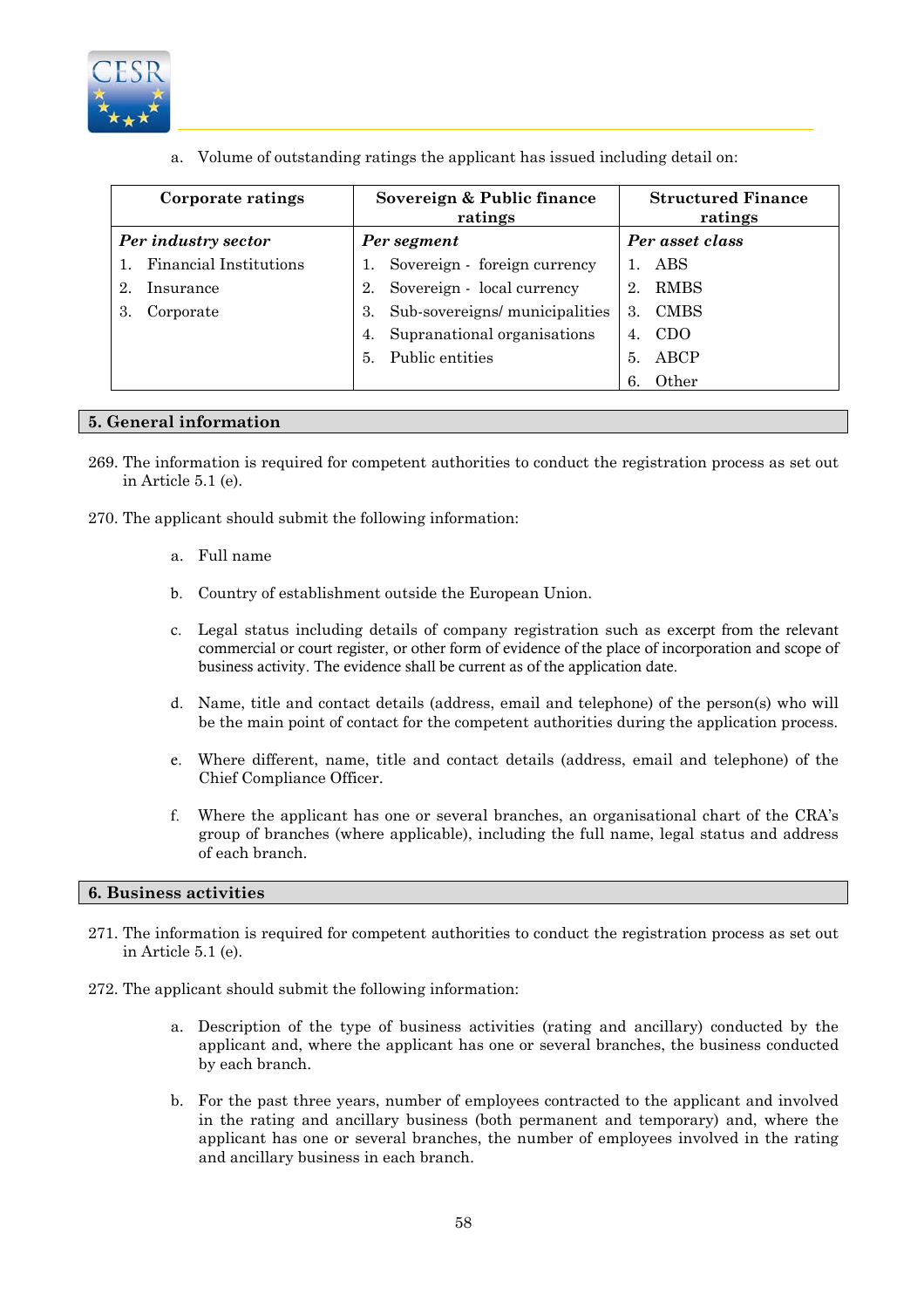

- c. Number of rating analysts contracted to the applicant including, where the applicant has one or several branches, the number of rating analysts contracted in each branch.
- d. Where the applicant is planning to establish a new branch, a description of the type of business activities this new entity is expected to conduct, its full name and address and the timeframe for its establishment.
- e. Where the applicant is planning to conduct any new ancillary services, a description of the new activity and the timeframe for setting up this new activity.
- f. Total revenue generated over the past three years by the applicant and, where the applicant has one or several branches the revenue generated by each branch, as a proportion of total revenue (presented on a fiscal year basis).
- g. Where the applicant operates ancillary services, the revenue generated over the past three years by these services (non-rating business activity) as a proportion of total revenue (presented on a fiscal year basis).

#### **7. Class/Type of credit ratings**

- 273. The information is required for competent authorities to conduct the registration process as set out in Article 5.1 (e).
- 274. The applicant should submit the following information:
	- a. Type of credit ratings produced by the applicant according to the following classifications as defined in CESR's Central Repository: corporate, public/sovereign and structured finance instruments. The corporate category should contain detail according to the following industry categories: financial institutions, insurance and corporate issuers.
	- b. Rating nomenclatures used for each type of credit rating.
	- c. Definition of any rating action and statuses available to the applicant (e.g. negative watch).
	- d. Details of whether the applicant produces solicited or unsolicited ratings (or both).
	- e. For each type of credit ratings produced by the applicant, the number of years of experience the applicant has in producing these ratings.
	- f. For each type of credit ratings produced by the applicant, the proportion of public rating and private ratings.

#### **8. Ownership structure**

- 275. The information is required for competent authorities to conduct the registration process as set out in Article 5.1 (e).
- 276. The applicant should submit the following information:
	- a. Details of whether the applicant is publicly listed or privately owned.
	- b. Identity and brief description of business activity of each shareholder of the applicant that owns a stake greater than 10% of the applicant and the size of its stake/ownership.